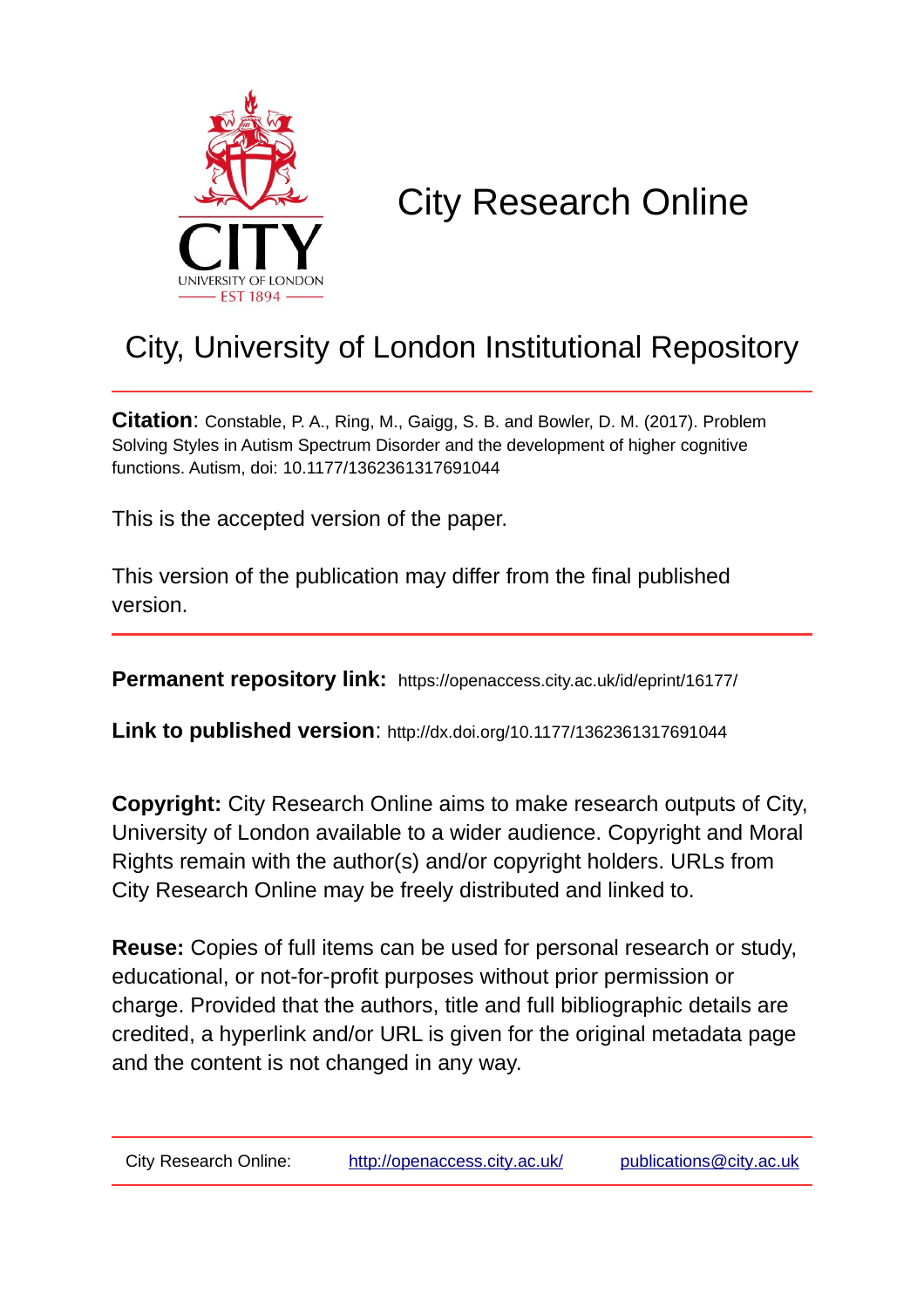| $\mathbf{1}$   | Problem Solving Styles in Autism Spectrum Disorder and the development of                                             |
|----------------|-----------------------------------------------------------------------------------------------------------------------|
| 2              | higher cognitive functions                                                                                            |
| 3              | Paul A Constable <sup>1,2</sup> Melanie Ring <sup>2</sup> Sebastian B Gaigg <sup>2</sup> Dermot M Bowler <sup>2</sup> |
| $\overline{4}$ |                                                                                                                       |
| 5              | 1 Department of Optometry and Vision Science, Flinders University, GPO Box 2100,                                      |
| 6              | Adelaide 5001, South Australia, Australia                                                                             |
| 7              |                                                                                                                       |
| 8              | 2 Autism Research Group, Department of Psychology, City University London,                                            |
| 9              | Northampton Square, EC1V 0HB United Kingdom                                                                           |
| 10             |                                                                                                                       |
| 11             | <b>Contact Details Corresponding author</b>                                                                           |
| 12             | Dr Paul Constable                                                                                                     |
| 13             | <b>Flinders University</b>                                                                                            |
| 14             | Department of Optometry and Vision Science                                                                            |
| 15             | <b>GPO Box 2100</b>                                                                                                   |
| 16             | Adelaide 5001                                                                                                         |
| 17             | South Australia                                                                                                       |
| 18             | Australia                                                                                                             |
| 19             | Ph +61 8 7221 8400                                                                                                    |
| 20             | Fax +61 8 7221 8399                                                                                                   |
| 21             | paul.constable@flinders.edu.au                                                                                        |
| 22             |                                                                                                                       |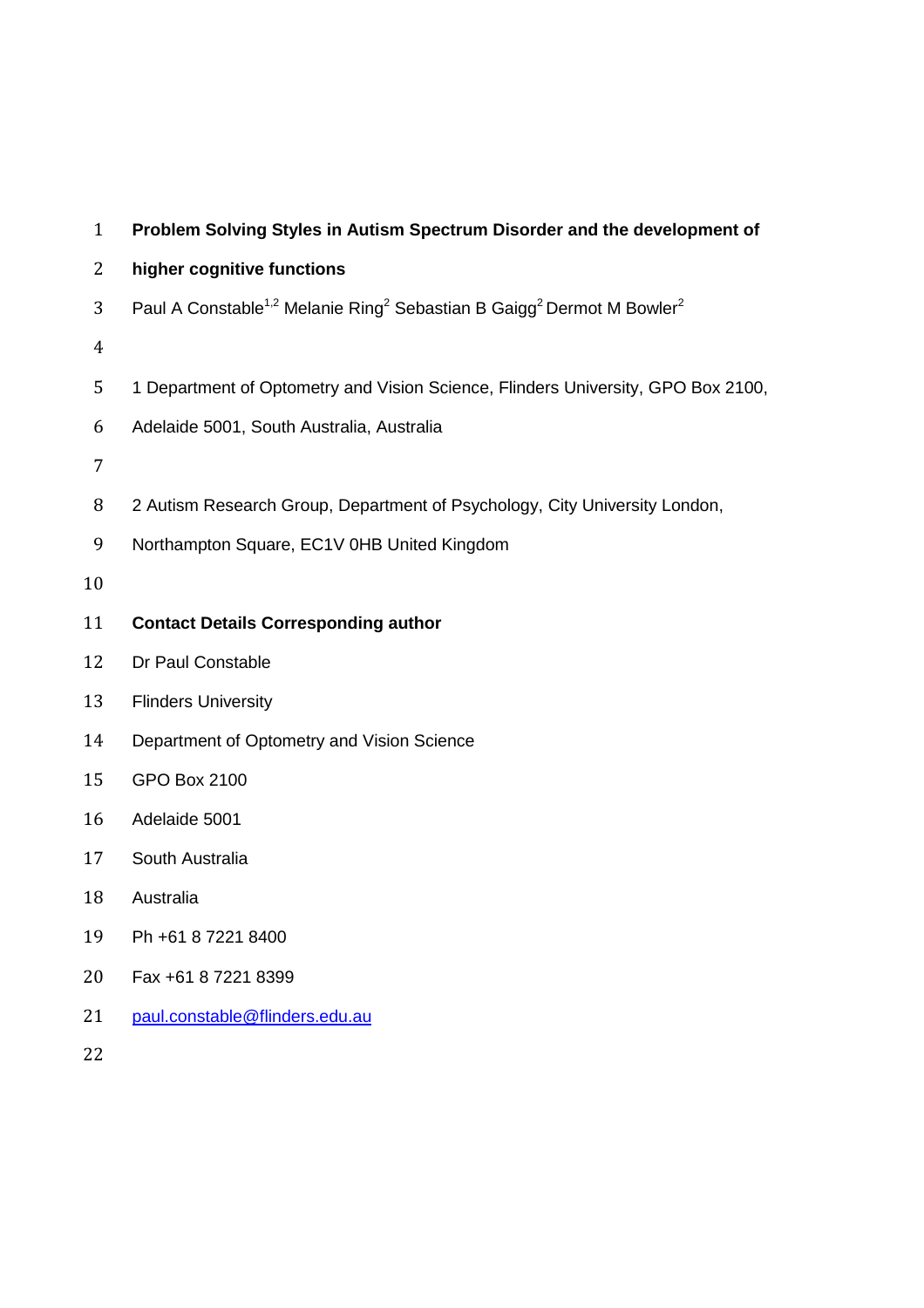#### **Abstract**

 The Vygotsky Blocks Test (VBT) assesses problem-solving styles within a theoretical framework for the development of higher mental processes devised by Vygotsky (Daniels et al., 2007). Because both the theory and the associated test situate 27 cognitive development within the child's social and linguistic context, they address conceptual issues around the developmental relation between language and thought that are pertinent to development in autism. Our aim was to document the performance of adults with Autism Spectrum Disorder (ASD) on the VBT, and our results showed that they made more errors than the typically developing (TD) participants and that these errors correlated with performance IQ. The ASD group also required more cues than the TD group to discern the conceptual structure of the blocks, a pattern that correlated with ADOS Communication and Imagination/Creativity sub-scales. When asked to categorize the blocks in new ways, the ASD participants developed fewer principles on which to base new categorizations, which in contrast to the TD group, correlated with verbal IQ and with the Imagination/Creativity sub-scale of the ADOS. These results are in line with a number of existing findings in the ASD literature and confirm that conceptualization in ASD seems to rely more on non-verbal and less on imaginative processes than in TD individuals. The findings represent first steps to the possibility of outlining a testable account of psychological development in ASD that integrates verbal, non-verbal and social factors into the transition from elementary to higher-level processes.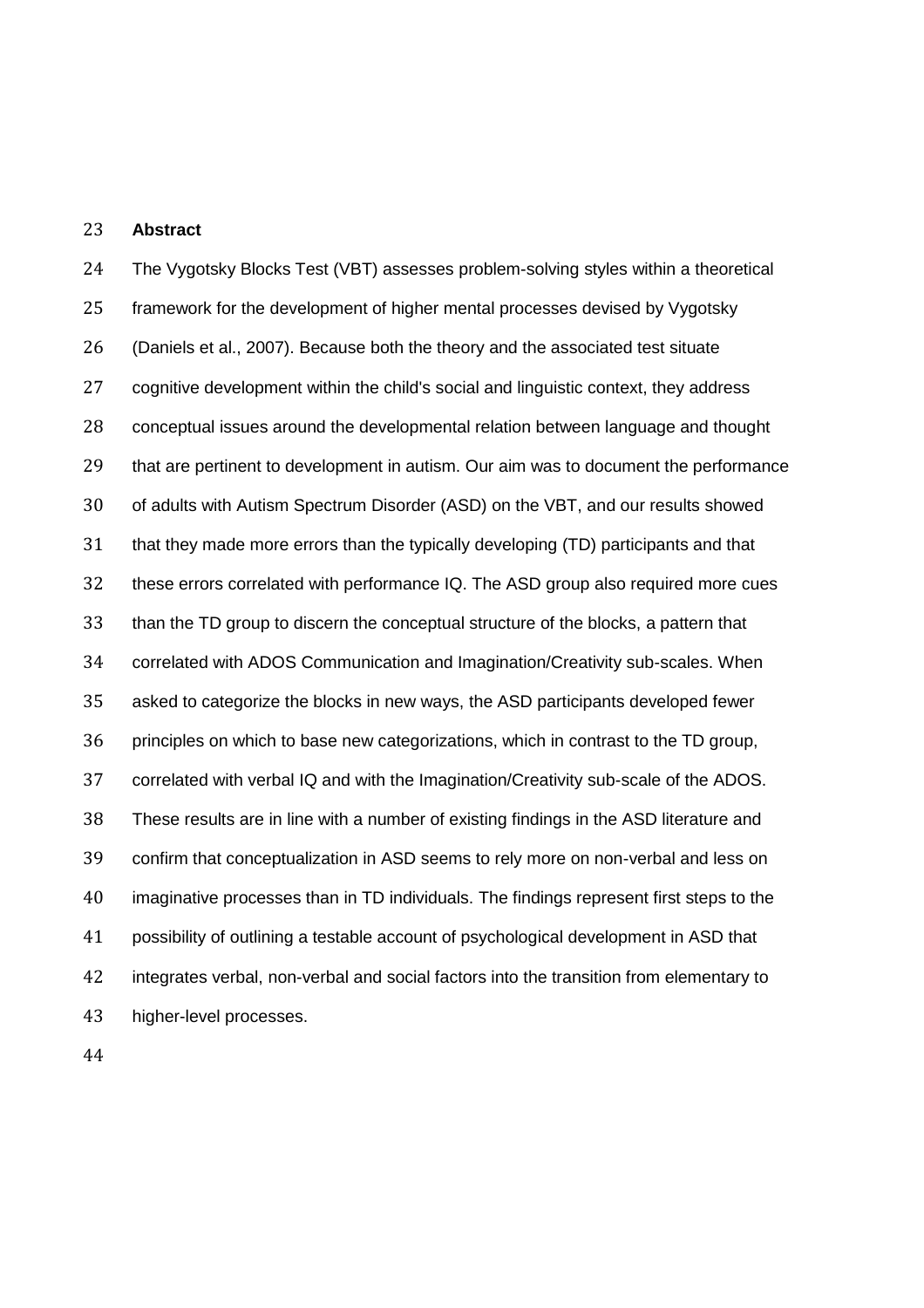#### **Introduction**

 Autism Spectrum Disorder (ASD) comprises a diverse set of neurodevelopmental disorders currently diagnosed on the basis of difficulties in social communication and 48 interaction and by the presence of significantly restricted and repetitive behaviours with an onset in early neurodevelopmental period and often leading to significant difficulties in adaptation (DSM-5: American Psychiatric Association, 2013). For many decades, attempts to provide a comprehensive psychological account of ASD have hinged around several domains of functioning ranging from attention through perception and memory to more complex processes such as 'Theory of Mind', emotional relatedness, Weak Central Coherence (WCC) and Executive Function (EF; see Boucher 2008; Bowler 2007 for reviews). Some researchers such as Mottron and colleagues (Dawson et al., 2007; Soulières et al., 2011) have used the fact that individuals with ASD perform better on tasks such as the Ravens Progressive Matrices, which measure fluid intelligence, than on vocabulary or language-based measures of intelligence (crystallised intelligence) to argue for more domain general differences between autistic and non-autistic cognition. Specifically, these authors argue that ASD is characterized by a 'different' pattern of intelligence that serves adaptive function more through 'lower-level' perceptual rather than 'higher-level' conceptual processes. Other scientists have attempted to further refine or supplant such domain-general accounts by proposing putative neuropsychological mechanisms thought to underlie the behaviour patterns that gave rise to the earlier more domain-specific accounts. For example, Pellicano and Burr (2012) have suggested that individuals with ASD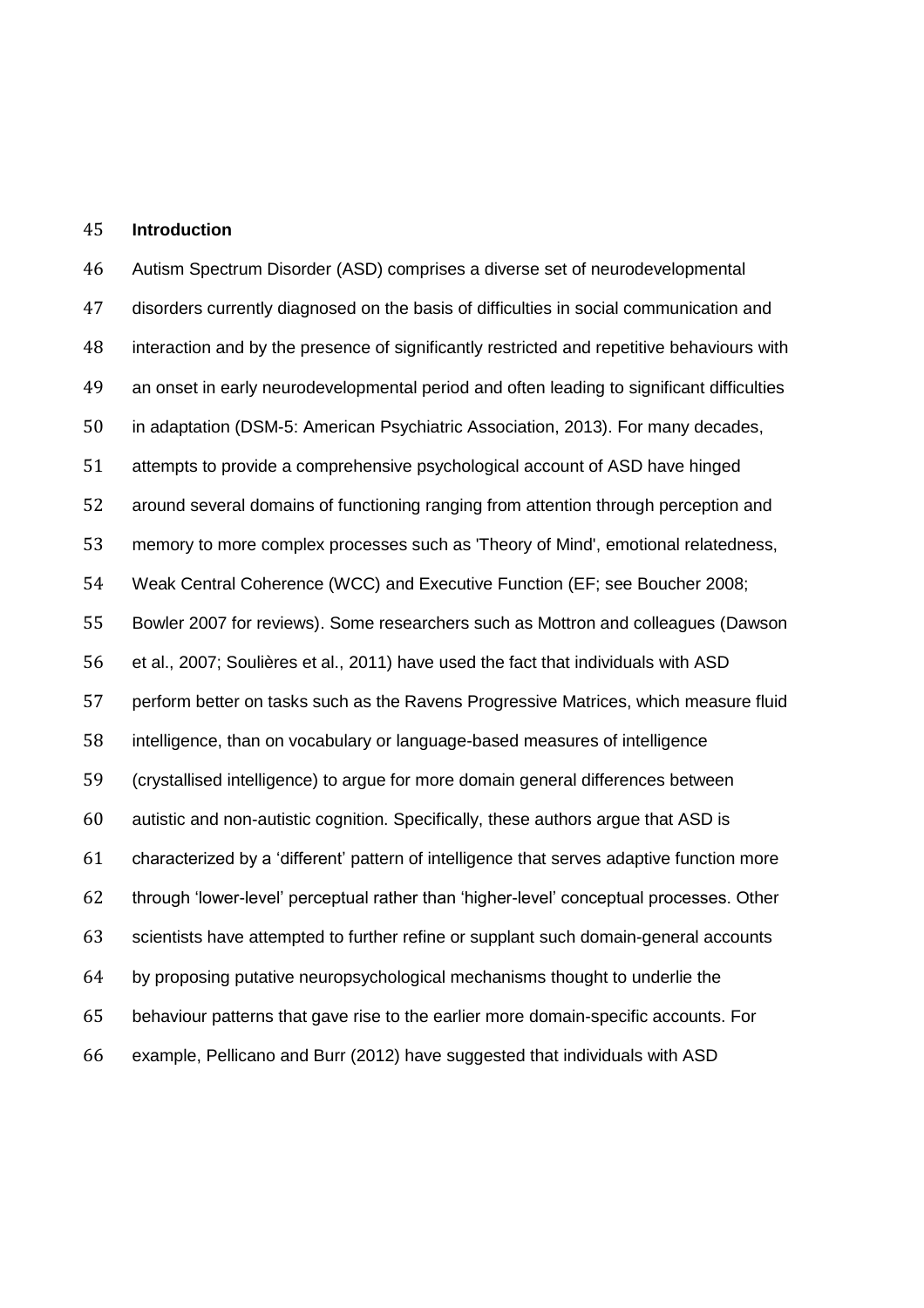experience difficulty in the construction or application of *Bayesian priors* - representations that result from earlier perceptual inferences - to on-going behaviour. This results in *hypo-priors,* which influence current perceptual processes in autism- specific ways. A similar approach is that of van de Cruys et al., (2014) who argue for impaired predictive coding which results in people with ASD being highly inflexible in 72 the way they handle on-going violations of expectations that are based on representations built up on the basis of prior experience. Moving from a cognitive to a neural level of analysis, researchers have attempted to account for these phenomena in terms of both increased (Simmons et al., 2007) and reduced (Davis and Plaisted- Grant, 2015) neural noise. Although these different approaches show considerable overlap in the way they attempt to explain the entire clinical picture of autism, scientists have yet to develop a comprehensive theoretical framework that convincingly integrates the social and non-social elements of the clinical picture of ASD in a manner 80 that furthers our understanding of this set of conditions. 

 For almost a century, however, one particular theoretical framework - the socio-cultural theory of Vygotsky (Towsey, 2009, Yasnitsky and Ferrari 2008) - has attempted to provide a socially-grounded, unified account of typical individuals' development of abstract representations - the so-called higher mental processes (Ursino et al., 2014) based on their concrete experience. The advantage of this framework is that it has been applied to the disruptions observed in intellectual deficiency (Bexkens et al., 2014; Danielsson et al., 2012), and psychopathological conditions such as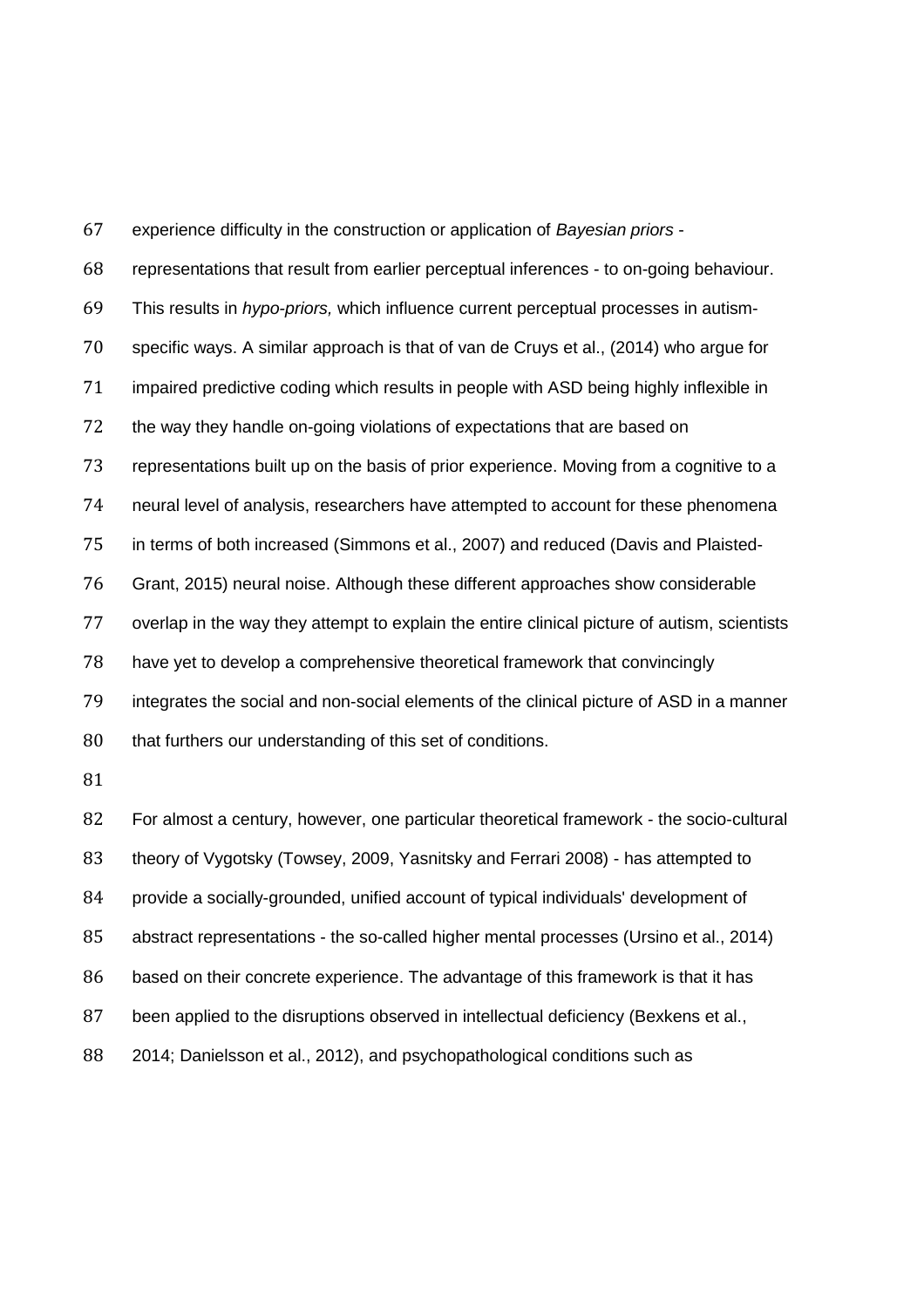schizophrenia (Tseng et al., 2015), and more recently in neurodevelopmental disorders such as autism (Wallace and Stevenson, 2014). Vygotsky's theory distinguishes between *elementary mental processes* such as sensation, attention, perception and memory, and *higher mental processes*, which result at least partly from social interaction with others and which enable a more elaborate use of the elementary mental processes (Daniels et al., 2007; Hobson, 1993). A key factor in the development of higher from elementary mental processes is the internalization by the child of social interactions that take place during problem solving. Vygotsky argued that this internalization occurs by means of *inner speech* (Alderson-Day, 2014; Alderson- Day and Fernyhough, 2014; Vygotsky, 1987) which we now know does not become fully functional in typical individuals until the age of 6 or 7 years (Flavell et al., 1997). By proposing a mechanism that links social interaction with the ability to develop higher mental processes out of lower ones through the mechanism of social interaction and inner speech, a Vygotskian approach has potential for providing the foundations of a theory that integrates the disparate elements that constitute our current understanding of the behavioural profile of ASD (Wallace et al., 2009). Although the role of inner speech in the higher mental processes of individuals with ASD has attracted some research interest (see, for example, Williams et al., 2012), there has been no investigation of lower mental processes from a Vygotskyan perspective or of the developmental mechanisms underlying the transition between the two, despite considerable research efforts driven by the theoretical perspectives outlined earlier.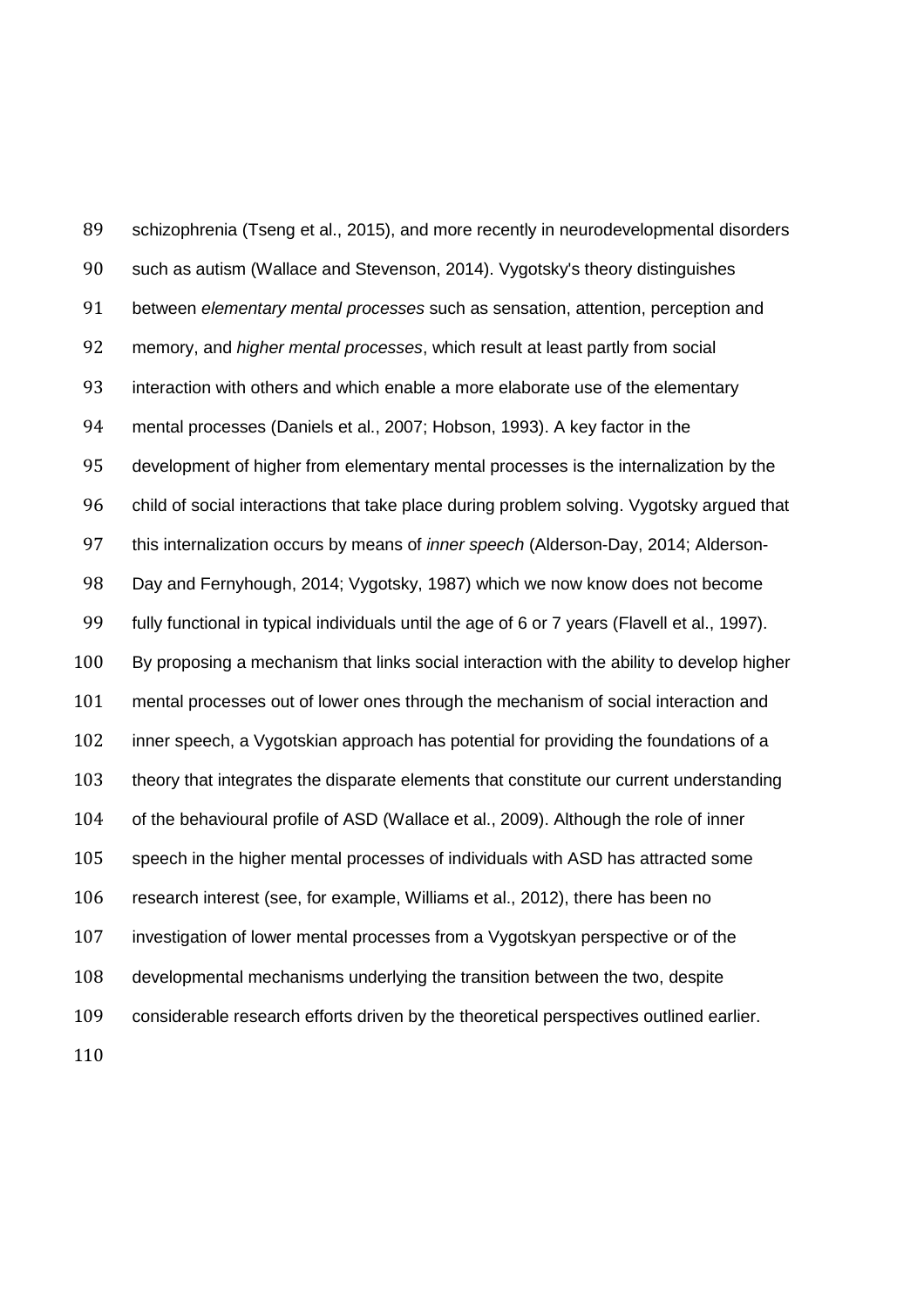One way in which the tenets of Vygotskian socio-cultural theory have been operationalized and tested was by means of a procedure we refer to here as the *Vygotsky Blocks Test* (VBT; Vygotsky 1987), which was based on a test originally developed by Saharov (1930), which in turn was based on the ideas of Ach (1921). The first part of the VBT presents the individual with a *structured* task to explore 116 convergent thinking - the capacity to arrive at the predetermined 'correct' solution to a problem (Guilford, 1967) and which is tapped by most standard verbal psychometric tests of crystallized intelligence. In this part of the test, the participant sees a set of wooden blocks that vary according to colour, height, shape and width, with an exemplar of one of the four subsets of blocks, designated by a nonsense word. The task is to discover the underlying concept that defines that particular set of blocks by means of a series of guesses. Cues are permitted for the first two subsets of the blocks and in addition to the overall number of cues provided; a record is made of perseverative and non-perseverative errors. Several predictions about the performance of individuals with ASD on the VBT can be derived from existing psychological research into autism. The VBT's requirement for the participant to alter strategy based on changing feedback resembles the Wisconsin Card Sorting Test (WCST; Axelrod et al., 1996) on which people with ASD are known to have difficulties (Landry and Al-Taie, 2016), showing a characteristic perseverative pattern of responding (Liss et al., 2003; Memari et al., 2013). We would therefore predict greater perseverative errors in ASD compared to TD participants. The VBT also taxes memory by requiring participants to recall which dimensions they have volunteered as guesses to discover the concepts of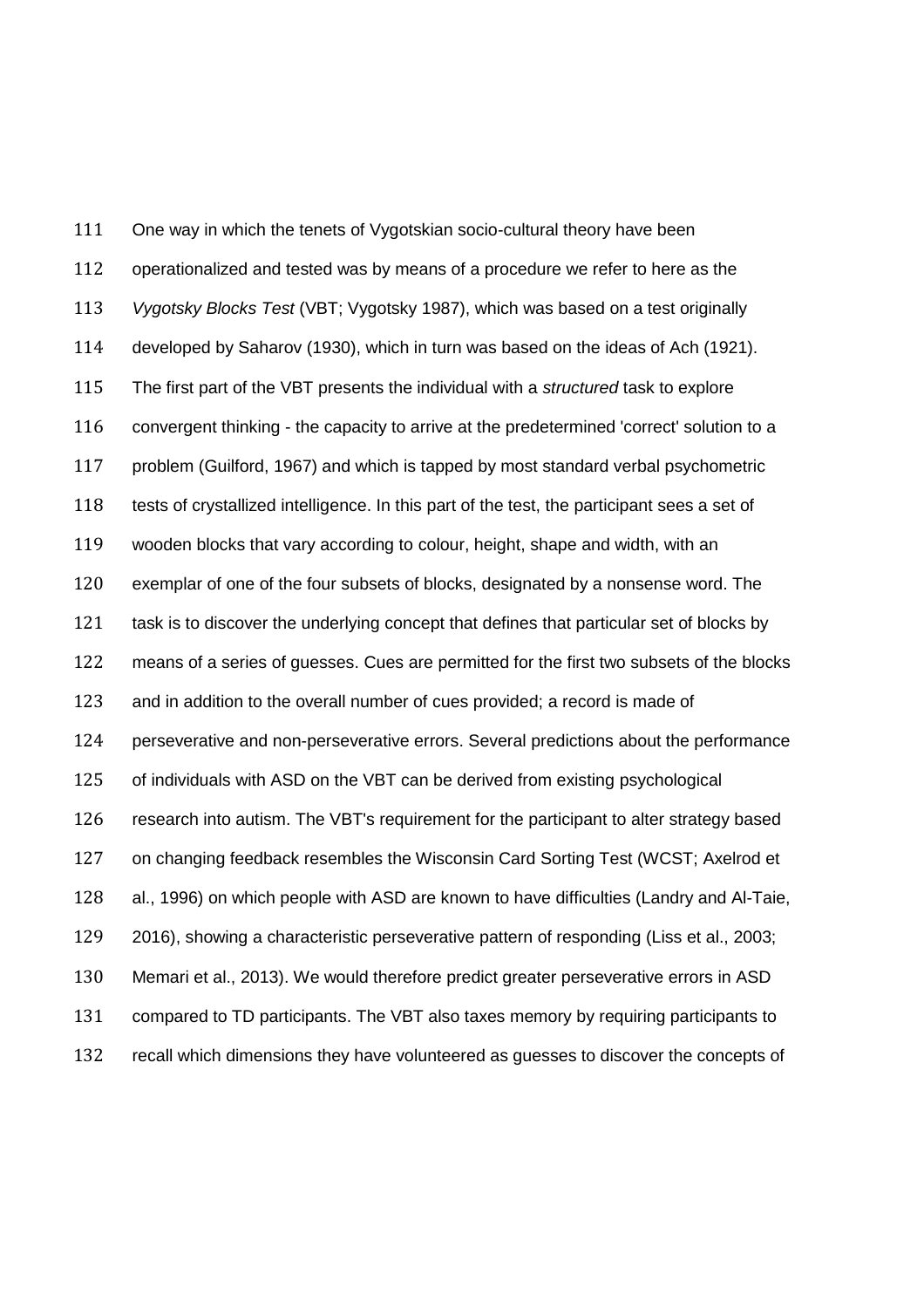the different sets and also to remember the feedback associated with these guesses. Memory difficulties in people with ASD are more likely on tasks with a strong recall rather than recognition component or which involve complex manipulation of remembered material in the absence of physical support such as a log of previous guesses (see Boucher and Bowler, 2008; Bowler, 2007). On this basis, we would therefore also expect greater perseverative errors in ASD compared to TD participants. Finally, based on the suggestion of a 'different' intelligence in ASD that favours the contribution of fluid rather than a crystallized intelligence to task performance (e.g., Dawson et al., 2007), we would expect that performance by individuals with ASD on 142 this part of the task would be correlated more strongly with measures of fluid than crystallized intelligence as operationalised in terms of participants' non-verbal and verbal IQ respectively.

 The second part of the VBT is *unstructured,* and allows the participant to utilize *divergent thinking* - the ability to arrive at novel, non-predetermined solutions through the generation and manipulation of new ideas (Guilford, 1967) - to form their own groupings of the blocks based upon the blocks' physical properties. Existing research on categorization in ASD has reported few difficulties when tasks require categorization along a single perceptual dimension or when perceptual prototypes have to be extracted (Molesworth et al., 2005, 2008; Vladusich et al., 2010). In contrast, when verbal labels are needed in order to solve the categorization task or when language-based categories need to be organized hierarchically; those with ASD begin to show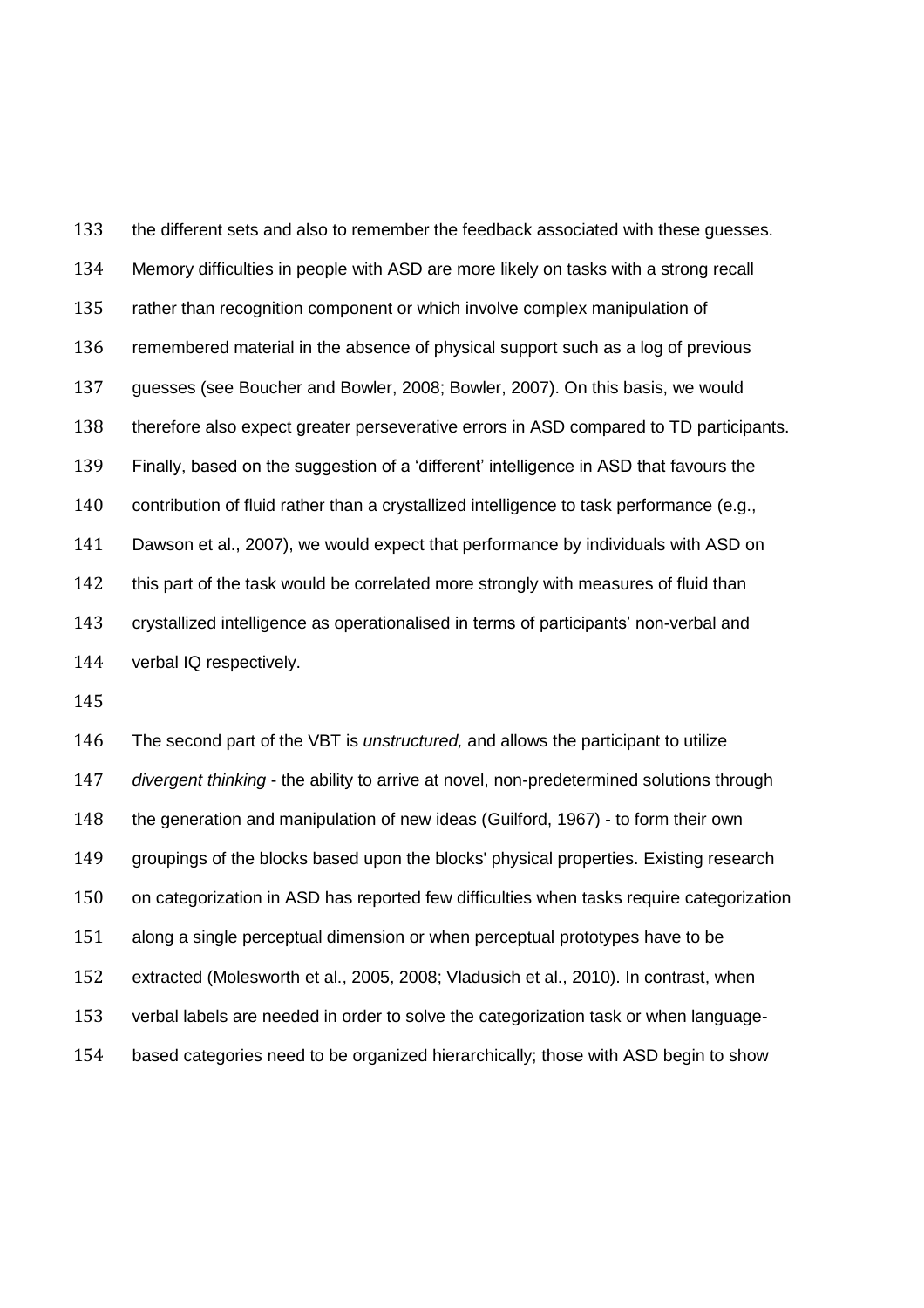subtle difficulties (Gastgeb et al., 2006), being less likely than typical individuals to use categorical information to aid performance in verbal free recall tasks (Bowler et al., 1997, 2009, 2010; Gaigg et al., 2008). Impaired generativity, creativity and symbolic play have long been known to be features of autism (D'Cruz et al., 2013; Dichter et al., 2009; Hobson et al., 2009, 2013; Takeyuchi et al., 2014; but see Kasirer and Mashal, 160 2014), which can also be associated with difficulties with executive function especially 161 planning and cognitive flexibility (see Kenworthy et al., 2008, 2009). Taken together, these observations lead us to predict that individuals with ASD would show diminished performance compared to a matched typically developing group on the divergent part of the VBT. Both from the wider perspective of Vygotskian theory, which sees the internalization of social interaction and mediation by inner speech as the main drivers of development of higher mental processes and from the perspective of existing research on executive functions, memory and concept formation in autism, we predict that adults with ASD will show diminished performance on the VBT and that the 169 patterning of this diminished performance may provide pointers to further studies to help refine a more integrated account of the psychological development of individuals with ASD.

#### **Methods**

#### *Participants*

 Forty-seven individuals participated in the study, who either had a diagnosis of ASD or 176 were TD individuals. The ASD group N=23, (21 male, 2 female,  $M_{age} = 40.35$  years,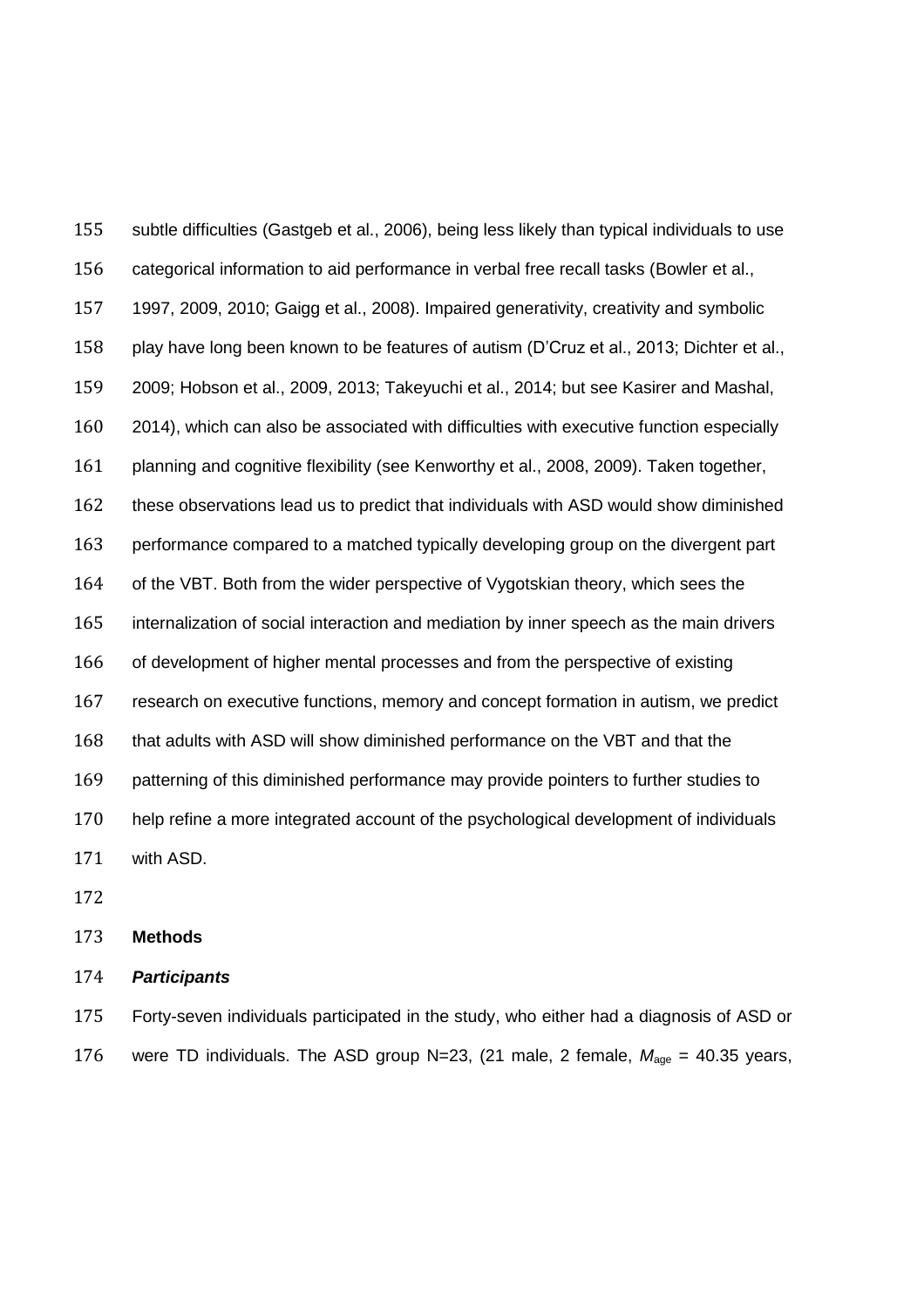177 age range: 26-66 years) and the TD group N=24, (22 male, 2 female,  $M_{\text{age}} = 38.71$  years, age range: 22-65 years) were matched on gender, chronological age, verbal (VIQ), performance (PIQ) and full-scale intelligence quotient (FIQ; see Table 1) as measured by the third or fourth edition of the Wechsler Adult Intelligence Scale (WAIS-181 IIIUK or WAIS-IVUK; The Psychological Corporation, 2000, 2008). Due to the release of the WAIS-IV at the time of recruiting participants for this experiment, different 183 participants completed either the WAIS-III<sup>UK</sup> or WAIS-IV<sup>UK</sup>. The ASD participants were diagnosed by experienced clinicians through the National Health Service and a review of their available medical records confirmed they all met DSM-IV-TR criteria for ASD (American Psychiatric Association, 2000). For 17 ASD participants, it was possible to administer the Autism Diagnostic Observational Schedule (ADOS; Lord et al., 1989), which further confirmed difficulties in reciprocal social and communication behaviours that constitute the hallmark clinical features of the disorder. Due to time constraints on the day of testing, the ADOS was not administered to the remaining six ASD participants; however, since available records clearly confirmed their diagnosis, all participants were retained for analysis in this group. It is worth noting, that re-running all the analyses presented below excluding ASD participants that did not take part in the ADOS did not change any of the results reported.

 All participants completed the adult Autism-Spectrum Quotient (AQ) (Baron-Cohen et al., 2001) to further corroborate the ASD diagnosis and to exclude TD participants who reported difficulties that may be commensurate with ASD such as an AQ >26 (Baron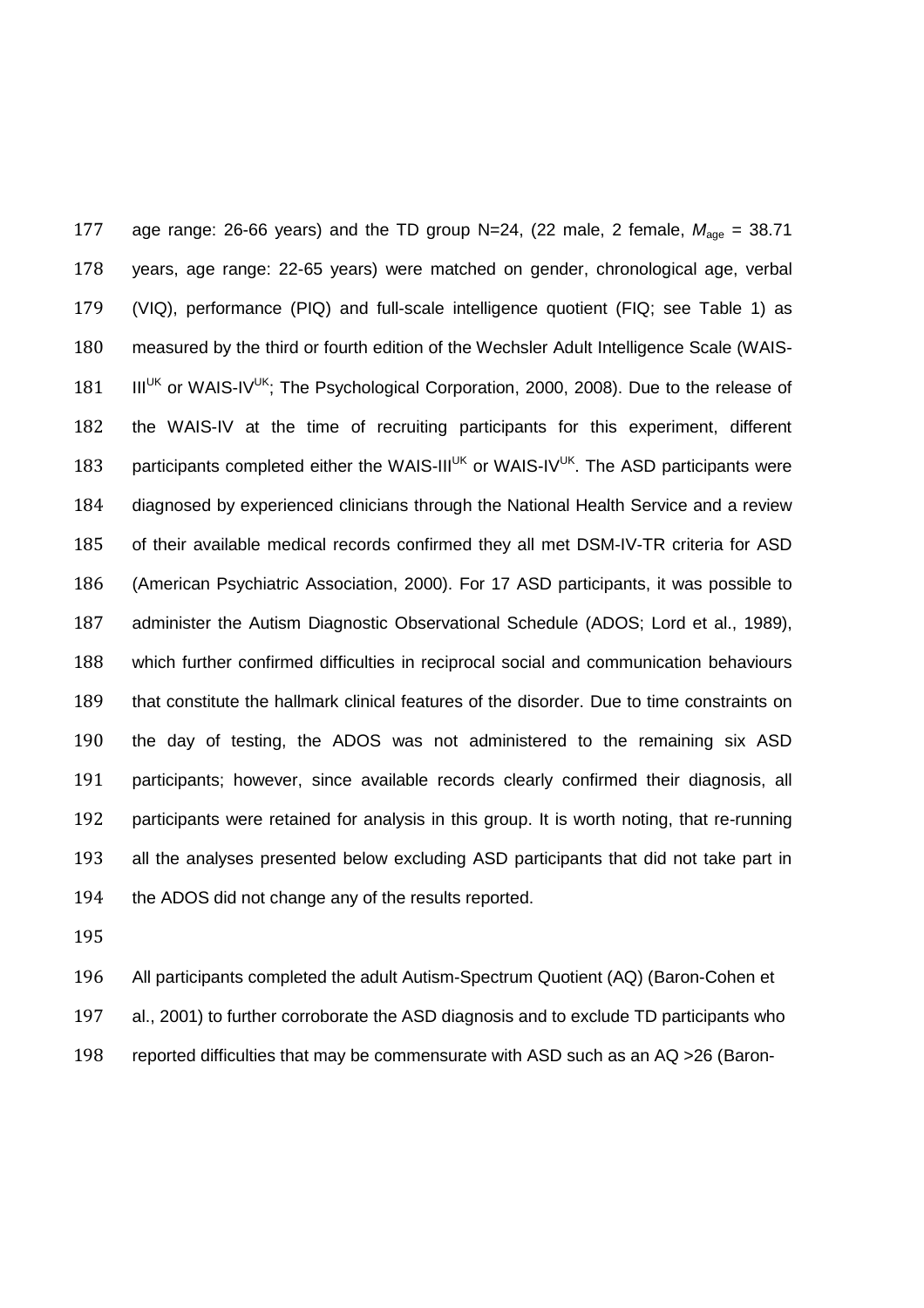Cohen et al., 2001; Woodbury-Smith et al., 2005). All participants were native English speakers and were recruited from a database of individuals with whom the Autism Research Group at City University London is in regular contact and through advertisements within the university. TD individuals were only included if they did not report taking any drugs or psychotropic medication and did not have an own or family history of a psychiatric or neurodevelopmental disorder including ASD. All participants 205 in the study were reimbursed for their time and transport costs. Permission from the City University London Psychology Research Ethics Committee was obtained with all participants giving their informed consent before taking part in the study, which adhered to the tenets of the declaration of Helsinki. See Table 1 for the participants' 209 details.

|                     | TD (22m, 2f) |      | ASD (21m, 2f) |      |       |                  |           |
|---------------------|--------------|------|---------------|------|-------|------------------|-----------|
|                     | M            | S.D  | M             | S.D  | t(34) | $\boldsymbol{p}$ | Cohen's d |
| Age                 | 38.71        | 12.4 | 40.35         | 12.3 | 0.46  | .65              | 0.13      |
| (years)             |              |      |               |      |       |                  |           |
| VIQ <sup>a</sup>    | 117          | 13.7 | 110           | 19.3 | 1.45  | .15              | 0.42      |
| PIQ <sub>p</sub>    | 111          | 16.4 | 109           | 19.5 | 0.42  | .68              | 0.12      |
| FIQ <sup>c</sup>    | 115          | 16.4 | 111           | 19.2 | 0.80  | .43              | 0.25      |
| AQ <sup>d</sup>     | 14.38        | 6.4  | 35.6          | 6.2  | 11.62 | .00              | 3.39      |
| ADOS-C <sup>e</sup> |              |      | $2.71(0-6)$   | 1.5  |       |                  |           |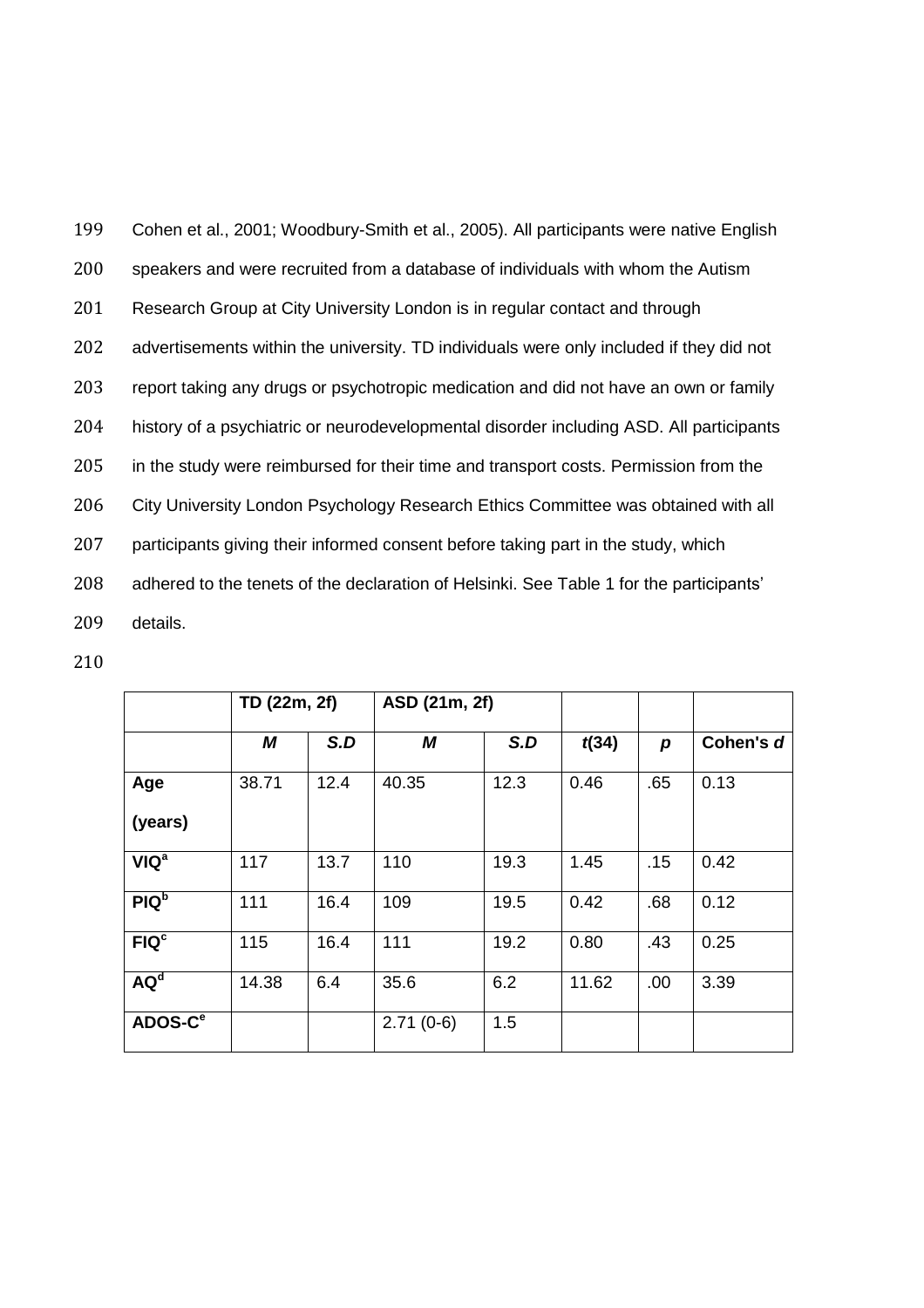| ADOS-RSI <sup>f</sup> |  | $5.29(1-13)$ | 2.8 |  |  |
|-----------------------|--|--------------|-----|--|--|
| <b>ADOS-</b>          |  | $8.00(3-17)$ | 3.8 |  |  |
| Total <sup>9</sup>    |  |              |     |  |  |
| ADOS-I <sup>h</sup>   |  | $1.27(0-2)$  | 0.7 |  |  |
| ADOS-SB <sup>i</sup>  |  | $1.13(0-5)$  | 1.4 |  |  |

212 **Table 1.** 

213 Participant characteristics for Autism Spectrum Disorder (ASD) and typically

214 developing (TD) individuals.

215

216 Note. <sup>a</sup>Verbal IQ (WAIS-III<sup>UK</sup> or WAIS-IV<sup>UK</sup>). **PPerformance IQ (WAIS-III<sup>UK</sup> or WAIS-**

217  $IV^{UK}$ ).  $^c$ Full-scale IQ (WAIS-III<sup>UK</sup> or WAIS-IV<sup>UK</sup>).  $^d$ AQ- Autism-Spectrum Quotient.

218 <sup>e</sup>ADOS- Communication subscale. <sup>f</sup>ADOS- Reciprocal Social Interaction subscale.

219 **9ADOS Total score- Communication and Reciprocal Social Interaction.** hADOS-

220 Imagination/ Creativity subscale. <sup>i</sup>ADOS- Stereotyped Behaviors and Restricted

221 Interests. ADOS scores range in brackets.

222

223

#### 224 *Materials*

- 225 Materials for the VBT were the twenty-two wooden blocks from the Modified Vygotsky
- 226 Concept Formation Test (Hanfmann and Kasanin, 1942; Stoelting, IL, USA) using the
- 227 modified scoring sheet of Wang (1984). The blocks differed on a number of dimensions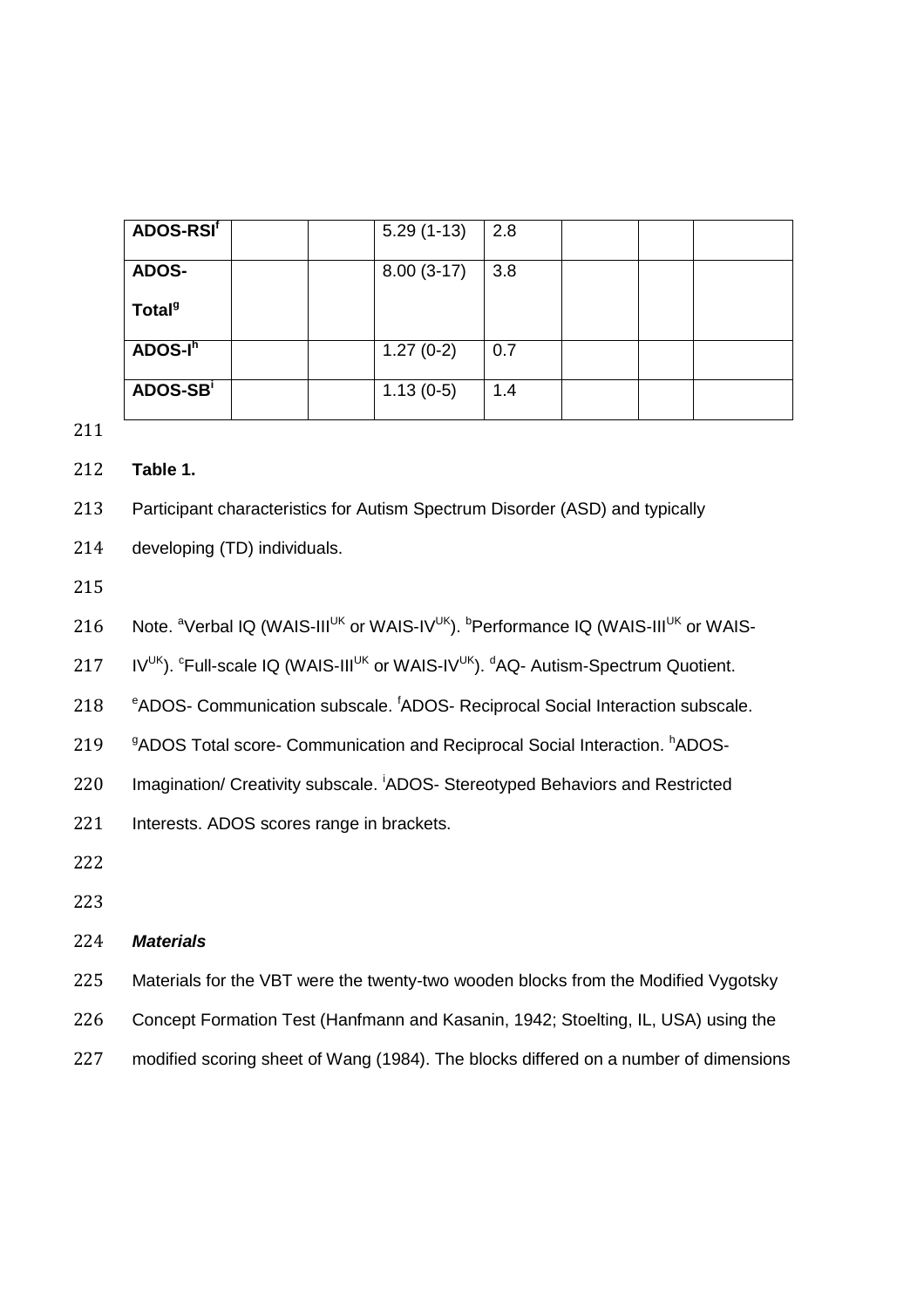including their color (blue, yellow, orange, green and white), shape (square, triangle, circle, semicircle, trapezoid and hexagon), height (low or tall) and width (narrow or wide). In addition, the blocks were divided into four groups according to nonsense words (CEV, LAG, BIK and MUR) that were printed on one face and formed the four 232 sets in task one. The words corresponded to the volume of the blocks with the CEV group formed by six narrow and low blocks LAG by five tall and wide blocks, BIK by six low and wide blocks and MUR by five narrow and tall blocks. Figure 1 shows the Vygotsky blocks with one CEV block turned over.



- **Figure 1.** The twenty-two blocks that form the VBT. Each block can be grouped
- according to colour, shape, height, width, number of sides, volume, curve or the ability
- 240 to roll. The 'CEV' block is over-turned for the start of the first set of the convergent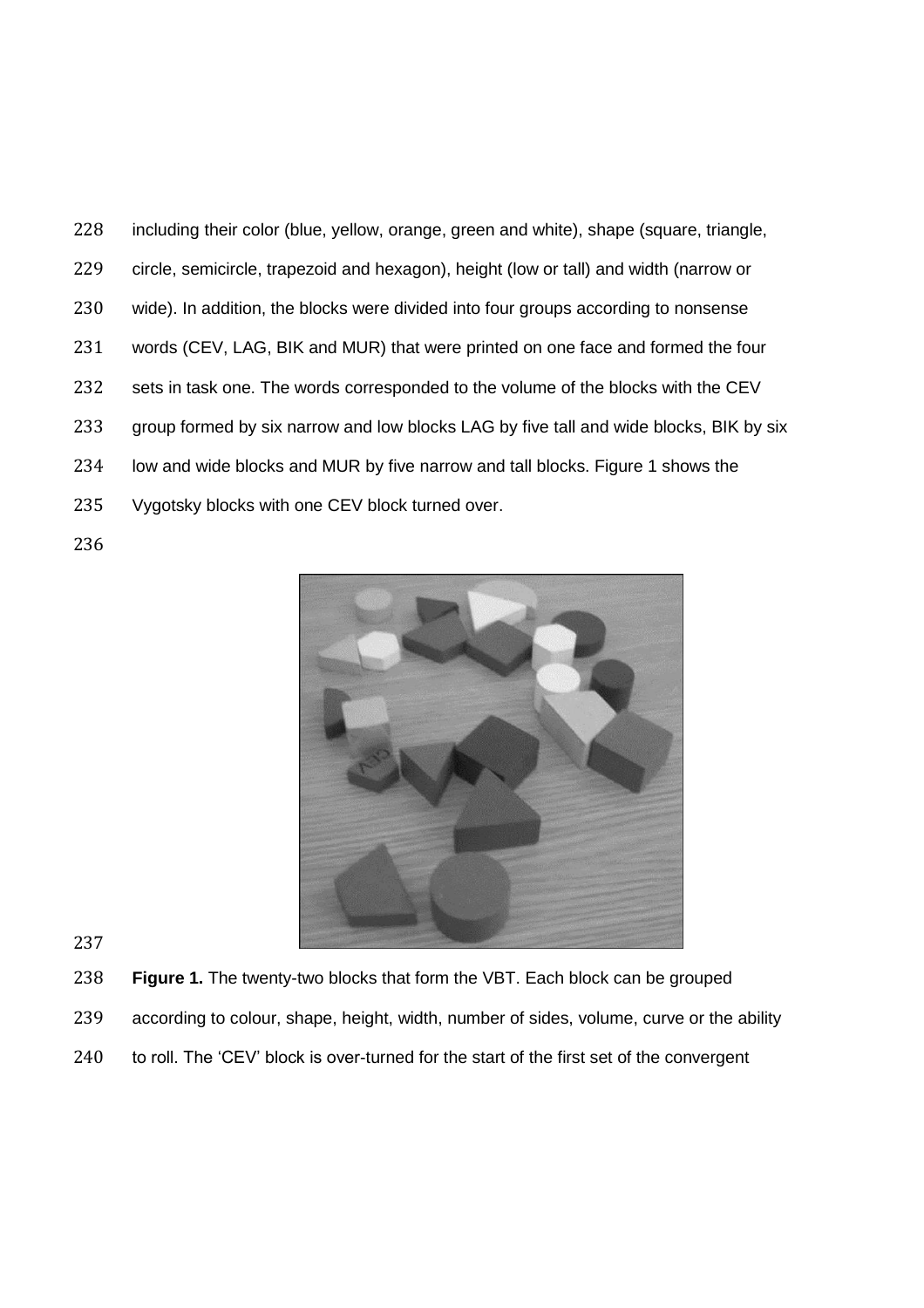241 thinking task. The participant would be asked- 'which of the other blocks might have

242 the word CEV written underneath also?'

#### *Procedure*

As noted above, the VBT has two parts that investigate convergent and divergent

246 thinking strategies respectively. The words written on one face were relevant for the

first convergent thinking part of the VBT (Task 1). In the second, divergent thinking part

(Task 2), the instructor (PC or MR) gave verbal instructions and noted down the

participants' selection of the blocks for both tasks.

 *Task 1 (Convergent thinking) with four sets (CEV, BIK, MUR and LAG):* The jumbled blocks were placed in front of the participant on a table with the word face down. The first set started with the small blue triangle with "CEV" written on it. "CEV" was read aloud to the participant and they were asked to choose another block that might have "CEV" also written on the underside. If the participant chose a block that belonged to the 'CEV' group, it was turned over and placed adjacent to the starting 'CEV' block to form the group. If the participant pointed to a block that did not belong to the 'CEV' group, they were told that their choice was not correct but to try again. 

 For Task 1 an incorrect choice in the first two sets (CEV and LAG) scored one *general error* point. If the participant made three consecutive general errors, then a cue was 262 given with the instructor turning over a block that belonged to the set being tested. A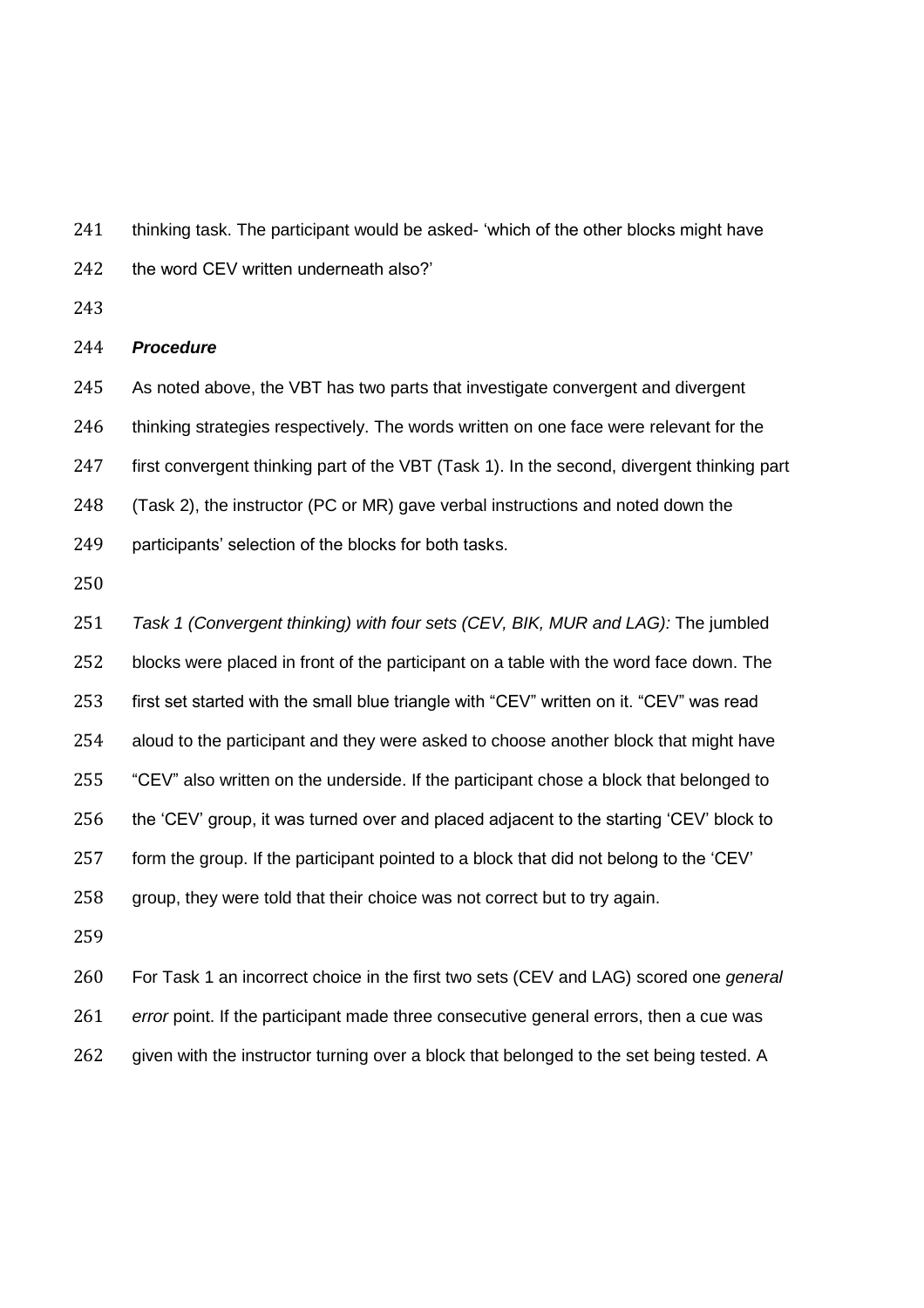*perseverative error* occurred if the participant selected three consecutive blocks that 264 shared one or more common attributes (one perseverative error per common attribute). For example, a perseverative error would occur if a participant chose three triangular 266 shaped blocks in a row. The set ended when all of the blocks in the group were selected, if participants committed fifteen general errors for set 1 (i.e., exhausting five 268 cues for the six CEV blocks) or if they committed twelve general errors for set 2 (i.e., exhausting the four cues for the five LAG blocks). For the remaining two sets, BIK (6 blocks) and MUR (5 blocks) no cues were given and these sets were terminated if the participant made five consecutive incorrect choices, yielding a maximum error score of twenty-five for the BIK and twenty for the MUR set. For these two sets a perseverative error occurred if the participant selected three or five blocks with identical attributes respectively. The total numbers of general and perseverative errors for each set as well as the total number of cues required for the first two sets (CEV and LAG) were recorded for analysis (see Table 2). *Task 2 (divergent thinking):* The instructor placed all of the blocks face down and then

279 sorted the blocks by their colour into separate groups. The instructor then told the participant, 'look I have made some groups based on colour, how many other ways can you group these blocks together?' The blocks were then randomly jumbled again face down and the participant began to group the blocks according to a *Principle* they defined for each group such as height or shape.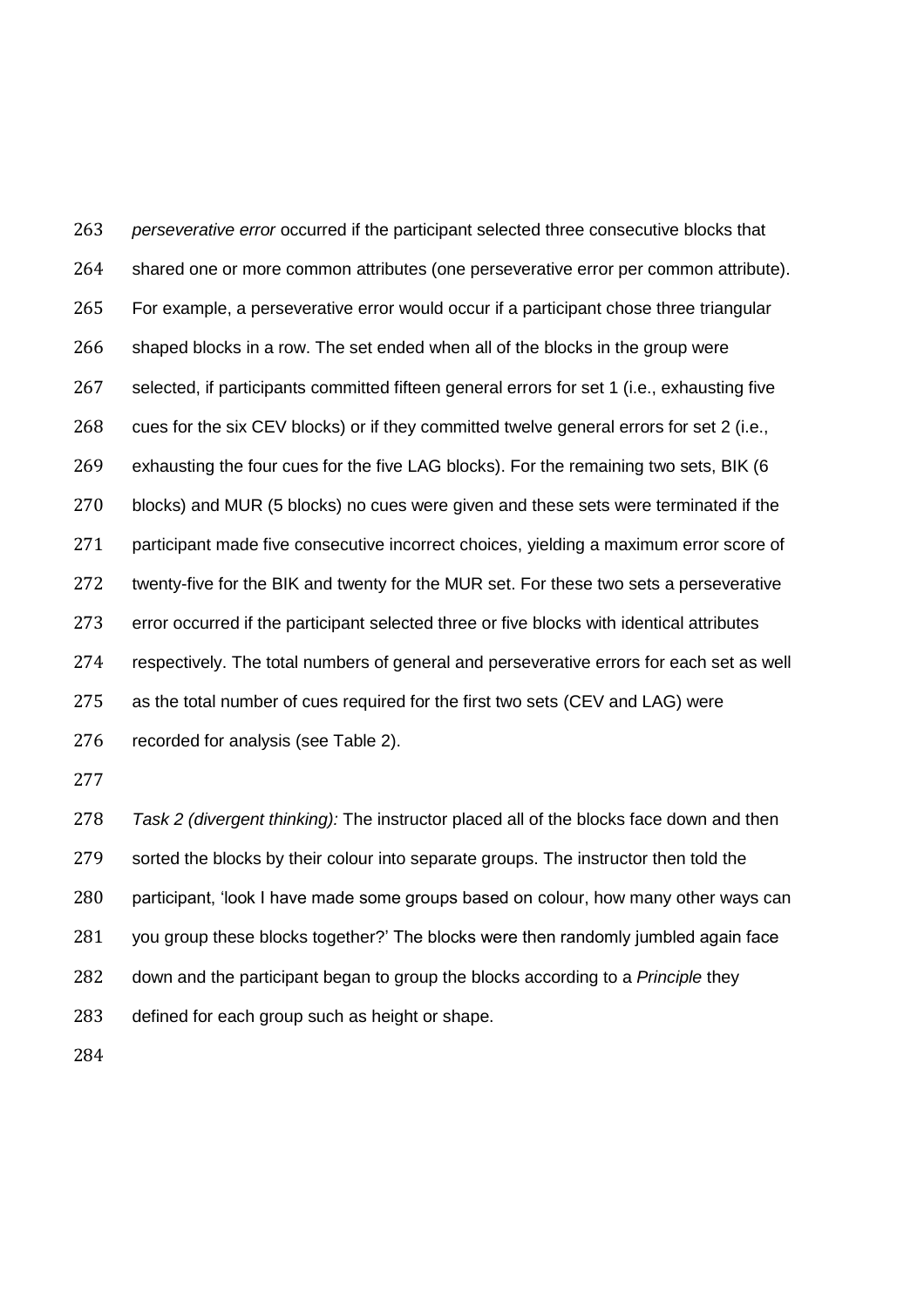The maximum number of Principles by which the blocks could be grouped was seven excluding the demonstration set of color. The Principles were: Shape, Width, Height, Number of Sides, Volume, Roll and Curve. Participants scored a point for each correct Principle as well as a point for the number of *Sub-Groups* formed according to each principle (Number of Sub-Groups, Table 3). For example, for the Principle of Shape there were six possible Sub-Groups: triangle, square, trapezoid, circle, semi-circle or hexagon. The participant scored a point for each correct Sub-Group of the shapes and one point for the overall Principle giving a maximum possible score of seven for the Principle of Shape. However, the participant needed to define a minimum number of Sub-Groups in order for the Principle to be credited. For example, a minimum of four Sub-Groups were required for the principle of Shape. If the participant only identified triangles and squares (two Sub-Groups), then the principle of Shape was not scored and only two points for the identified Sub-Groups were counted. There was no time 298 limit for this task but the task finished when the participant could not generate any more Sub-Groups or had attempted to form two consecutive groupings that did not follow one of the seven Principles (e.g. making a pattern out of the blocks). Hanfmann and Kasanin, (1942) and Wang (1984) also proposed calculating a weighted score based on a hierarchical organization of the Principles. When this model was applied to the data, the results were not markedly different from the results reported here.

*Statistical Methods*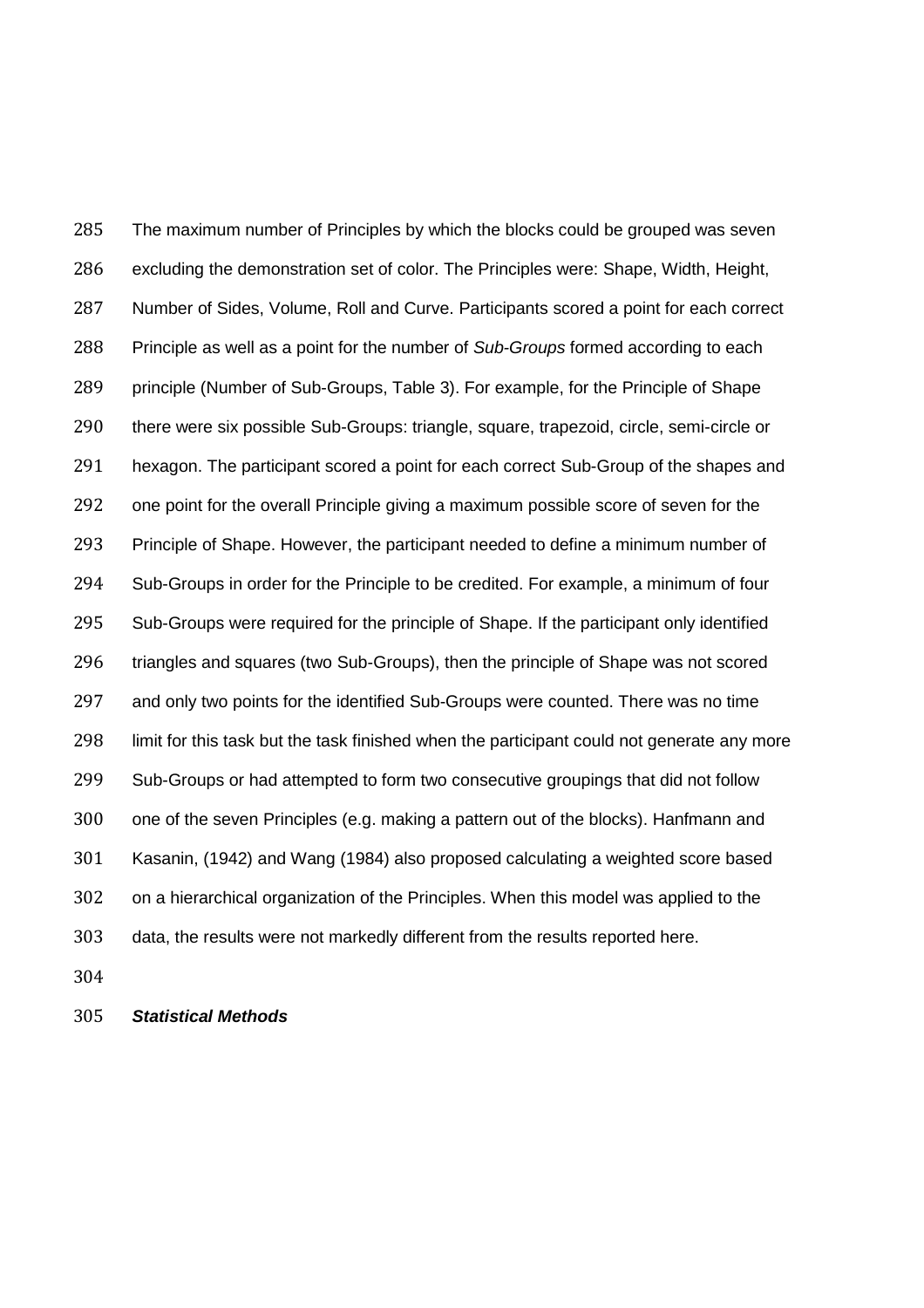| 306 | The results were analyzed using independent samples t-tests, repeated measures               |
|-----|----------------------------------------------------------------------------------------------|
| 307 | ANOVAs, Spearman's rho correlations and Chi-Squared tests. If the Sphericity                 |
| 308 | assumption was violated Greenhouse Geisser Correction (GGC) was used (SPSS, ver.             |
| 309 | 22). The significance level chosen was at $p < .05$ for all tests. Cohen's d and partial eta |
| 310 | squared are reported as measures of effect size as appropriate. Results are expressed        |
| 311 | as mean (M) $\pm$ standard deviation (S.D.) unless otherwise specified.                      |
| 312 |                                                                                              |

**Results**

#### *Convergent thinking*

Summary error scores for both groups are presented in Table 2 and Figure 1 as

general errors (incorrect choice), perseverative errors (repeatedly choosing a block

based on one characteristic) and the numbers of cues given for the CEV and LAG sets.

General and perseverative errors were analyzed using a 4 (Set [CEV, LAG, BIK,

MUR]) x 2 (Group [ASD, TD]) repeated measures ANOVA. For general errors there

320 was a significant main effect of Group,  $F(1,45) = 5.38$ ,  $p = .03$ ,  $\eta_p^2 = .11$ , with more

321 errors for the ASD ( $M = 11.96$ ,  $SD = 6.71$ ) compared to the TD group ( $M = 4.25$ ,  $SD =$ 

3.29). There was also a significant main effect of set, *F*(2.03, 91.35) = 11.49, *p* < .001,

 $\eta_p^2$  = .20, GGC, with significantly more mistakes in the first compared to second and

third set (*pmax* = .005, Cohen's *dmin* = 0.52). A significant Set x Group interaction, *F*(2.03,

325  $91.35$  = 3.10,  $p = .049$ ,  $\eta_p^2 = .06$ , GGC, showed that this was only true for the TD

group with more mistakes in the first compared to the remaining three sets (*pmax* = .009,

Cohen's *dmin* = 0.69). In contrast, the ASD group made more errors in the first and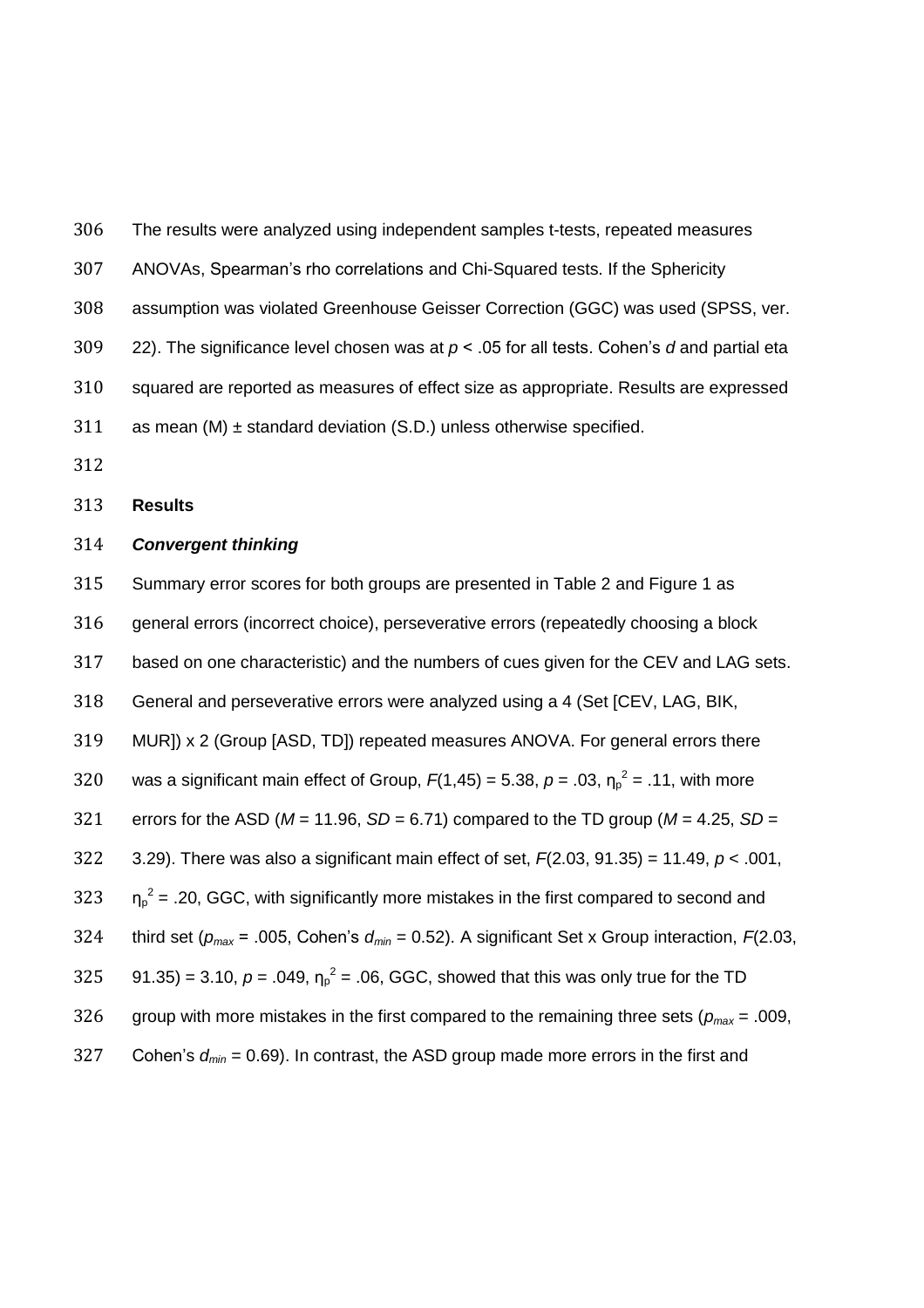328 fourth compared to the second set  $(p_{max} = .02,$  Cohen's  $d_{min} = 0.71$ ) but showed a 329 similar level of errors in the first, third and fourth set ( $p_{min}$  = .61, Cohen's  $d_{max}$  = 0.35). A direct comparison of the two groups showed significantly more errors for the ASD 331 compared to the TD group for the second and fourth set ( $p_{max}$  = .02, Cohen's  $d_{min}$  = 0.73).

 The ASD participants made more perseverative errors (*M* = 2.30, *SD* = 4.19) than the TD group (*M* = 0.50, *SD* = 1.22), indicating a trend towards more errors in the ASD 336 group,  $F(1,45) = 3.86$ ,  $p = .056$ ,  $\eta_p^2 = .08$ , (but see below for analysis of covariance). 337 There was no main effect of Set,  $F(2.52, 113.44) = 1.75$ ,  $p = .17$ ,  $\eta_p^2 = .04$ , GGC, but a 338 significant Set x Group interaction,  $F(2.52,113.44) = 3.74$ ,  $p = .02$ ,  $\eta_p^2 = .08$ , GGC, with a decrease in perseverative errors for the TD but an increase for the ASD participants across the four sets. Importantly, the ASD participants made more perseverative errors in the final set (MUR) compared to the TD participants suggesting that the ASD group maintained the same restricted approach to each of the sets (*p* = .01, Cohen's *d* = 0.78).

 The ASD participants required more cues (*M* = 1.57, *SD* = 1.38) compared to the TD 346 participants (0.92 ± 0.72),  $F(1,45) = 4.16$ ,  $p = .047$ ,  $\eta_p^2 = .09$ , and more cues were required in the first 'CEV' set compared to the second 'LAG' set in Task 1 for the ASD 348 participants,  $F(1,45) = 59.29$ ,  $p = .000$ ,  $\eta_p^2 = .57$ . However, there was no overall Set x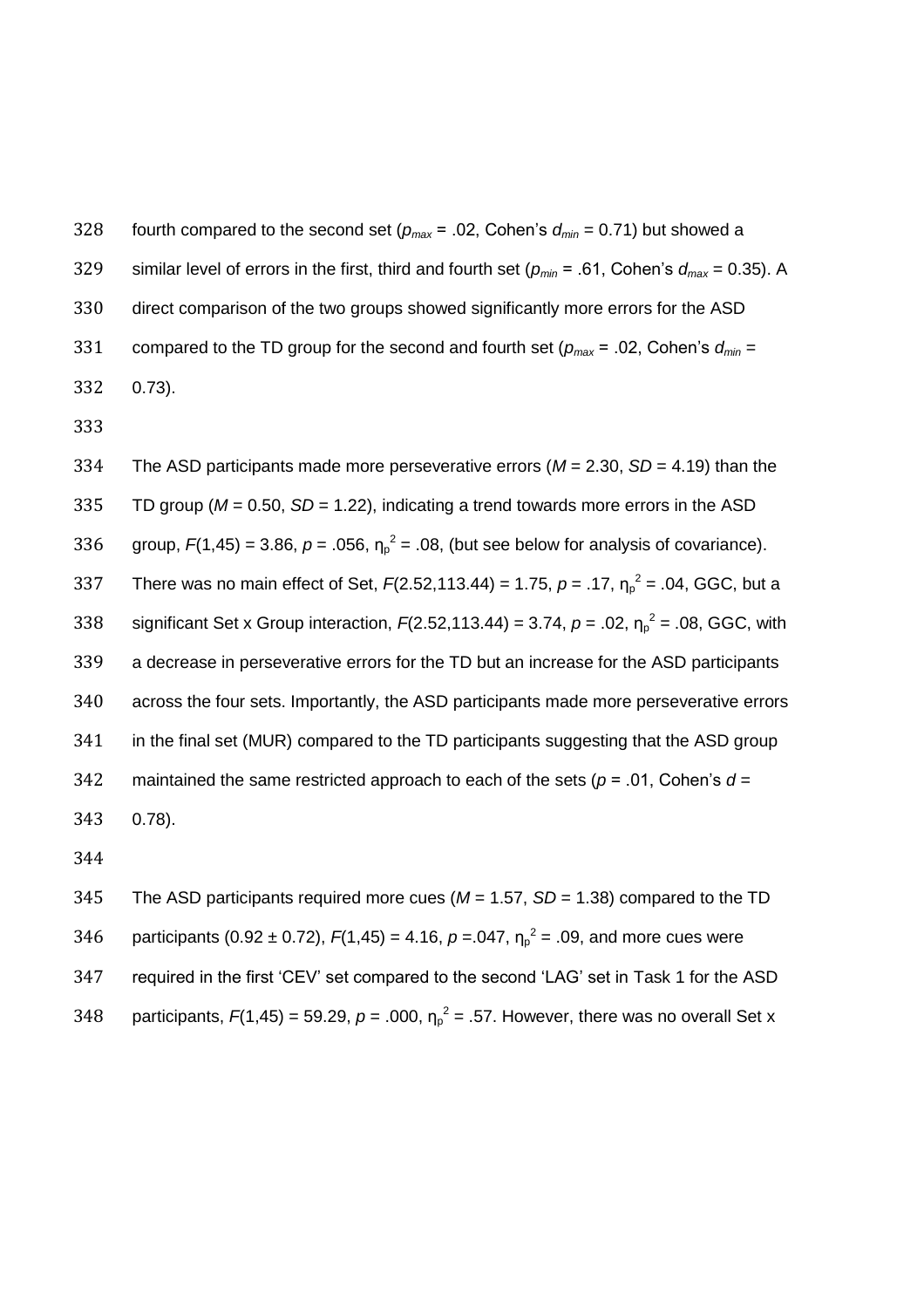- 349 Group interaction,  $F(1,45) = 0.04$ ,  $p = .84$ ,  $\eta_p^2 = .00$ , for the ASD and TD groups (see
- 350 Table 2).
- 351



353 **Figure 2** Results of the Convergent thinking task (Mean ± SEM) with a significantly

354 higher number of cues (*p = .03)* and cues (*p* = .047) required by the ASD group in task

355 1. (ASD: Autism Spectrum Disorder, TD: Typically Developing,  $* = p < .05$ ).

|                            | $TD (n=24)$ | ASD $(n=23)$ | р |
|----------------------------|-------------|--------------|---|
|                            | M(S.D.)     | M(S.D.)      |   |
| <b>Convergent Thinking</b> |             |              |   |
| <b>General Errors</b>      |             |              |   |
| <b>CEV</b>                 | 3.08(2.26)  | 3.91(2.74)   |   |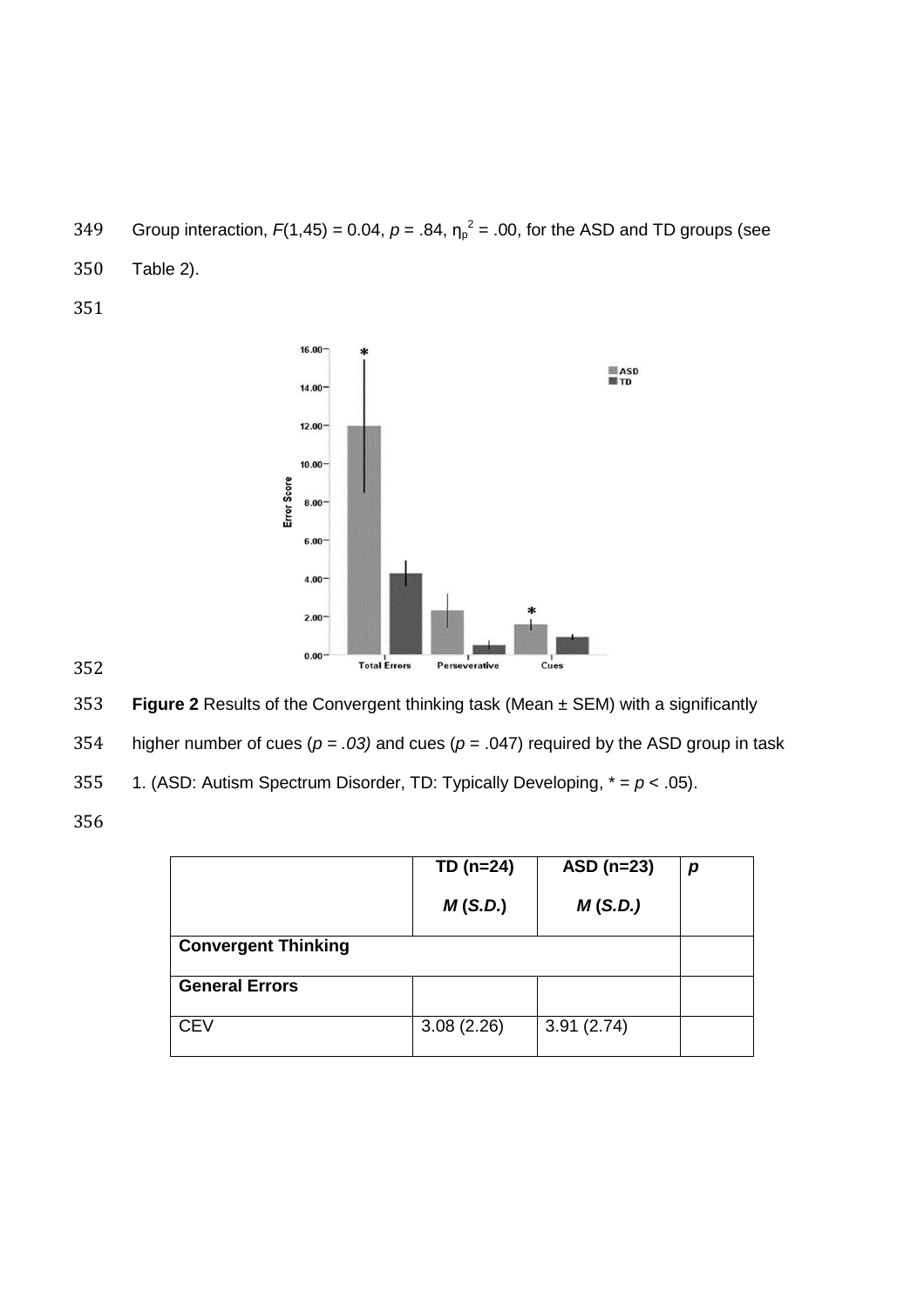| LAG                               | 0.21(0.66) | 1.26(1.86)    |       |
|-----------------------------------|------------|---------------|-------|
| <b>BIK</b>                        | 0.67(2.10) | 2.70(5.70)    |       |
| <b>MUR</b>                        | 0.29(0.75) | 3.74(6.70)    |       |
| <b>Total General Errors</b>       | 4.25(3.29) | 11.96 (16.71) | 0.030 |
| <b>Perseverative Errors</b>       |            |               |       |
| <b>CEV</b>                        | 0.42(1.18) | 0.30(0.76)    |       |
| <b>LAG</b>                        | 0.00(0.00) | 0.26(0.69)    |       |
| <b>BIK</b>                        | 0.08(0.41) | 0.57(1.75)    |       |
| <b>MUR</b>                        | 0.00(0.00) | 1.13(2.07)    |       |
| <b>Total Perseverative Errors</b> | 0.50(1.22) | 2.30(4.19)    | 0.056 |
| <b>Cues</b>                       |            |               |       |
| <b>CEV</b>                        | 0.92(0.72) | 1.22(0.95)    |       |
| LAG                               | 0.00(0.00) | 0.35(0.65)    |       |
| <b>Total Cues</b>                 | 0.92(0.72) | 1.57(1.38)    | 0.047 |

 **Table 2.** Group results for TD and ASD individuals for the Vygotsky Block Test. Four sets of convergent thinking task (CEV, LAG, LAG, MUR- no cues were presented in the last two sets) and the divergent thinking task for the seven test principles of Height, Width, Volume, Shape, Number of Sides, Curve and Roll. The number of Principles, and Divergent sub-groups formed for the principles are shown. The Total Weighted Principle (TWP) score is the number of principles identified multiplied by the weighting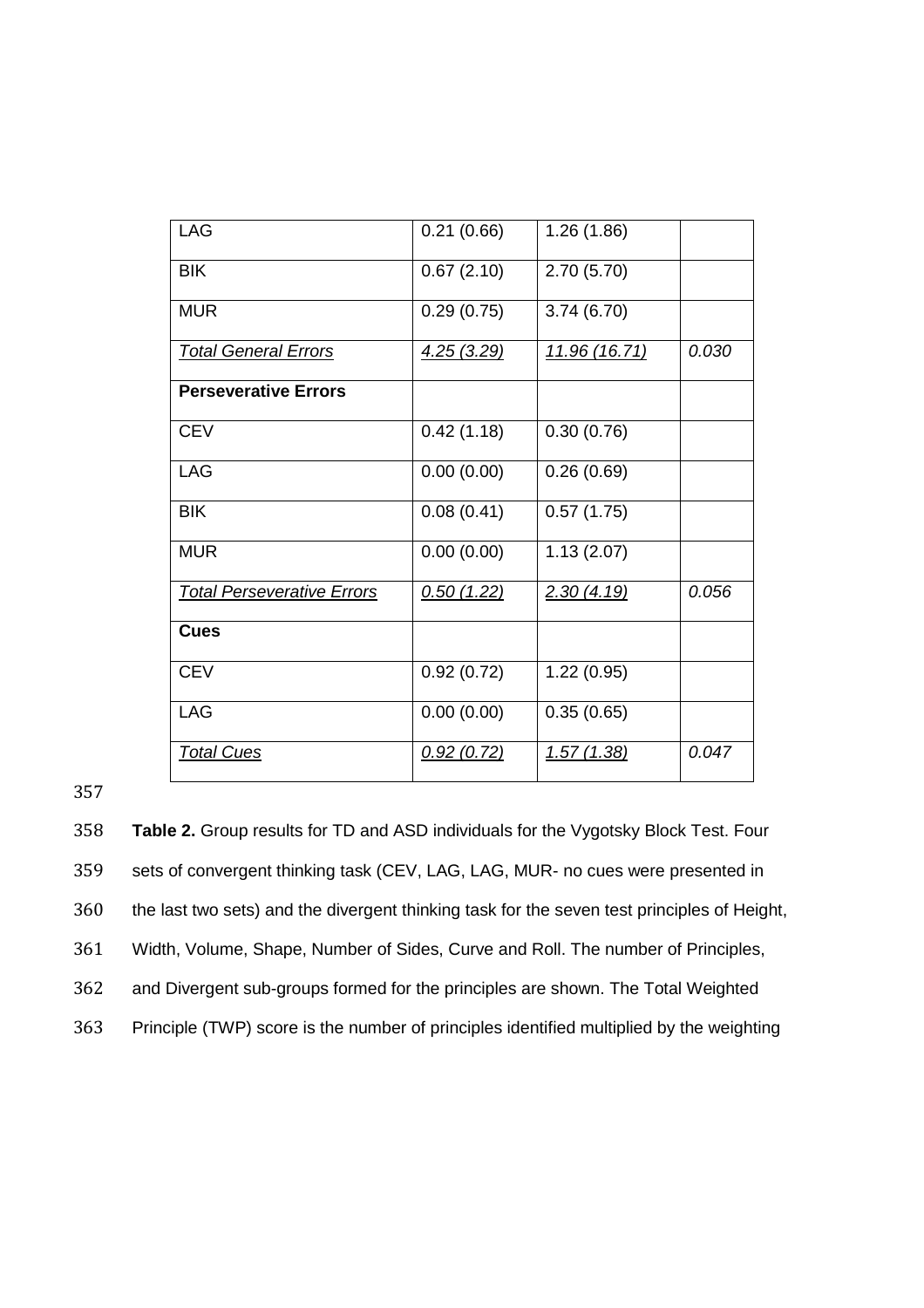- of their level of concreteness. (ASD: Autism Spectrum Disorder; TD: Typically
- Developing; M: Mean; S.D.: Standard Deviation).
- 

#### *Divergent thinking*

- The number of divergent thinking Principles and divergent Sub-Grouping points are
- shown in Table 3 and Figure 3 with the ASD participants demonstrating inferior
- performance with this task. The ASD participants identified fewer governing Principles
- by which the blocks could be sorted (ASD: *M* = 3.30, *SD* = 1.43; TD: *M*= 4.71, *SD* =
- 1.60: *t*(45) = 3.17, *p* < .004, Cohen's *d* = 0.93). Similarly, the ASD group identified
- 373 fewer of the Sub-Groups in the divergent task that defined the principle (ASD:  $15.09 \pm$
- 5.78; TD: 20.92 ± 6.81: *t*(45) = 3.16, *p* < .005, Cohen's *d* = 0.93). These findings
- indicate the extent of the ASD participants' difficulties with identifying concepts by
- which the blocks could be grouped based on their physical properties.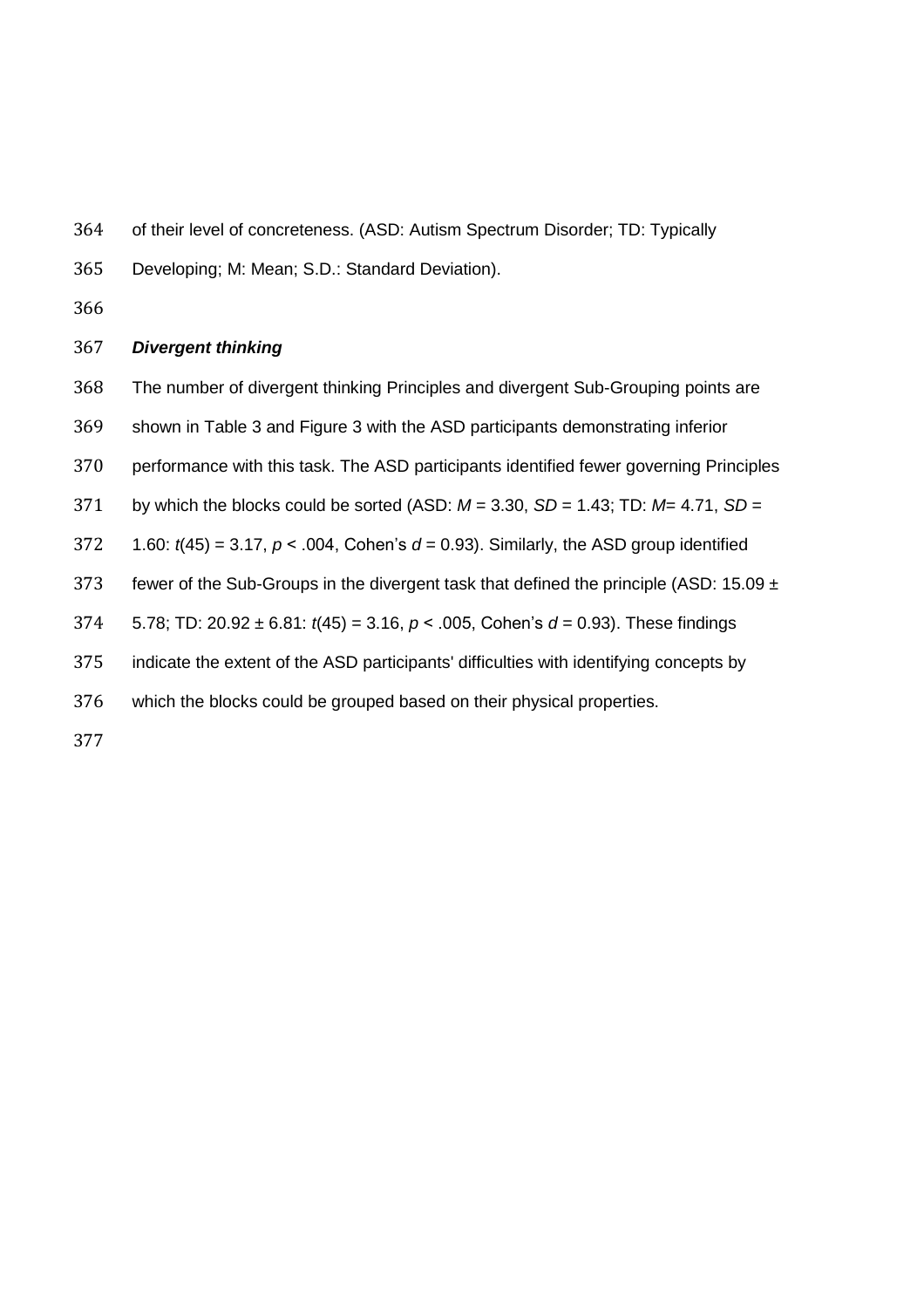

379 **Figure 3** Results of the Divergent thinking task (Mean ± SEM) with a significantly

380 higher number of Categorizing Principles (*p = .*003*)* and Sub-Groups (*p* = .003)

381 identified overall, by the TD group in both parts supporting a more flexible cognitive

382 style in generating new concepts in task 2. (ASD: Autism Spectrum Disorder, TD:

383 Typically Developing,  $** = p < .01$ .

384

| <b>Divergent Thinking</b>   |              |              |       |  |  |  |  |
|-----------------------------|--------------|--------------|-------|--|--|--|--|
|                             | $TD (n=24)$  | $ASD(n=23)$  | р     |  |  |  |  |
|                             | M(S.D)       | M(S.D)       |       |  |  |  |  |
| <b>Number of Principles</b> | 4.71 (1.60)  | 3.30(1.43)   | 0.003 |  |  |  |  |
| Number of Sub-Groups        | 20.92 (6.80) | 15.09 (5.78) | 0.003 |  |  |  |  |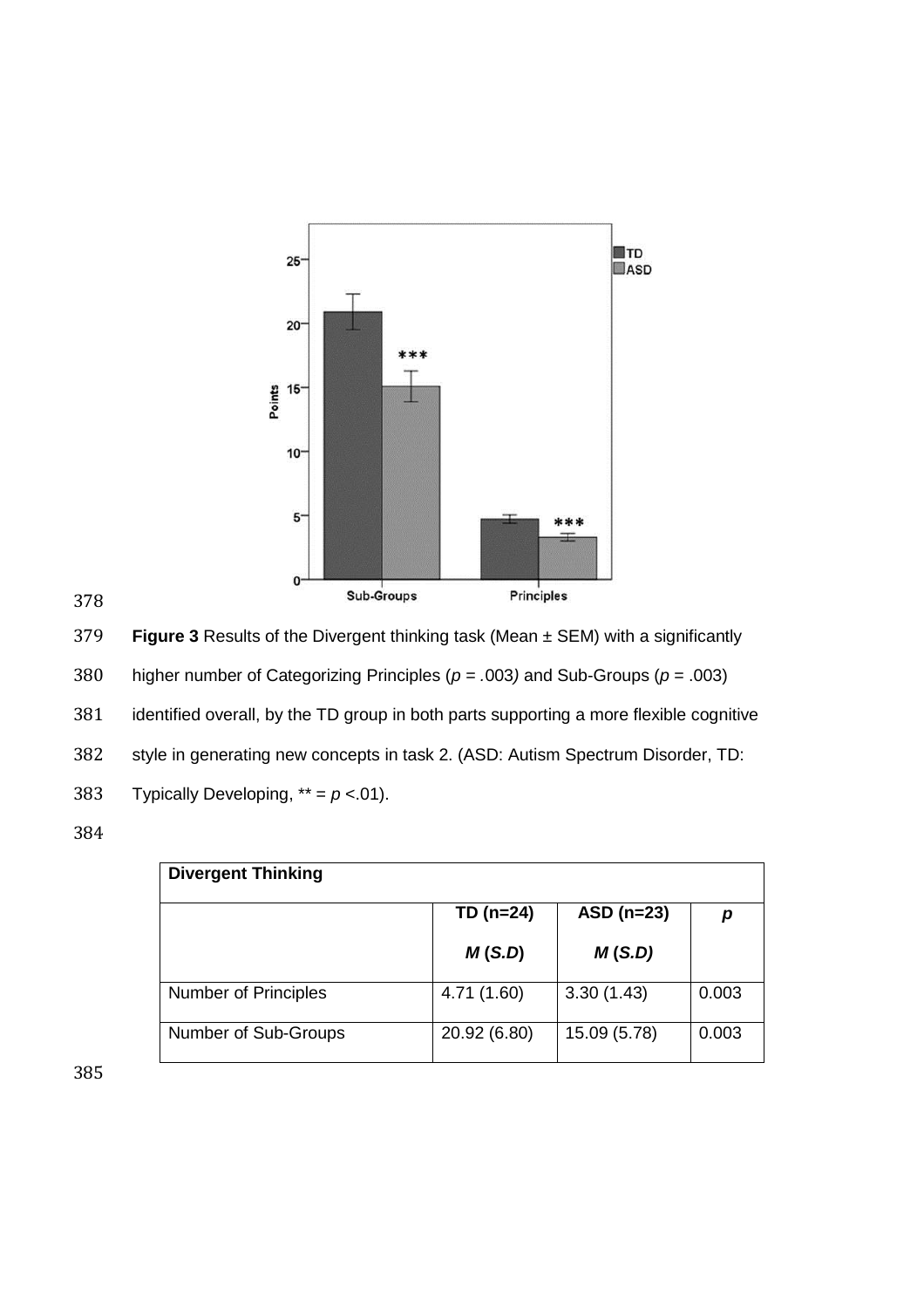386 **Table 3.** Group results for TD and ASD individuals for the Vygotsky Block Test for the

387 divergent thinking task. The number of principles (maximum score 7), number of sub

388 groups and number of participants (ASD or TD) identifying each of the principle

389 categories. (ASD: Autism Spectrum Disorder, TD: Typically Developing).

390

#### 391 *Types of Principle*

392 The seven categories of Principle in the divergent thinking task showed some

393 differences between groups for the Principles of Number of Sides ( $\chi^2$  = 4.77, *p* < .03);

394 Volume ( $\chi^2$  = 4.77, *p* < .03); Height ( $\chi^2$  = 4.45, *p* < .04) and Roll ( $\chi^2$  = 4.37, *p* < .04) but 395 not for the principles of Width ( $\chi^2$  = 3.61, *p* = .06); Shape ( $\chi^2$  = 1.00, *p* = .32) and Curve  $396 \text{ } (x^2 = 0.22, p = .64; \text{ see Table 4}).$ 

| <b>Principle</b>       | $TD (n=24)$ | <b>ASD</b> | $p-$ |
|------------------------|-------------|------------|------|
|                        |             | $(n=23)$   |      |
| <b>Number of Sides</b> | 16          | 8          | .029 |
| Volume                 | 16          | 8          | .029 |
| Height                 | 23          | 17         | .035 |
| Roll                   | 11          | 4          | .037 |
| Width                  | 15          | 8          | .057 |
| Shape                  | 21          | 22         | .317 |
| Curve                  | 11          | 9          | .642 |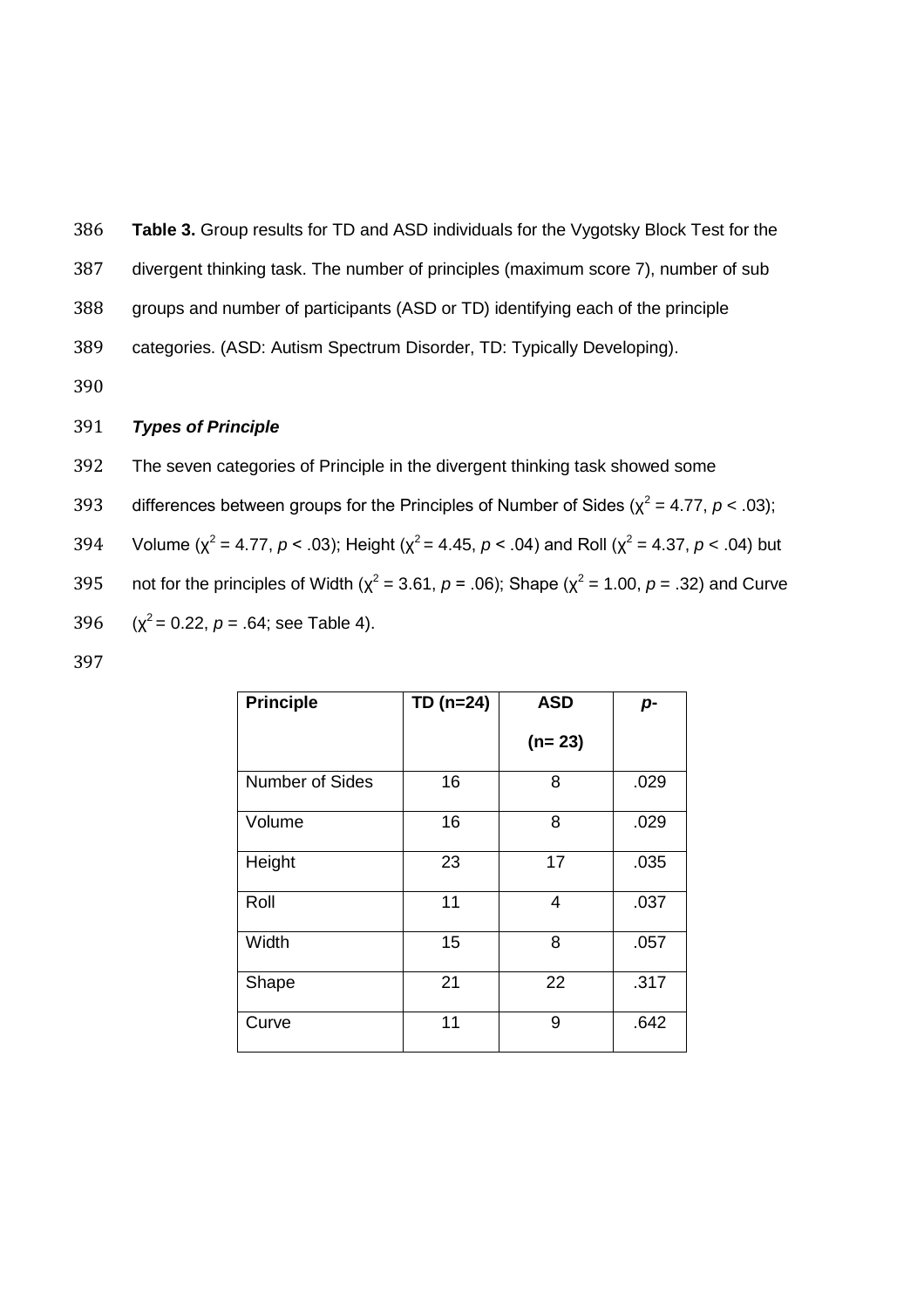**Table 4.** The number of participant s in each group correctly identifying the principles

by which the blocks could be categorized. The ASD participants had greatest difficulty

with forming principles based on Number of Sides, Volume, Height and Roll whilst both

groups were equivalent at identifying the principles of Width, Shape and Curve.

 (Pearson's Chi Squared p=value). (ASD: Autism Spectrum Disorder, TD: Typically Developing).

#### *Correlations between VBT performance and other measures.*

 A series of separate Spearman 'rho'  $(r_s)$  correlations for the TD and ASD groups between VBT performance measures and PIQ, VIQ, and the Communication and Imagination/Creativity sub-scales of the ADOS are reported in Tables 5a (TD participants) and 5b (ASD participants). No significant correlations with age were found for all participants with the VBT measures (*p >*.15). However, there was a negative 411 correlation with the TD participants and their age  $(r_s = -.42, p < .05)$  indicating that the older TD participants identified fewer principles. As predicted, for the ASD participants, 413 PIQ negatively correlated with the number of general errors ( $r_s = -0.46$ ,  $p < 0.03$ ) and the 414 number of perseverative errors for the convergent thinking task  $(r_s = -.52, p < .02)$ , suggesting that they relied heavily on their fluid intelligence during this structured part 416 of the VBT. When PIQ was included as a covariate in the between-group analyses of 417 the CEV and LAG cue sets of Task 1 reported earlier, the interaction between Group and Set for general errors became non-significant,  $F(2.14, 94.42) = 2.27$ ,  $p = .053$ ,  $\eta_p^2$   $419 = 0.06$ , GGC, and the between-group difference in perseverative errors fell just on the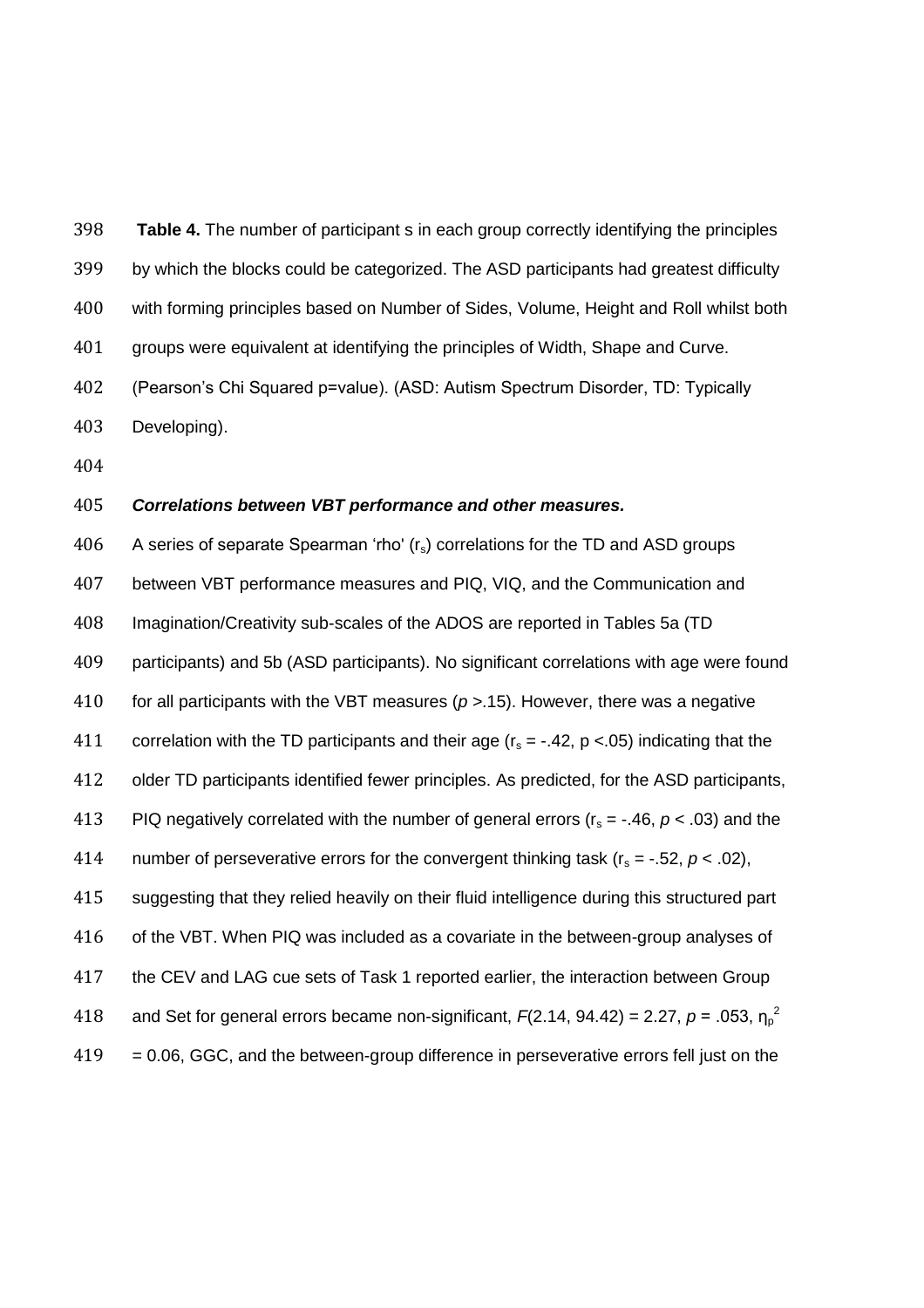420 cusp of significance,  $F(1,44) = 4.07$ ,  $p = .05$ ,  $\eta_p^2 = 0.09$ , reflecting the protective effect 421 of higher PIQ against perseverative responding in ASD vis-à-vis the comparison group. 422 Turning to the divergent thinking part of the VBT, here VIQ in the ASD group correlated 423 with the number of Principles and the number of Sub-Groups the participants 424 generated ( $r_s = .54$ ,  $p < .01$  and  $r_s = .59$ ,  $p < .01$  respectively), suggesting that they 425 relied more on verbal ability when engaging in divergent thinking. In the comparison 426 group, none of the associations between task performance and verbal or non-verbal IQ 427 was reliable. Including VIQ and PIQ as covariates in the analysis of Task 2 did not 428 change the overall pattern of results apart from yielding a significant group difference in 429 perseveration for the final stimulus set in the sequence, (MUR), which survived 430 partialling out of PIQ (F (1,45) = 7.14,  $p < .02$ ,  $\eta_p^2 = 0.14$ ).

431

432 Turning to correlations with clinical symptoms, the Communication scale of the ADOS 433 correlated with the number of cues  $(r_s = .53, p < .04)$  participants with ASD required on 434 the convergent thinking part of the VBT, indicating that the more communicatively 435 impaired individuals with ASD required greater task support in terms of more cues to 436 complete the task successfully. A significant positive correlation between the 437 Imagination/Creativity sub-scale of the ADOS and VBT perseverative errors ( $r_s = .62$ ,  $p$ 438 < .02) indicates that the ASD individuals who had less imaginative capacity made more 439 perseverative errors on the VBT. The significant negative correlations between the 440 ADOS Imagination/Creativity sub-scale and the number of Principles on the divergent 441 thinking part of the VBT ( $r_s = -.68$ ,  $p < .01$ ); and number of Sub-Groups identified for the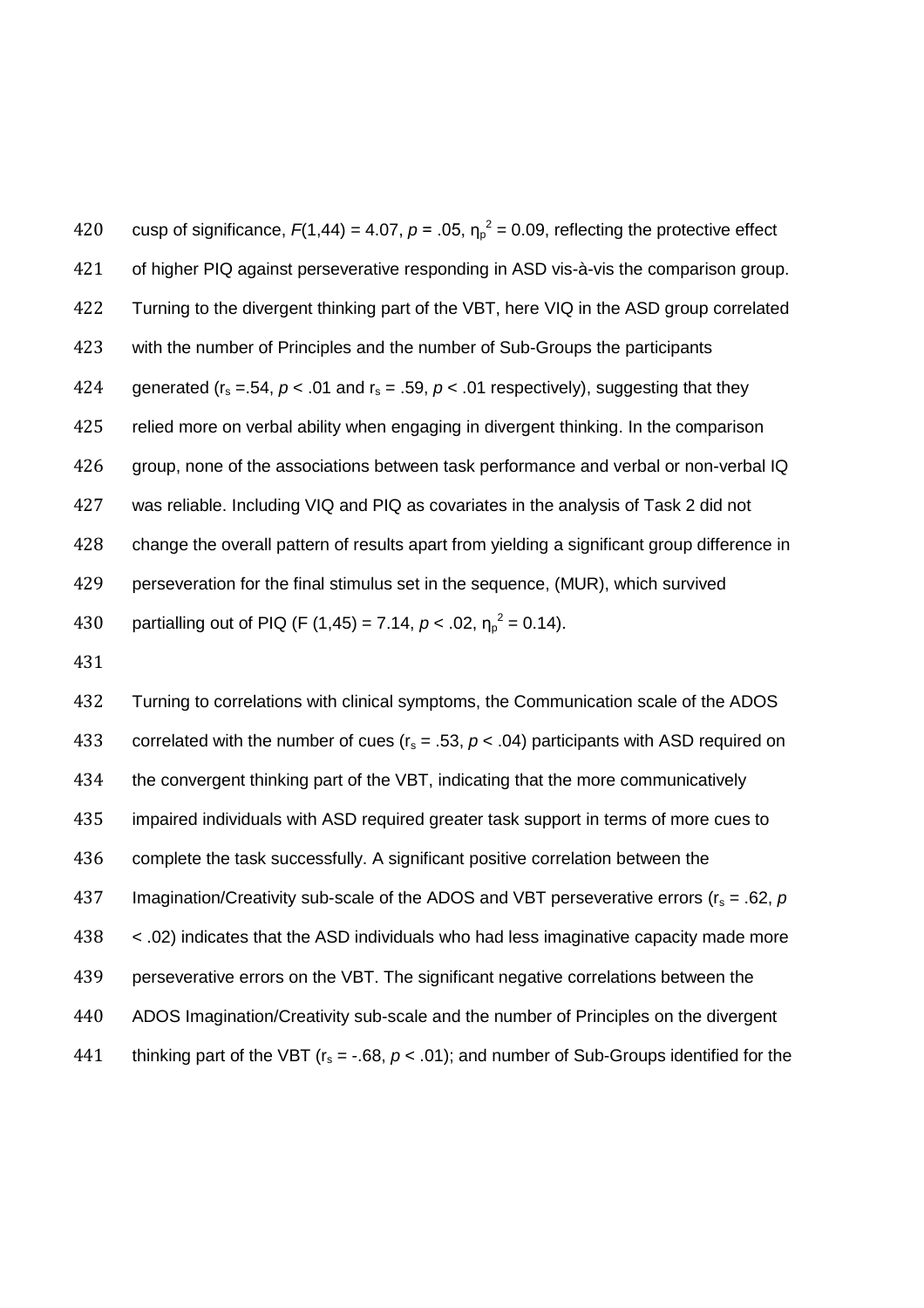442 Principles ( $r_s = -.72$ ,  $p < .003$ ) (Table 5b) suggests that more imaginatively impaired

- 443 individuals performed less well on this aspect of the VBT.
- 444

### 445 **(a) TD participants**

|            |                 | Task 1               | Task 2            |                   |     |
|------------|-----------------|----------------------|-------------------|-------------------|-----|
|            |                 | (Convergent)         | (Divergent)       |                   |     |
|            | <b>General</b>  | <b>Perseverative</b> | <b>Principles</b> | <b>Sub-Groups</b> |     |
| Age        | .19             | .21                  | .22               | $-42*$            |     |
| <b>VIQ</b> | .04<br>$-28$    |                      | $-17$             | .09               | .17 |
| $(n=24)$   |                 |                      |                   |                   |     |
| <b>PIQ</b> | $-.27$<br>$-31$ |                      | $-28$             | .26               | .29 |
| $(n=24)$   |                 |                      |                   |                   |     |

446

## 447 **(b) ASD participants**

|               |                | Task 1                                                   | Task 2      |         |                   |
|---------------|----------------|----------------------------------------------------------|-------------|---------|-------------------|
|               |                | (Convergent)                                             | (Divergent) |         |                   |
|               | <b>General</b> | <b>Principles</b><br><b>Perseverative</b><br><b>Cues</b> |             |         | <b>Sub-Groups</b> |
|               | $-51$          | $-37$                                                    | $-33$       | $-0.07$ |                   |
| $VIQ$ (n=23)  | $-.24$         | $-39$                                                    | $-19$       | $.54**$ | $.59**$           |
| $PIQ(n=23)$   | $-46*$         | $-52*$                                                   | $-37$       | .24     | $.54**$           |
| ADOS $(n=17)$ | .36            | .46                                                      | $.53*$      | $-26$   | $-33$             |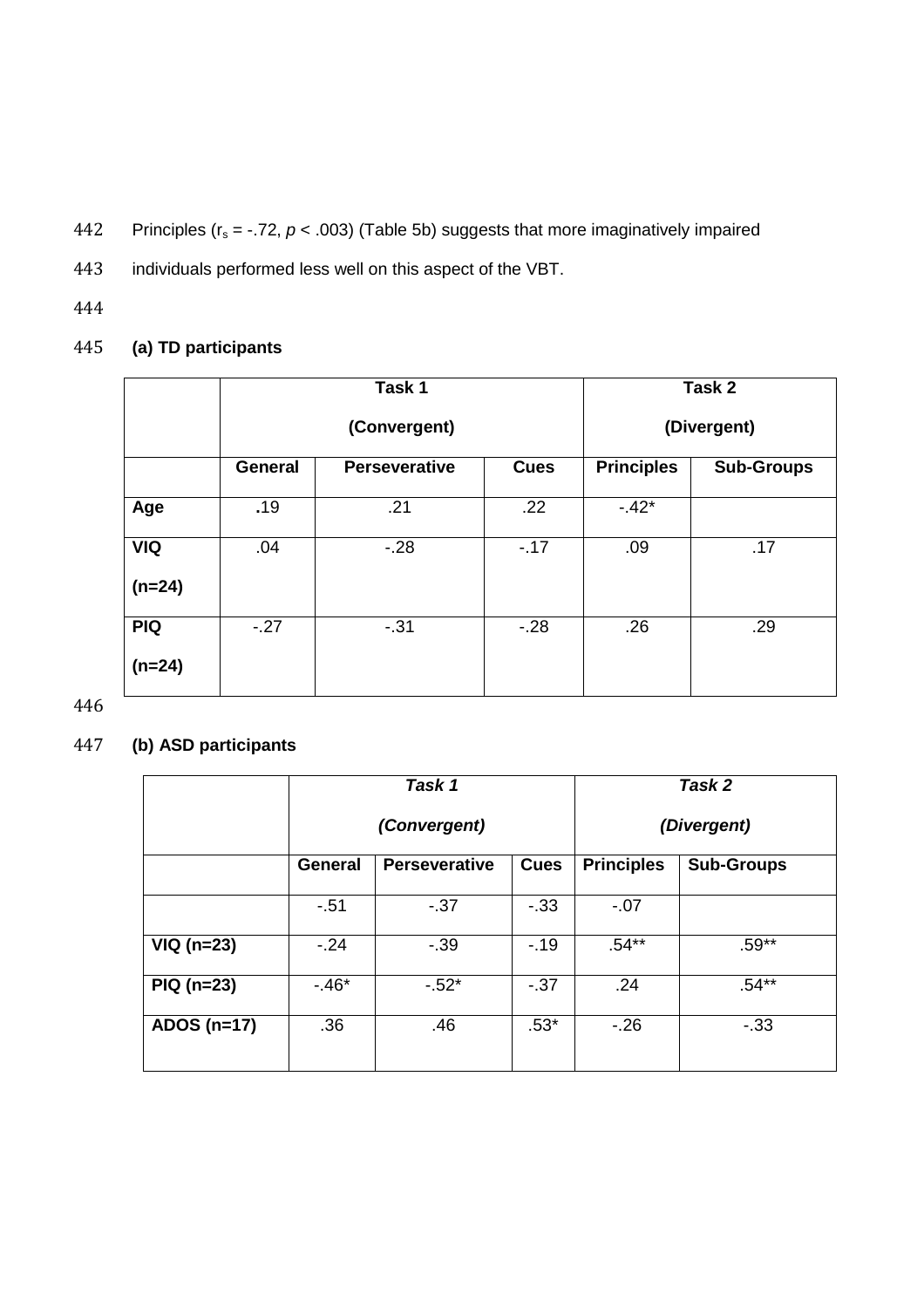| <b>Communication</b> |     |        |        |          |         |
|----------------------|-----|--------|--------|----------|---------|
| ADOS $(n=17)$        | .50 | $.62*$ | $.54*$ | $-0.68*$ | $-72**$ |
| Imagination          |     |        |        |          |         |

| 448 | Table 5 Spearman's 'rho' correlations between verbal and performance IQ and ADOS       |  |  |  |
|-----|----------------------------------------------------------------------------------------|--|--|--|
| 449 | sub-scores for communication and imagination for TD participants (a) and ASD           |  |  |  |
| 450 | participants (b) for the Vygotsky Block Test (VBT). No IQ measures correlated with the |  |  |  |
| 451 | VBT for the TD participants. For the ASD group significant negative correlations were  |  |  |  |
| 452 | present across divergent thinking categories with the imaginative ADOS sub-scale       |  |  |  |
| 453 | scores. $(* = p < .05; ** = p < .01).$                                                 |  |  |  |

#### **Discussion**

 The primary aims of the present study were to document the performance of adults with ASD on the VBT with a view to taking the first steps towards systematic investigations of autistic individuals' development of the higher mental processes out of elementary mental processes both within the framework of Vygotskyan theory and of wider theories of autistic cognitive dysfunction. As discussed in the Introduction, Vygotskyan theory sees the higher mental processes arising out of internalized social interactions and mediated by inner dialogue. Our broad prediction was that the performance of adults with ASD on the VBT, because of their particular behavioural profile of social impairment and 'different' intelligence, would differ from that of typically developed adults. We also made more specific predictions based on existing research on autistic populations in areas tapped by the VBT, such as concept formation and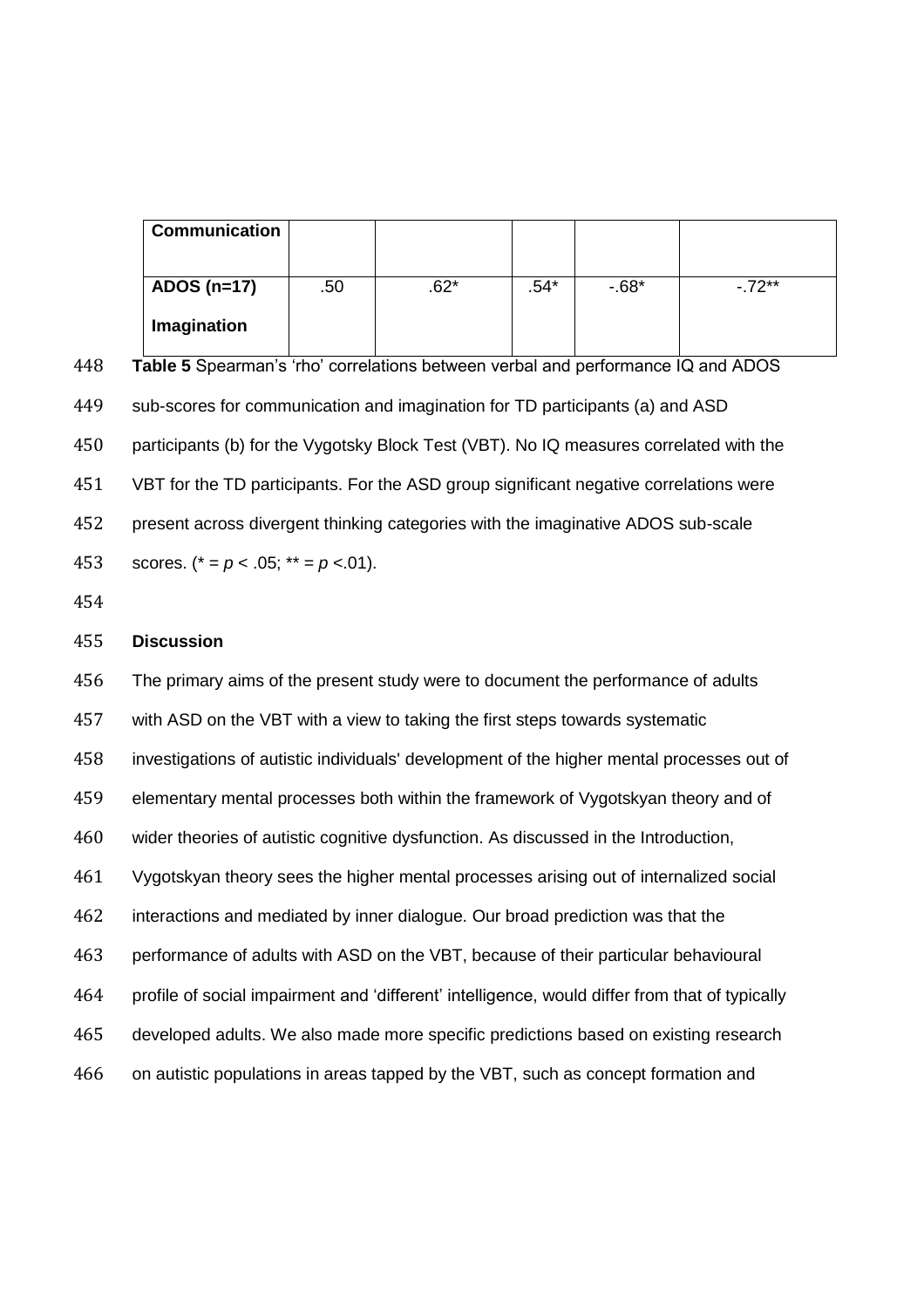perseverative behaviour. Accordingly, we discuss its results in terms of their relation to existing executive dysfunction-based accounts of the difficulties experienced by individuals with ASD when developing new concepts. We also highlight ways in which observations based on the VBT might offer pointers to future research into underlying psychological processes in ASD, particularly into the role of fluid, non-verbal intelligence as a possible compensatory contributor to overall performance (Mottron 2004) and in particular to diminished inner dialogue (Wallace et al., 2009). Finally, we raise the question of how the present pattern of findings might be integrated into more recent accounts of autistic cognitive dysfunction.

 The findings of the convergent thinking task (Task 1) are broadly consistent with the existing literature on errors and perseveration on executive functioning tests by ASD individuals (Landry and Al-Taie, 2016; Liss et al., 2001; Sokhadze et al., 2010). The fact that the overall ASD-related higher rate of perseverative errors was reduced when PIQ was controlled suggests that variability resulting from individual differences in fluid intelligence may have contributed to increased perseveration on this task. This finding suggests that our ASD sample may have used their non-verbal skills to overcome a tendency to perseverate on the convergent part of the VBT. Taken together with our finding that the group difference for the last stimulus set (MUR) survived partialling out of PIQ, these findings suggest that there may be limits to the effectiveness of compensatory strategies mediated by non-verbal IQ and that perseveration may only become problematic for the ASD participants after prolonged testing. A recent study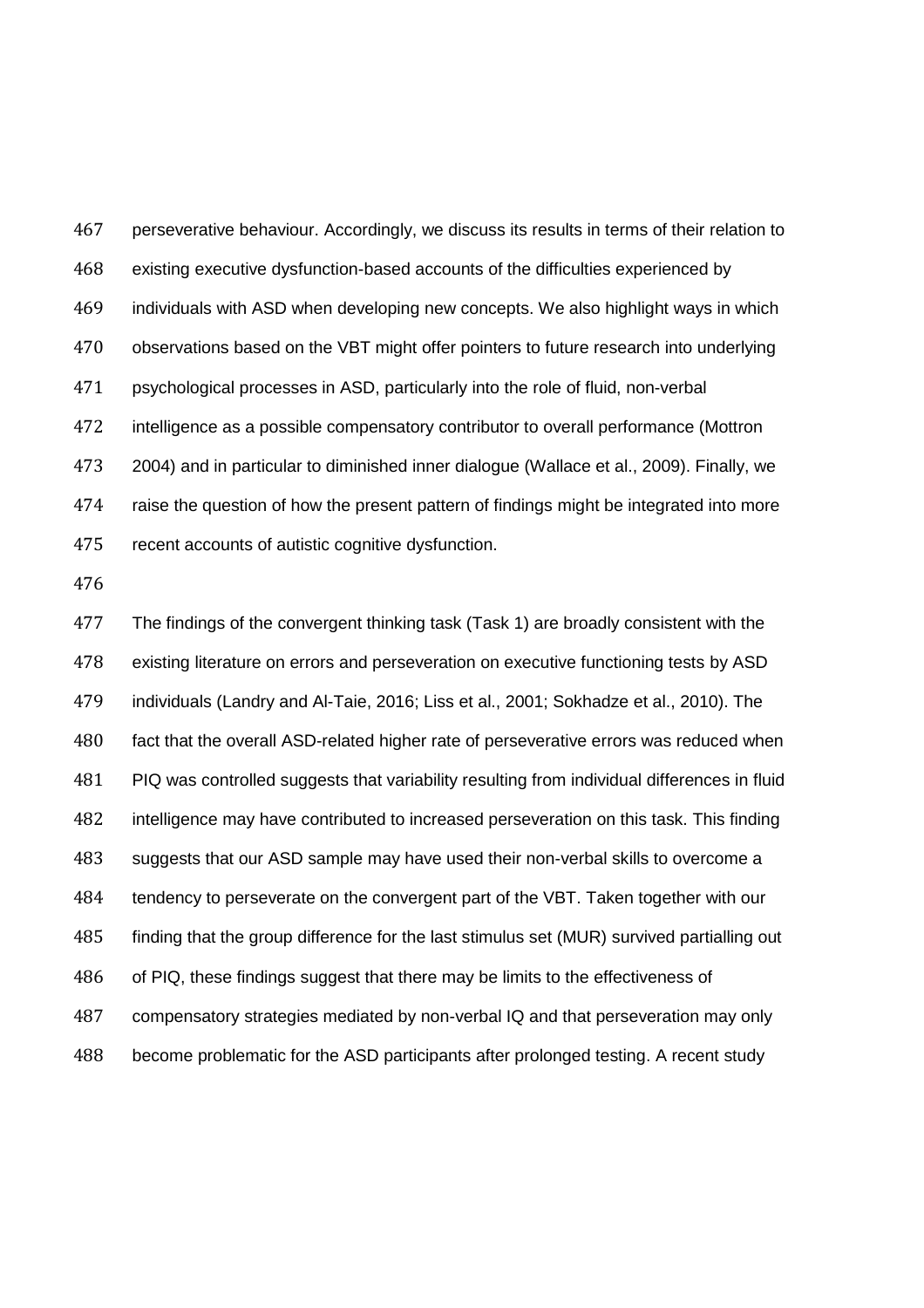using the WCST in matched Japanese adults with ASD and TD participants also found that Milner type perseverative error scores correlated negatively with VIQ and FIQ in 491 the ASD participants but not the TD group. That study reported no other correlations with AQ or IQ measures on other WCST measures suggesting that a higher VIQ protects against perseverative errors (Yasuda et al., (2014).

 Our finding that the ASD participants required a greater number of attempts to form sets of blocks based on Volume and required more cues in order to complete the first two sets successfully in Task 1 are also in line with research showing shallower learning curves in ASD (Bowler et al., 2009), as well as with current theories that posit a greater need for task support to achieve successful task completion by individuals with ASD (Bowler et al., 2004). Precisely how these aspects of conceptual abstraction in ASD are interrelated is a matter of conjecture and further investigations are required into how a cognitive processing system biased towards features tapped by non-verbal IQ measures and away from verbal measures leads both to perseveration and to a greater reliance on task support.

 Increased perseveration may also result from less inhibition during the task (Cepeda and Munakata, 2007), which would prevent the ASD participants from developing new grouping structures (D'Cruz et al., 2013; Mosconi et al., 2009). The convergent thinking task is based on classifying according to the physical dimension of Volume, which may be more obscure than the features of Colour or Shape to identify One explanation may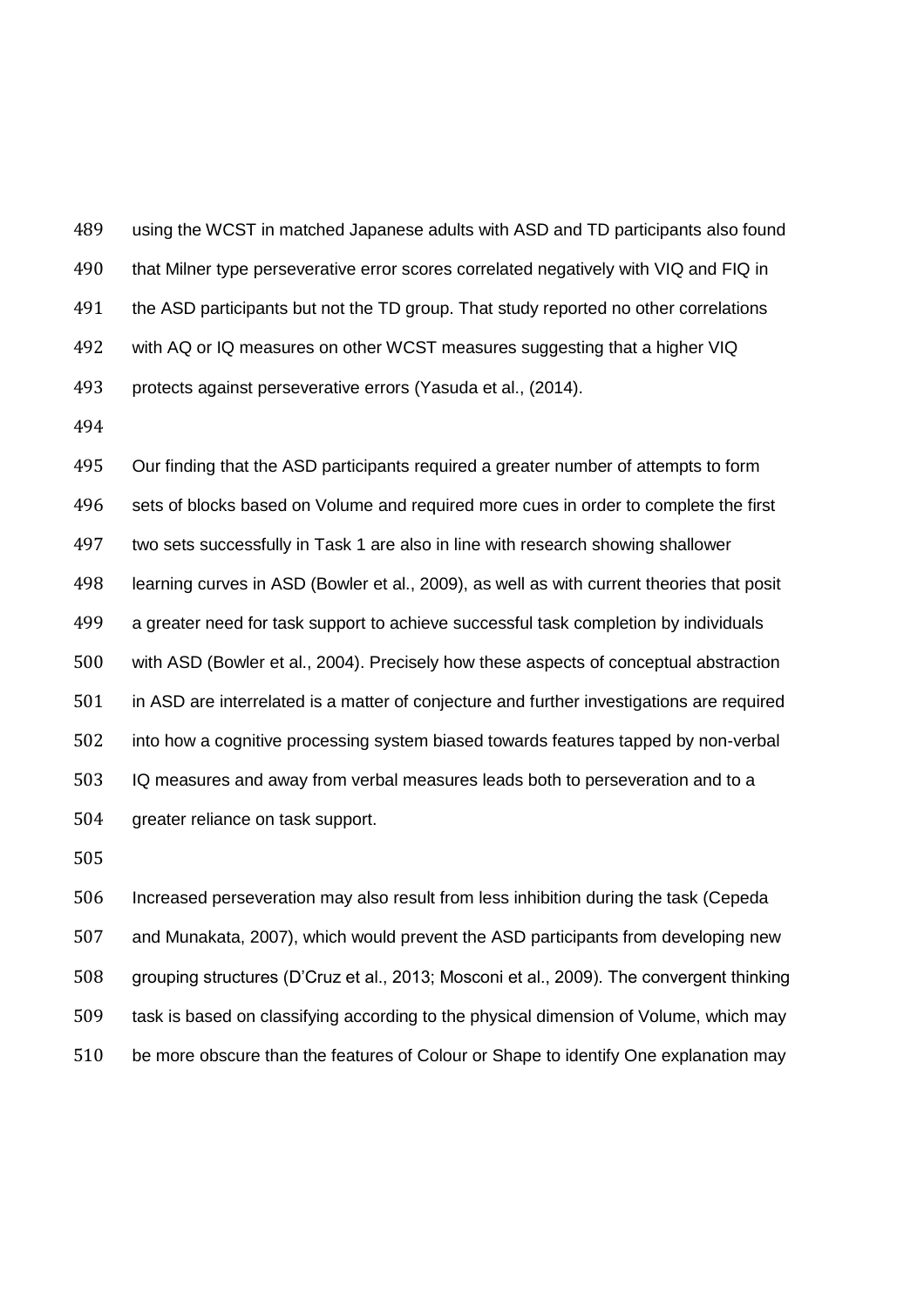be that performance on the VBT may rely on reduced ability to inhibit or ignore the

more prominent Colour or Shape of the blocks in preference for Volume (Faja et al.,

2016).

 Over-reliance by the ASD by comparison with the TD participants on processes tapped by the PIQ measure coupled with their having less recourse to VIQ-related processing constitutes the first over-arching theme running through the results of the present study. Superior non-verbal over verbal intelligence is characteristic of a sub-set of the ASD population (Ghaziuddin and Mountain-Kimchi, 2004; Siegel et al., 1996) and researchers have argued that ASD individuals may exhibit a 'different' intelligence that may be underestimated by verbally loaded measures of intelligence (Mottron 2004; Nader et al., 2016). Mottron and colleagues have also argued that this 'different' intelligence results from a preference for lower-level perceptual over higher-level conceptual processing (Mottron et al., 2006), which on the VBT, may have resulted in slower identification of Sets on the Convergent task and poorer identification of Principles on the Divergent task, which in Vygotskian terms involves transition from the elementary to higher mental processes.

 The tendency for higher error rates and a greater need for cues on the convergent part of the VBT to correlate with PIQ rather than VIQ in the ASD participants has two implications. As well as indicating a different set of cognitive processes underlying task performance, it may also be a consequence of diminished recruitment of inner speech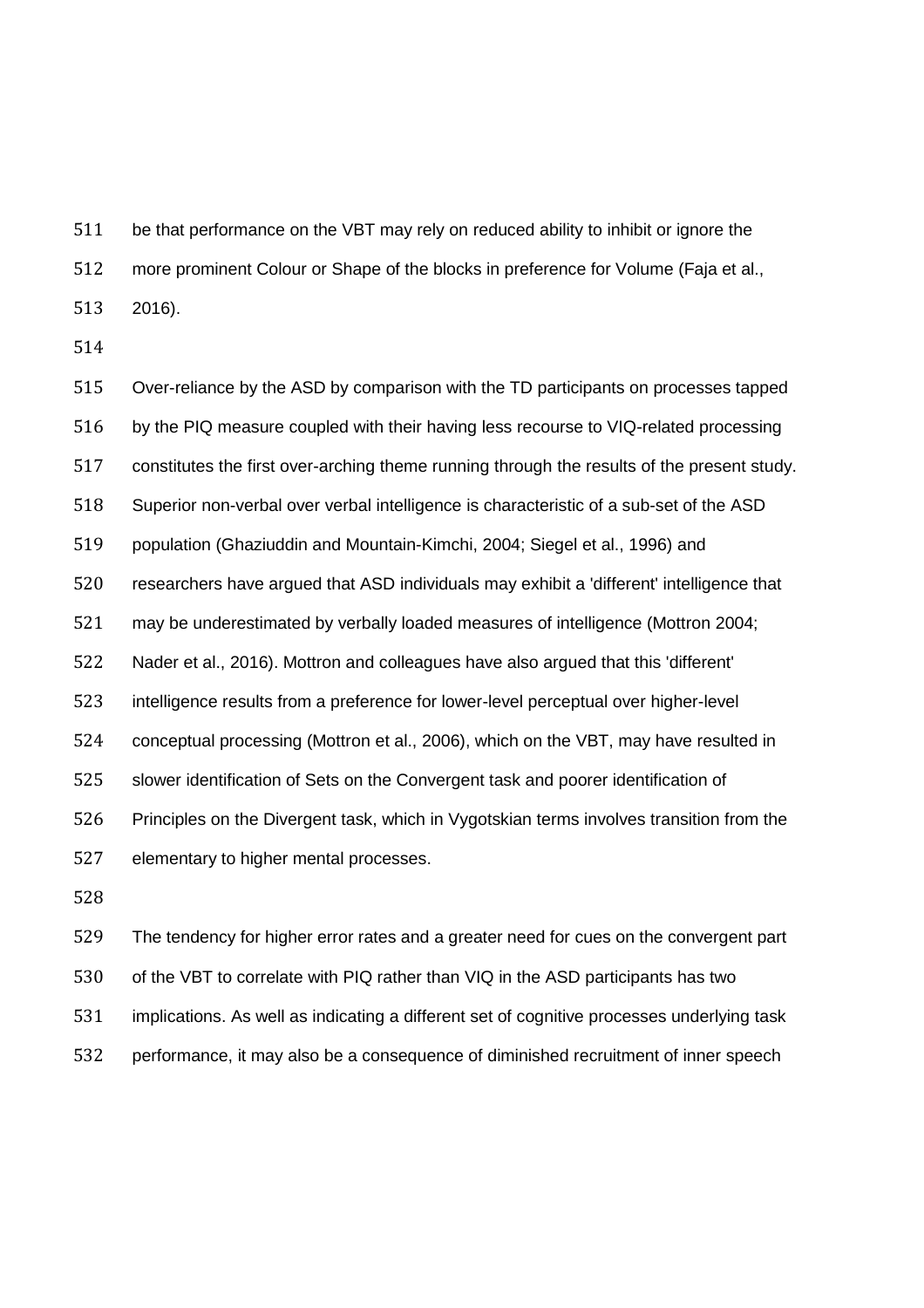to enable completion of that part of the VBT with as few errors as possible. This dependence on inner speech constitutes the second overarching theme of the present results, and is evident in the findings of the convergent part of the VBT (Task 2), which explored the individuals' ability to develop their own, higher level concepts based on the lower-level physical properties of the blocks. Here, the ASD group was worse than the comparison participants in their ability to develop principles and formulate sub categories based on the seven principles inherent in the blocks.

 Our demonstration of the ASD group's diminished capability to see as many alternative ways of classifying the blocks according to the divergent thinking Principles and divergent Sub-Grouping points shown in Table 3 coupled with the strong correlation between this capability and both VIQ and the Imagination sub-scale of the ADOS, both confirms earlier findings showing diminished imagination in individuals with ASD (Craig and Baron-Cohen,1999; Craig et al., 2001; Woodard and van Reet, 2011) and is consistent with work that shows their limited engagement with inner speech, which Vygotsky saw as crucial to the development of novel conceptual structures and for the transition from elementary to higher mental processes (Vygotsky, 1987). Atypical inner speech self-dialogue has been shown in ASD by several researchers (Biro and Russell, 2001; Russell-Smith et al., 2014; Wallace et al., 2009). Russell-Smith et al's (2014) findings indicate that children with ASD perform no differently on a card sorting task either when they performed the task whilst repeating a word verbally (inner speech suppression) or when they performed the task without suppression. In contrast, the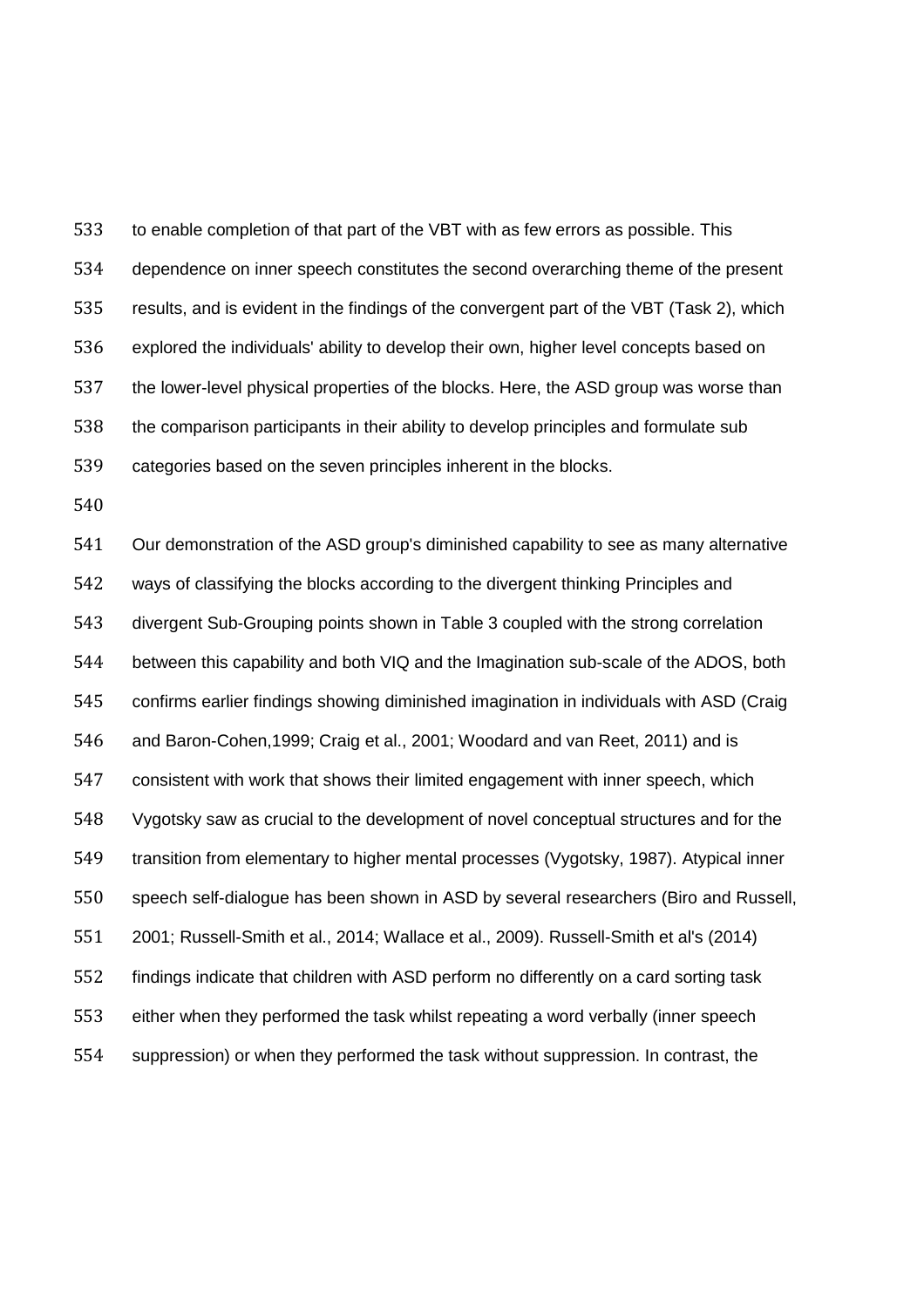neurotypical children's performance was worse when using verbal suppression and Williams et al., (2012) reported a similar fall in performance on the Tower of London task with neurotypical adults when they used articulatory suppression but performance was unaffected in the ASD participants suggesting that the ASD group failed to engage in inner dialogue. Of interest in the present context, Williams et al., (2012) found no difference in overall Tower of London performance between the ASD and TD groups, suggesting that the former relied on non-verbal processes to solve the task successfully in a manner analogous to performance on the convergent part of the VBT. One study in a large non-clinical ASD sample found a correlation with autistic traits and an ability to produce novel and creative responses to interpretations of figures, although there was no association between divergent thinking fluency and autistic traits (Best et al., 2015). The VBT may therefore provide a method for further examining divergent thinking patterns in ASD and non-clinical individuals with autistic traits. Some limitations of this preliminary study were sample size with the attendant possibility of Type II errors as well as a large variance in the performance by the ASD group resulting in some measures failing to demonstrate clearly significant effects. A further weakness was that no *post-hoc* analysis of the strategies employed by the participants to complete the VBT was performed. Such an analysis might have offered

a greater insight into the thought processes exploited by the participants in Tasks 1

and 2. Also, a lack of full ADOS scores for all of the ASD participants at the time of the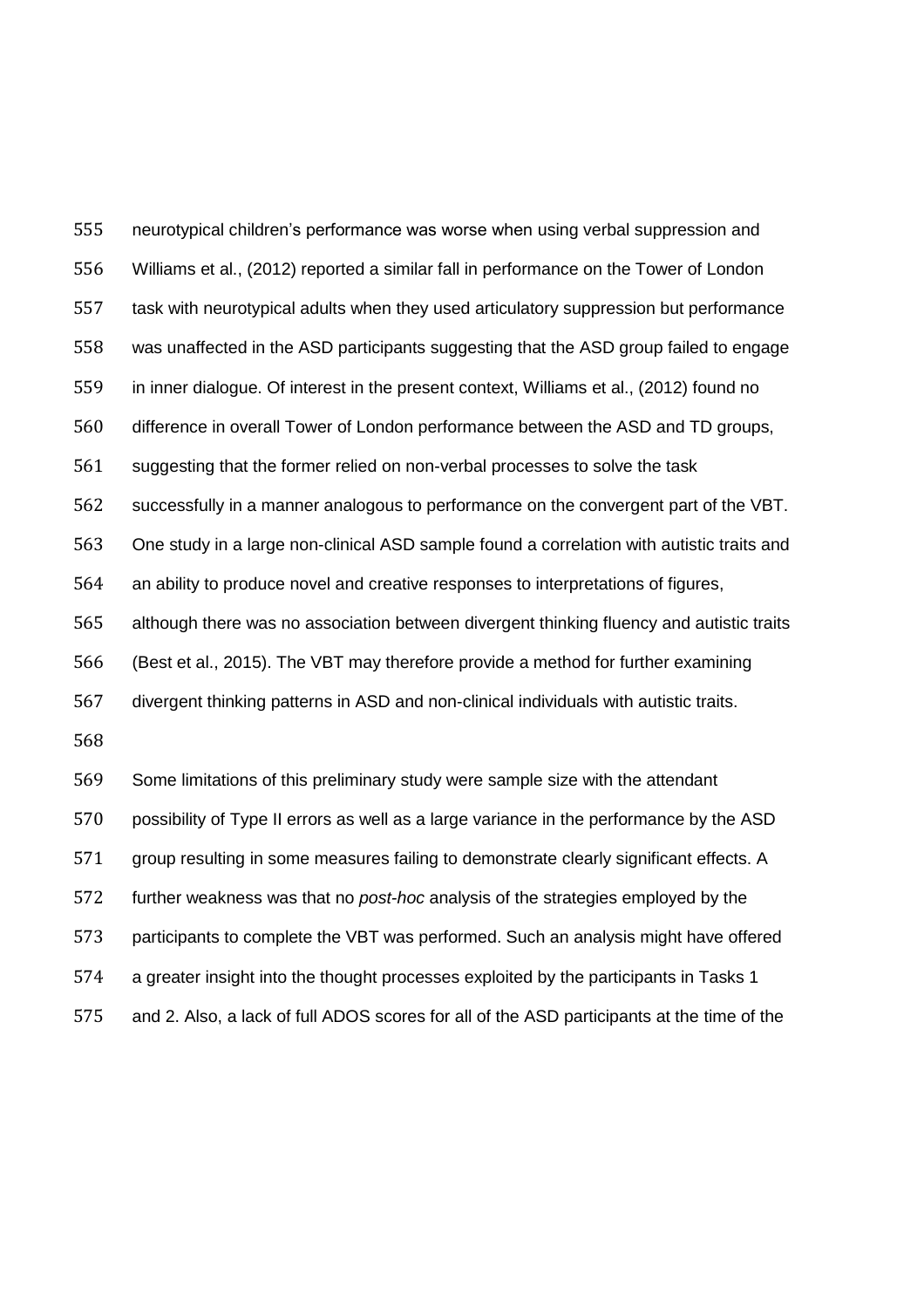study limited the strength of the associations between ADOS sub-scores and performance on the VBT.

 To conclude, the findings of the present preliminary study provide an insight into possible differences in the ways individuals on the autism spectrum process information on a complex task that unfolds over time. It highlights how increased reliance on non-verbal factors together with diminished reliance on language and inner dialogue may interact to produce the clinical picture that characterizes ASD. Future research should be aimed at investigating the various ways in which people on the autism spectrum utilize verbal and non-verbal capacities to construct more abstract conceptual structures on the basis of sensory experience. By exploring the determinants of individual and group differences in the evolution of abstraction over time, such an approach would be useful not only in understanding cognitive processing in ASD, but also in other psychopathological and neurodevelopmental conditions with a view to developing a more general theory of the development of human cognition and its modulation by linguistically mediated social and cultural factors. This was one of the original reasons for developing the VBT (Vygotsky, 1987) and now finds echoes in the Research Domain Criteria (RDoC; Cuthbert and Insel, 2013) approach to studying atypical psychological functioning and psychiatric disorder.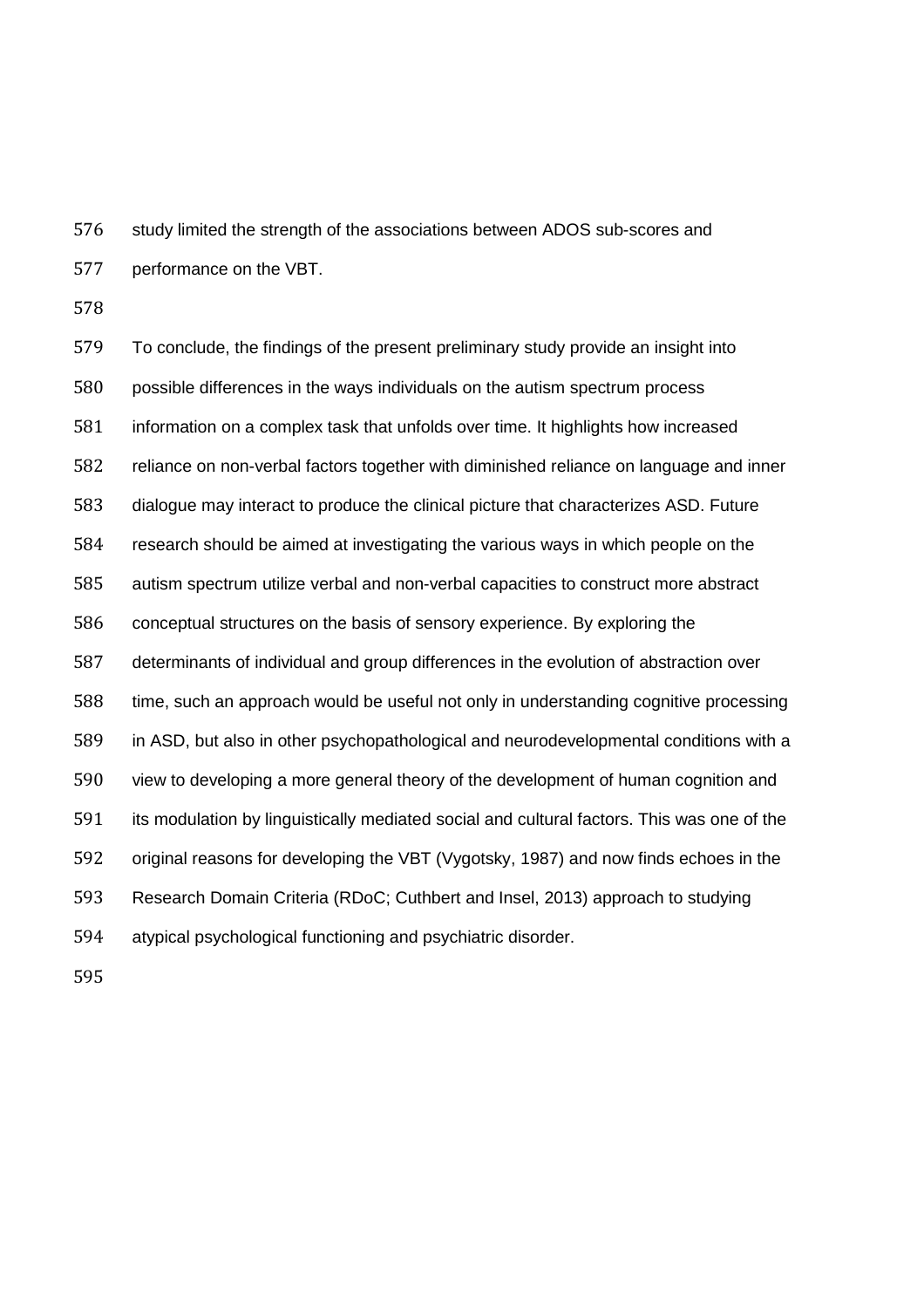#### **Acknowledgements**

- The authors thank the participants for their time in taking part in this study and Eve
- Lyons for help in recruitment and performing a pilot study on children.

#### **Funding Acknowledgement**

- This work was support by a College of Optometrists UK post-doctoral research
- fellowship (PC). MR was supported by a PhD studentship from City University London.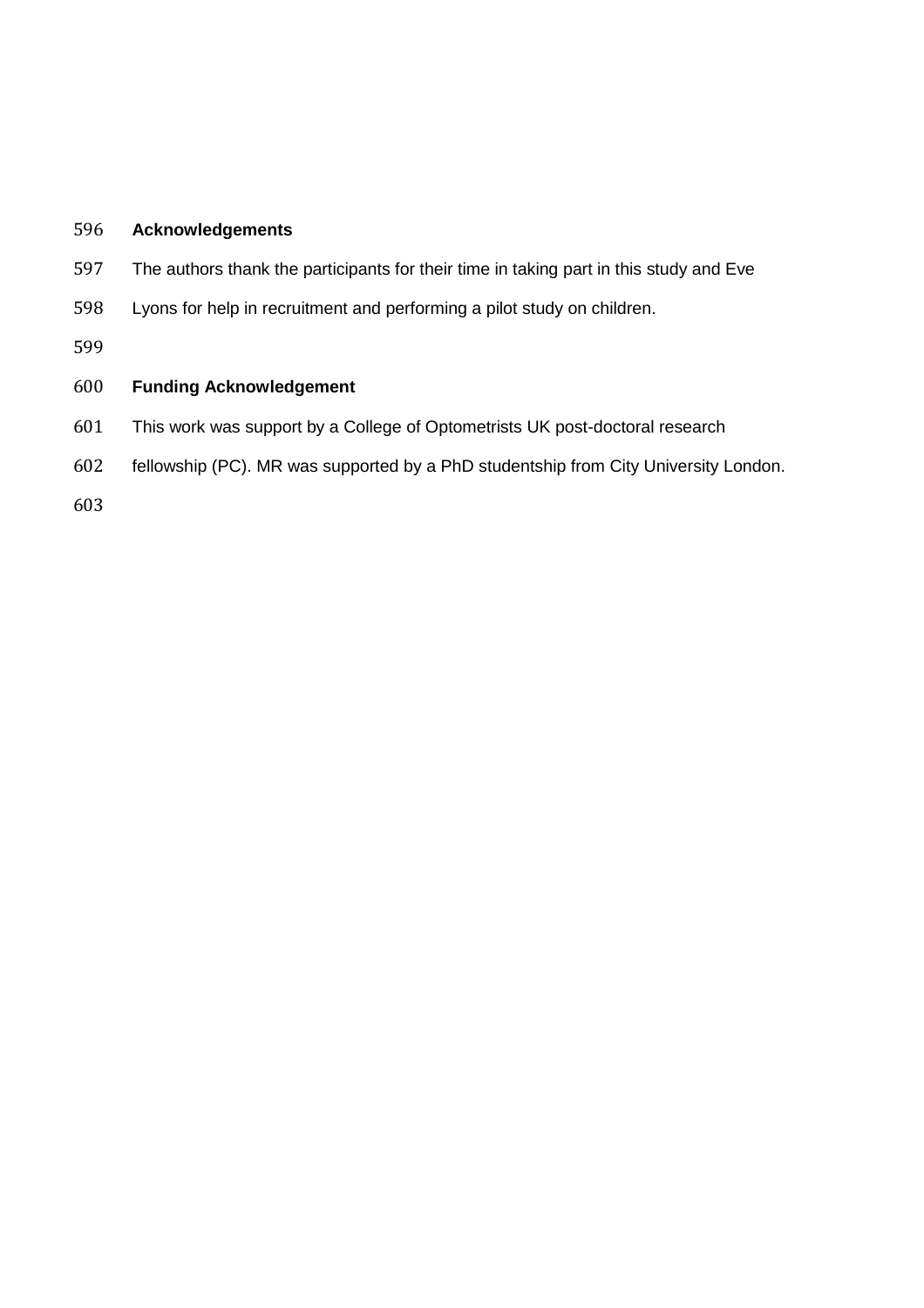| 604 | <b>References</b>                                                                      |
|-----|----------------------------------------------------------------------------------------|
| 605 |                                                                                        |
| 606 | Ach N (1921) Ueber die Begriffshildung. Bamberg, Buchner. Cited by: Hanfmann E and     |
| 607 | Kasanin J (1942) Conceptual Thinking in Schizophrenia. In: Nervous and Mental          |
| 608 | Diseases Monographs, Vol. 67. Richmond USA: William Byrd Press, pp.6.                  |
| 609 |                                                                                        |
| 610 | Alderson-Day B (2014) Verbal problem-solving difficulties in autism spectrum disorders |
| 611 | and atypical language development Autism Research 7(6): 720-730.                       |
| 612 |                                                                                        |
| 613 | Alderson-Day B, Fernyhough C (2014) More than one voice: Investigating the             |
| 614 | phenomenological properties of inner speech requires a variety of methods.             |
| 615 | Consciousness and Cognition 24: 113-114.                                               |
| 616 |                                                                                        |
| 617 | American Psychiatric Association (2000) Diagnostic and statistical manual of mental    |
| 618 | disorders-DSM-IV-TR (4 <sup>th</sup> ed., text revision). Washington, DC.              |
| 619 |                                                                                        |
| 620 | Axelrod BN, Goldman RS, Heaton RK, Curtiss G, Thompson LL, Chelune GJ, Kay GG          |
| 621 | (1996) Discriminability of the Wisconsin Card Sorting Test using the                   |
| 622 | standardization sample. Journal of Clinical and Experimental Neuropsychology           |
| 623 | 18(3): 338-342.                                                                        |
| 624 |                                                                                        |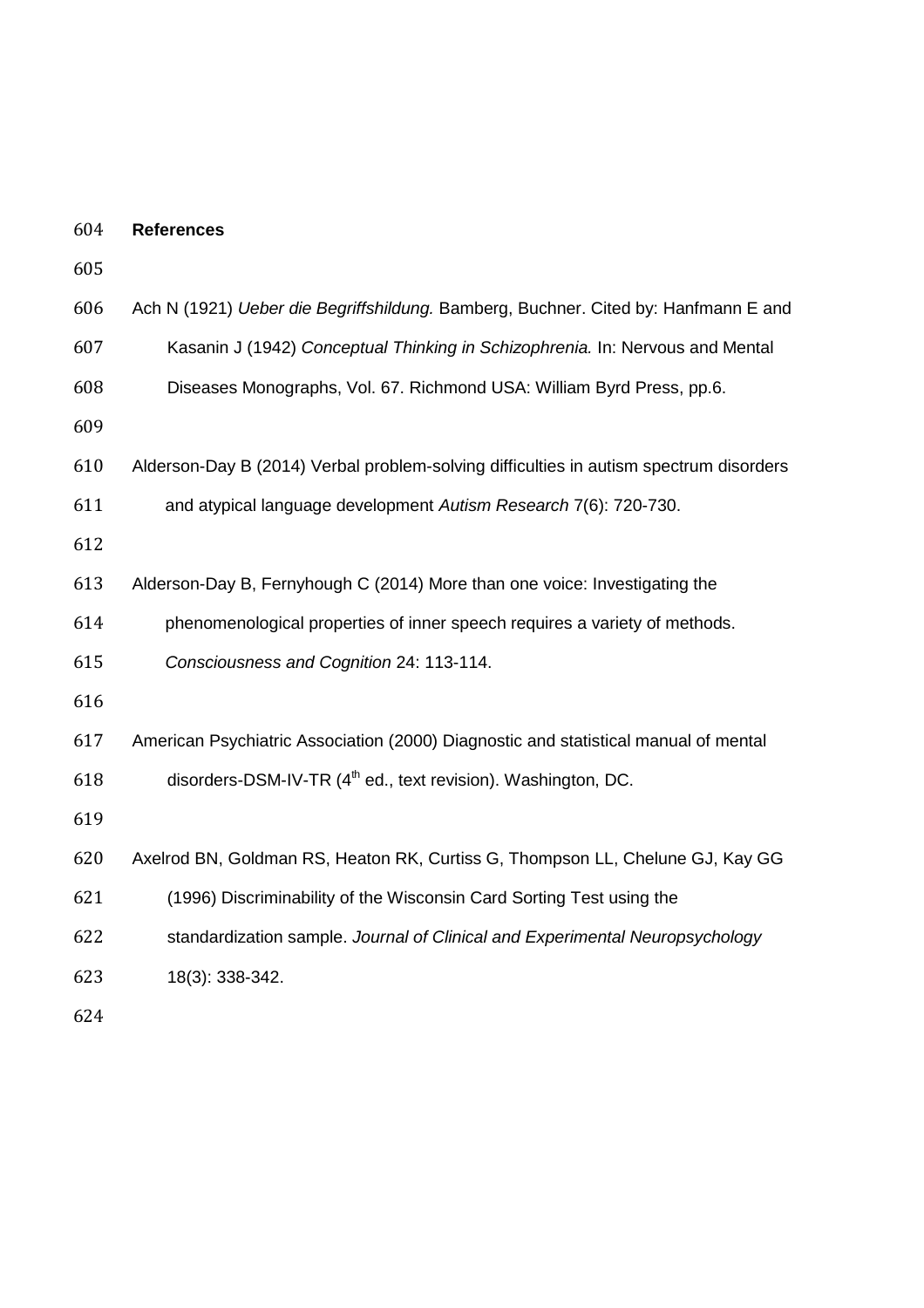| 625 | Baron-Cohen S, Wheelwright S, Skinner R et al. (2001) The Autism-Spectrum quotient |
|-----|------------------------------------------------------------------------------------|
| 626 | (AQ): Evidence from Asperger syndrome/high-functioning autism, males and           |
| 627 | females, scientists and mathematicians. Journal of Autism and Developmental        |
| 628 | Disorders 31(1): 5-17.                                                             |
| 629 |                                                                                    |
| 630 | Best C, Arora S, Porter F, Doherty M (2015) The Relationship Between Subthreshold  |
| 631 | Autistic Traits, Ambiguous Figure Perception and Divergent Thinking. Journal of    |
| 632 | Autism and Developmental Disorders 45(12): 4064-4073.                              |
| 633 |                                                                                    |
| 634 | Bexkens A, Ruzzano L, Collot d' Escury-Koenigs AML, Van der Molen MW, Huizenga     |
| 635 | HM (2014) Inhibition deficits in individuals with intellectual disability: a meta- |
| 636 | regression analysis. Journal of Intellectual Disability Research 58(1): 3-16.      |
| 637 |                                                                                    |
| 638 | Biro S and Russell J (2001) The execution of arbitrary procedures by children with |
| 639 | autism. Development and Psychopathology 13(1): 97-110.                             |
| 640 |                                                                                    |
| 641 | Boucher J (2008) The Autistic Spectrum. London: Sage Press.                        |
|     |                                                                                    |
| 642 |                                                                                    |
|     |                                                                                    |
| 643 | Boucher J and Bowler DM (2008). Memory in Autism. New York: Cambridge University   |

Press.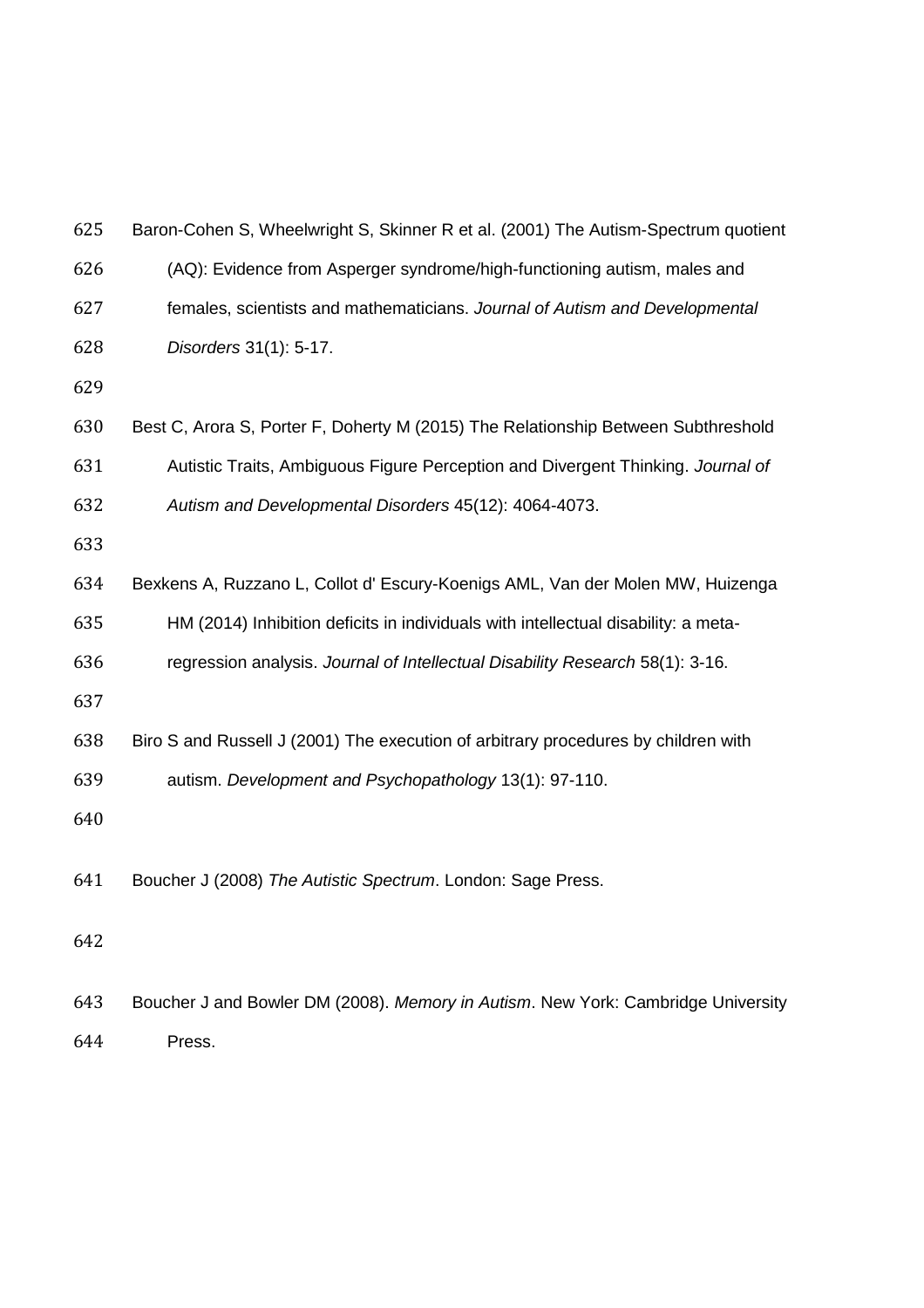| 646 |  | Bowler DM (2007) Autism spectrum disorders: Psychological theory and research. |  |
|-----|--|--------------------------------------------------------------------------------|--|
|     |  |                                                                                |  |

Chichester: John Wiley and Sons Ltd, pp.145-152.

Bowler DM, Gaigg SB and Gardiner JM (2008) Subjective organisation in the free

recall of adults with Asperger's syndrome. *Journal of Autism and Developmental* 

*Disorders* 38: 104-113.

Bowler DM, Gaigg SB, Lind S (2011) Memory in autism: Binding, self and brain. In

Roth I and Rezaie P (eds) *Researching the autism spectrum: Contemporary* 

*perspectives.* Cambridge: Cambridge University Press, pp.316-346.

 Bowler DM, Gardiner JM and Berthollier N (2004) Source memory in adolescents and adults with Asperger's syndrome. *Journal of Autism and Developmental Disorders*  34(5): 533-542.

 Bowler DM, Limoges E, Mottron L (2009) Different verbal learning strategies in autism spectrum disorders: evidence from the Rey Auditory Verbal Learning Test. *Journal of Autism and Developmental Disorders* 39*:* 910-915.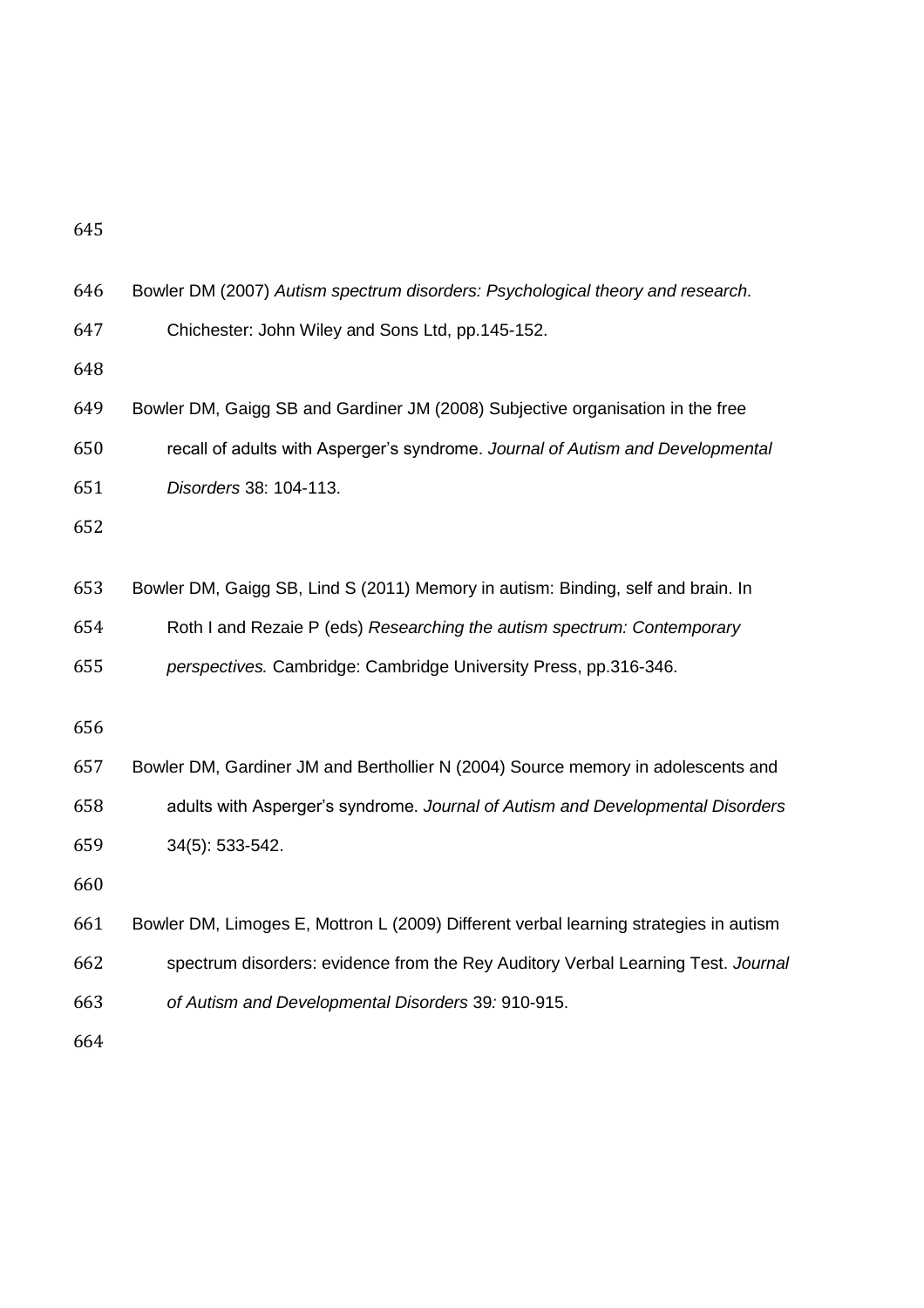| 665 | Bowler DM, Matthews NJ, Gardiner JM (1997) Asperger's syndrome and memory:            |
|-----|---------------------------------------------------------------------------------------|
| 666 | Similarity to autism but not amnesia. Neuropsychologia 35(1): 65-70.                  |
| 667 |                                                                                       |
| 668 | Cepeda NJ and Munakata Y (2007) Why do children perseverate when they seem to         |
| 669 | know better: graded working memory or directed inhibition? Psychonomic Bulletin       |
| 670 | and Review 14: 1058-1065.                                                             |
| 671 |                                                                                       |
| 672 | Craig J and Baron-Cohen S (1999) Creativity and imagination in autism and Asperger    |
| 673 | syndrome. Journal of Autism and Developmental Disorders 29(4): 319-326.               |
| 674 |                                                                                       |
| 675 | Craig J, Baron-Cohen S, Scott F (2001) Drawing ability in autism: a window into the   |
| 676 | imagination. The Israel Journal of Psychiatry and related sciences 38(3-4): 242-      |
| 677 | 253.                                                                                  |
| 678 | Cuthbert BN and Insel TR (2013) Toward the future of psychiatric diagnosis: the seven |
| 679 | pillars of RDoC. BMC Medicine 11:126.                                                 |
|     |                                                                                       |
| 680 |                                                                                       |
| 681 | Daniels H, Cole M, Wertsch JV (2007) The Cambridge Companion to Vygotsky.             |

Cambridge: Cambridge University Press.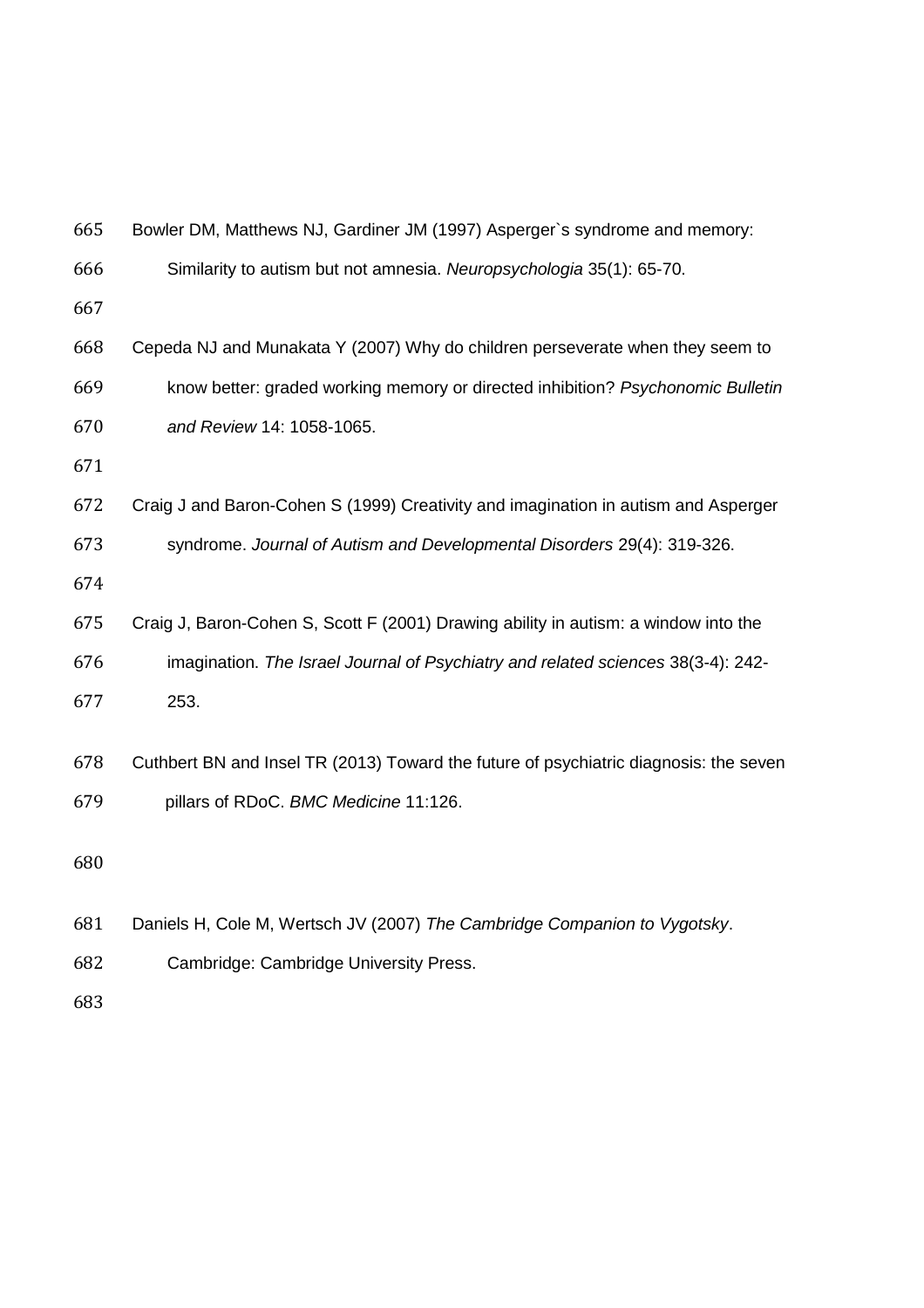| 684 | Danielsson H, Henry L, Messer D, Ronnberg J (2012) Strengths and weaknesses in        |
|-----|---------------------------------------------------------------------------------------|
| 685 | executive functioning in children with intellectual disability. Research in           |
| 686 | Developmental Disabilities 33(2): 600-607.                                            |
| 687 |                                                                                       |
| 688 | Davis G and Plaisted-Grant K. (2015). Low endogenous neural noise in autism.          |
| 689 | Autism, 19, 351-362.                                                                  |
| 690 |                                                                                       |
| 691 | Dawson M, Soulières I, Gernsbacher MA, Mottron L (2007). The level and nature of      |
| 692 | autistic intelligence. Psychological Science, 18, 657-662.                            |
| 693 |                                                                                       |
| 694 | Dichter GS, Lam KSL, Turner-Brown LM, Holtzclaw TN, Bodfish JW (2009)                 |
| 695 | Generativity abilities predict communication deficits but not repetitive behaviors in |
| 696 | Autism Spectrum Disorders. Journal of Autism and Developmental Disorders              |
| 697 | 39(9): 1298-1304.                                                                     |
| 698 |                                                                                       |
| 699 | D'Cruz AM, Ragozzino ME, Mosconi MW et al. (2013) Reduced behavioral flexibility in   |
| 700 | autism spectrum disorders. Neuropsychology 27(2): 152-160.                            |
| 701 |                                                                                       |
| 702 | Faja S, Dawson G, Sullivan K, Meltzoff AN, Estes A, Bernier R (2016) Executive        |
| 703 | function predicts the development of play skills for verbal preschoolers with autism  |
| 704 | spectrum disorders. Autism Research doi: 10.1002/aur.1608                             |
| 705 |                                                                                       |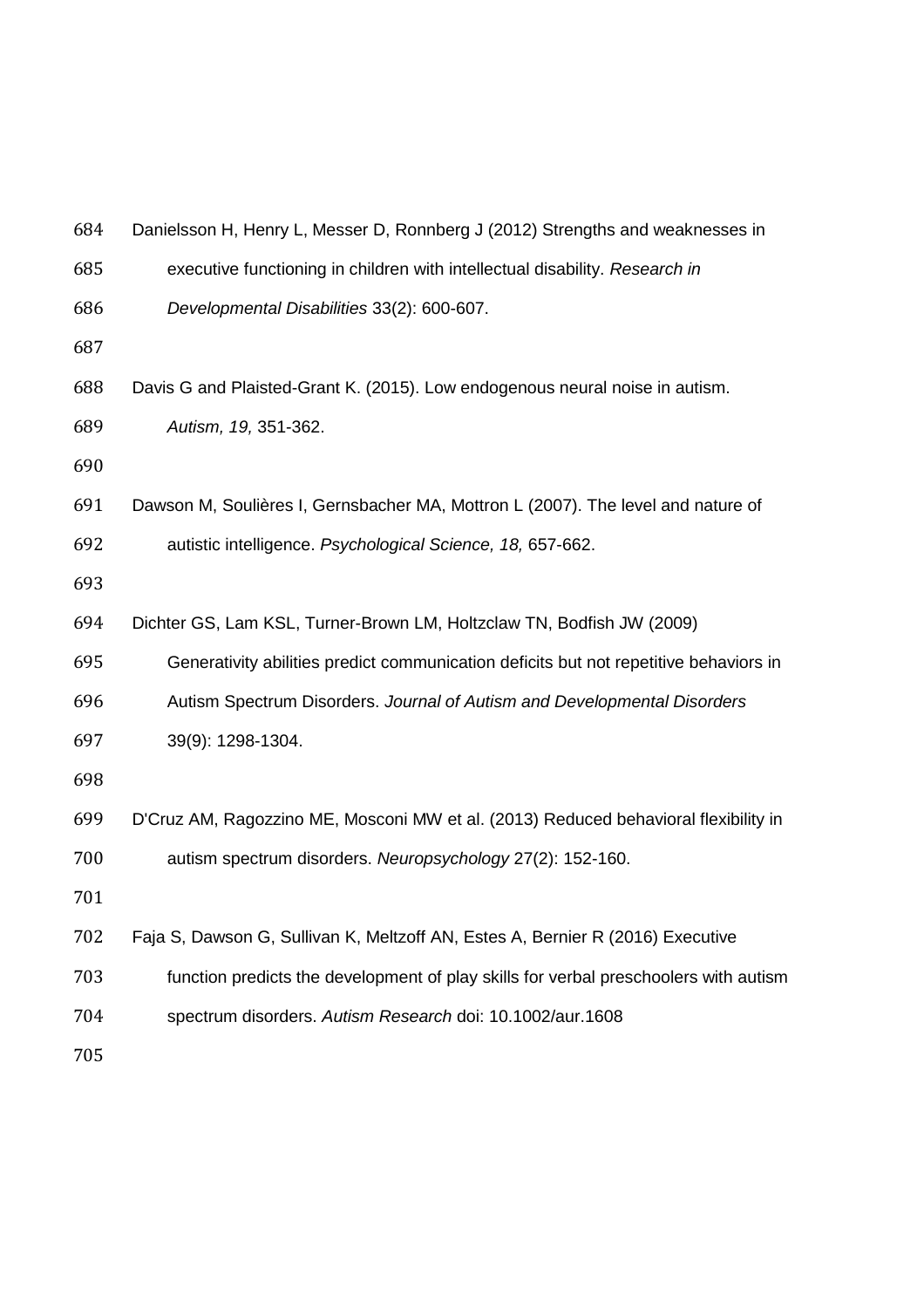| 706 | Flavell JH, Green FL, Flavell ER, Grossman JB (1997) The development of children's        |
|-----|-------------------------------------------------------------------------------------------|
| 707 | knowledge about inner speech. Child Development 68(1): 39-47.                             |
| 708 |                                                                                           |
| 709 | Gaigg SB, Gardiner JM, Bowler DM (2008) Free recall in autism spectrum disorder:          |
| 710 | The role of relational and item-specific encoding. Neuropsychologia 46(4): 986-           |
| 711 | 992.                                                                                      |
| 712 |                                                                                           |
| 713 | Gastgeb HZ, Strauss MS, Minshew NJ (2006) Do individuals with autism process              |
| 714 | categories differently? The effect of typicality and development. Child                   |
| 715 | Development 77(6): 1717-1729.                                                             |
| 716 |                                                                                           |
| 717 | Ghaziuddin M and Mountain-Kimchi K (2004) Defining the intellectual profile of            |
| 718 | Asperger Syndrome: comparison with high-functioning autism. Journal of Autism             |
| 719 | and Developmental Disorders 34(3): 279-284.                                               |
| 720 |                                                                                           |
| 721 | Guilford JP, Dunham JL, Hoepfner R (1967) Roles of intellectual abilities in the learning |
| 722 | of concepts. Proceedings of the National Academy of Sciences 58(4): 1812-1817.            |
| 723 |                                                                                           |
| 724 | Hanfmann E and Kasanin J (1942) Conceptual Thinking in Schizophrenia. In: Nervous         |
| 725 | and Mental Diseases Monographs, Vol. 67, Richmond USA: William Byrd Press,                |
| 726 | pp.22-57.                                                                                 |
| 727 |                                                                                           |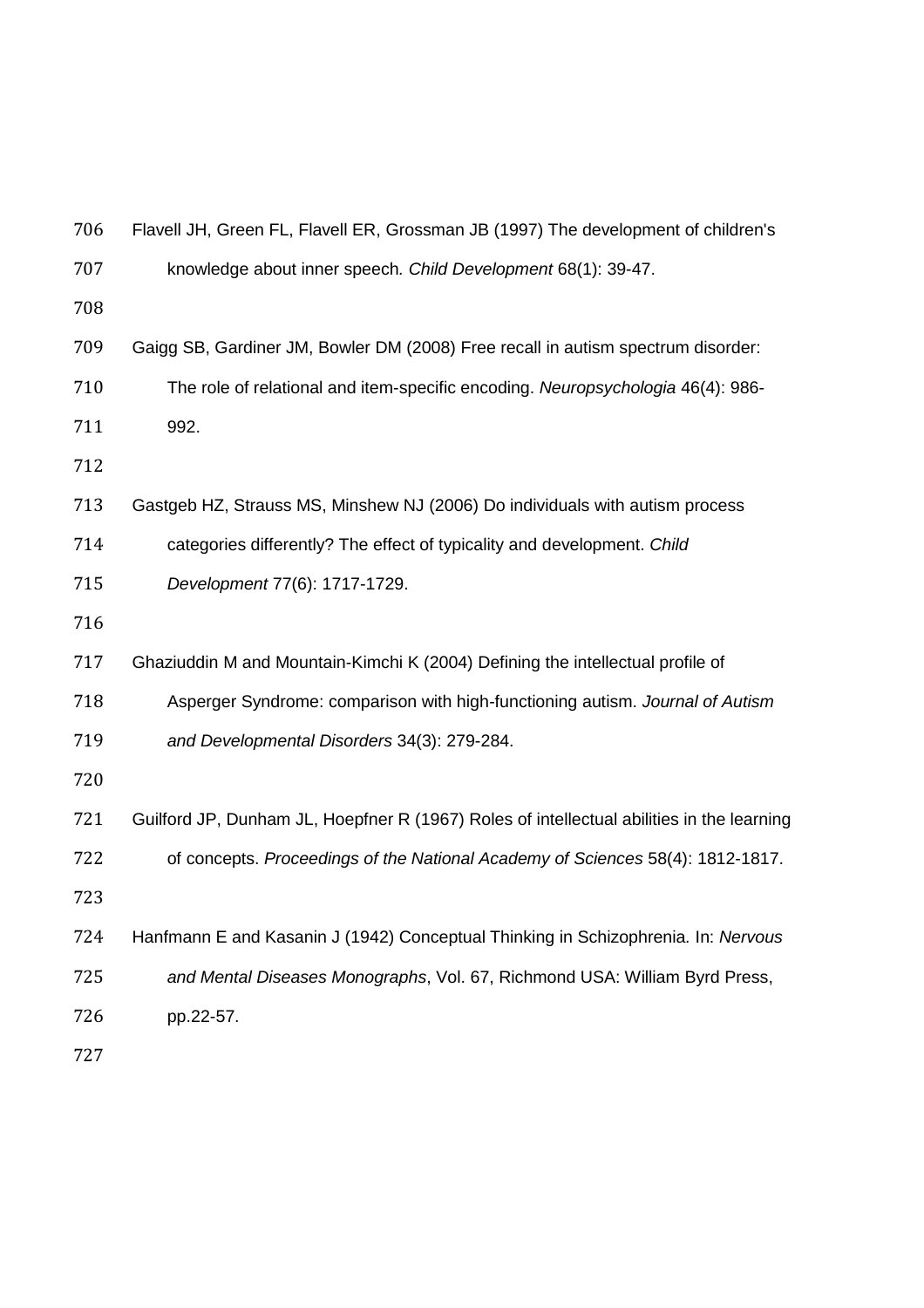| 728 | Hill EL (2004) Executive dysfunction in autism. Trends in Cognitive Sciences 8(1): 26- |
|-----|----------------------------------------------------------------------------------------|
| 729 | 32.                                                                                    |
| 730 |                                                                                        |
| 731 | Hobson PR (1993) Autism and the Development of Mind. Hove, UK: Taylor and              |
| 732 | Francis.                                                                               |
| 733 |                                                                                        |
| 734 | Hobson JA, Hobson RP, Malik S, Bargiota K, Caló S (2013) The relation between          |
| 735 | social engagement and pretend play in autism. British Journal of Developmental         |
| 736 | Psychology 31(1): 114-127.                                                             |
| 737 |                                                                                        |
| 738 | Hobson RP, Lee A, Hobson JA (2009) Qualities of symbolic play among children with      |
| 739 | autism: a social-developmental perspective. Journal of Autism Developmental            |
| 740 | Disorders 39(1):12-22.                                                                 |
| 741 |                                                                                        |
| 742 | Kasirer A and Mashal N (2014) Verbal creativity in autism: Comprehension and           |
| 743 | generation of metaphoric language in high-functioning autism spectrum disorder         |
| 744 | and typical development. Frontiers in Human Neuroscience. 8.                           |
| 745 |                                                                                        |
| 746 | Kenworthy L, Black DO, Harrison B, della Rosa A, Wallace GL (2009) Are executive       |
| 747 | control functions related to Autism symptoms in high-functioning children? Child       |
| 748 | Neuropsychology 15(5): 425-440.                                                        |
| 749 |                                                                                        |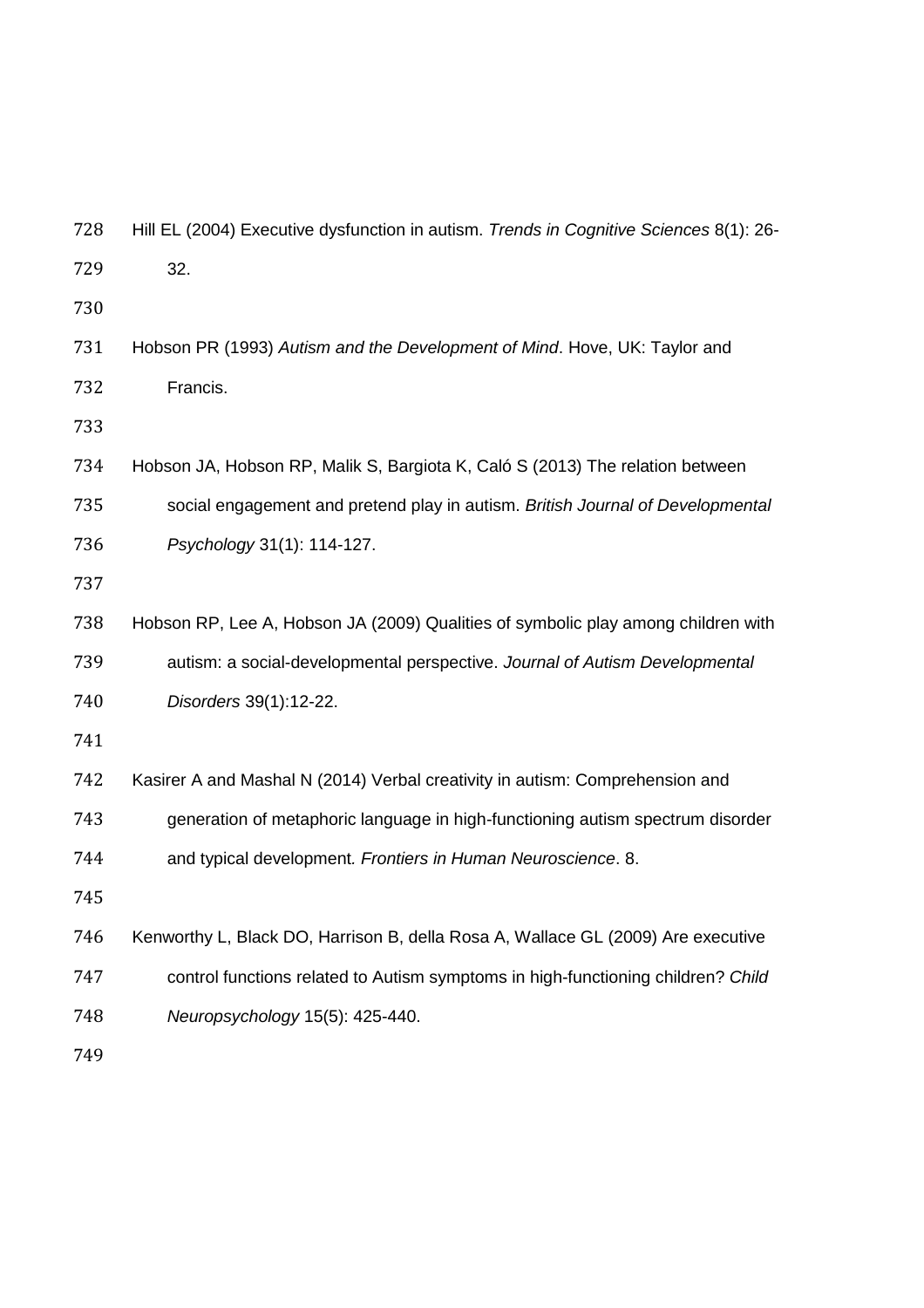| 750 | Kenworthy L, Yerys BE, Anthony LG, Wallace GL (2008) Understanding executive             |
|-----|------------------------------------------------------------------------------------------|
| 751 | control in Autism Spectrum Disorders in the lab and in the real world.                   |
| 752 | Neuropsychology Review 18(4): 320-338.                                                   |
| 753 |                                                                                          |
| 754 | Landry O and Al-Taie S (2016) A Meta-analysis of the Wisconsin Card Sort Task in         |
| 755 | autism. Journal of Autism and Developmental Disorders 46(4): 1220-1235.                  |
| 756 |                                                                                          |
| 757 | Liss M, Fein D, Allen D et al. (2001) Executive Functioning in high-functioning children |
| 758 | with autism. Journal of Child Psychology and Psychiatry, 42(2): 261-270.                 |
| 759 |                                                                                          |
| 760 | Lord C, Rutter M, Goode S et al. (1989) Autism diagnostic observation schedule: A        |
| 761 | standardized observation of communicative and social behaviour. Journal of               |
| 762 | Autism and Developmental Disorders 19(2): 185-212.                                       |
| 763 |                                                                                          |
| 764 | Memari AH, Ziaee V, Shayestehfar M, Ghanouni P, Mansournia MA, Moshayedi P               |
| 765 | (2013) Cognitive flexibility impairments in children with autism spectrum disorders:     |
| 766 | Links to age, gender and child outcomes. Research in Developmental Disabilities          |
| 767 | 34(10): 3218-3225.                                                                       |
| 768 |                                                                                          |
| 769 | Molesworth CJ, Bowler DM, Hampton JA (2005) The prototype effect in recognition          |
| 770 | memory: intact in autism? Journal of Child Psychology and Psychiatry 46(6): 661-         |
|     |                                                                                          |

672.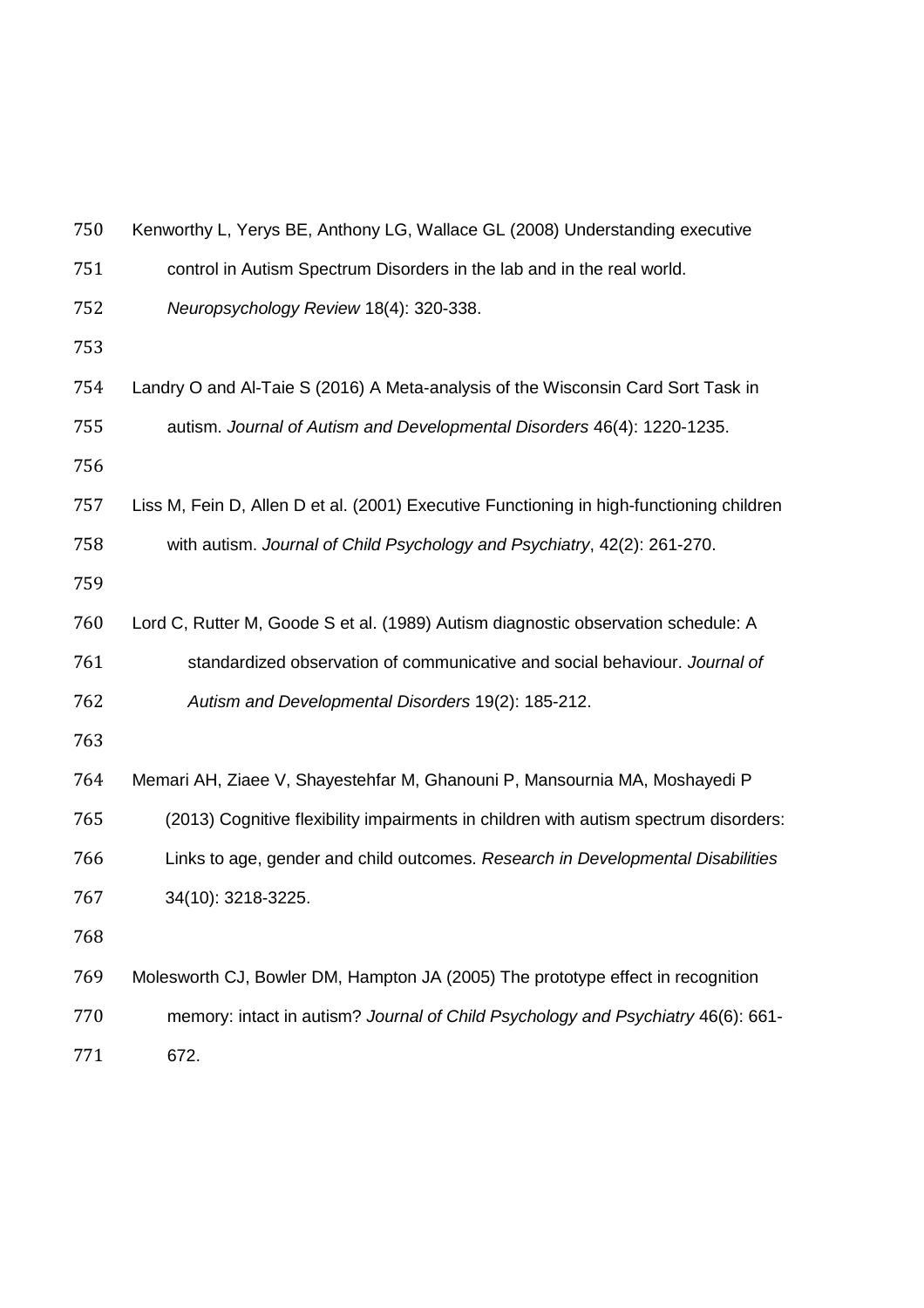| 773 | Molesworth CJ, Bowler DM, Hampton JA (2008) When prototypes are not best:              |
|-----|----------------------------------------------------------------------------------------|
| 774 | judgments made by children with autism. Journal of Autism and Developmental            |
| 775 | Disorders 38(9): 1721-1730.                                                            |
| 776 |                                                                                        |
| 777 | Mosconi MW, Kay M, D'Cruz AM et al. (2009) Impaired inhibitory control is associated   |
| 778 | with higher-order repetitive behaviors in autism spectrum disorders. Psychological     |
| 779 | Medicine 39(9): 1559-1566.                                                             |
| 780 |                                                                                        |
| 781 | Mottron L (2004) L'Autisme: une autre intelligence. Sprimont, Belgique: Madraga.       |
| 782 |                                                                                        |
| 783 | Mottron L, Dawson M, Soulieres I, Hubert B, Burack J (2006) Enhanced perceptual        |
| 784 | functioning in autism: an update, and eight principles of autistic perception. Journal |
| 785 | of Autism and Developmental Disorders 36(1): 27-43.                                    |
| 786 |                                                                                        |
| 787 | Nader AM, Courchesne V, Dawson M, Soulières I (2016) Does WISC-IV underestimate        |
| 788 | the intelligence of autistic children? Journal of Autism and Developmental             |
| 789 | Disorders 46(5): 1582-1589.                                                            |
| 790 |                                                                                        |
| 791 | Pellicano E and Burr D (2012). Then the world becomes 'too real': a Bayesian           |
| 792 | explanation of autistic perception. Trends in Cognitive Sciences, 16, 504-510.         |
|     |                                                                                        |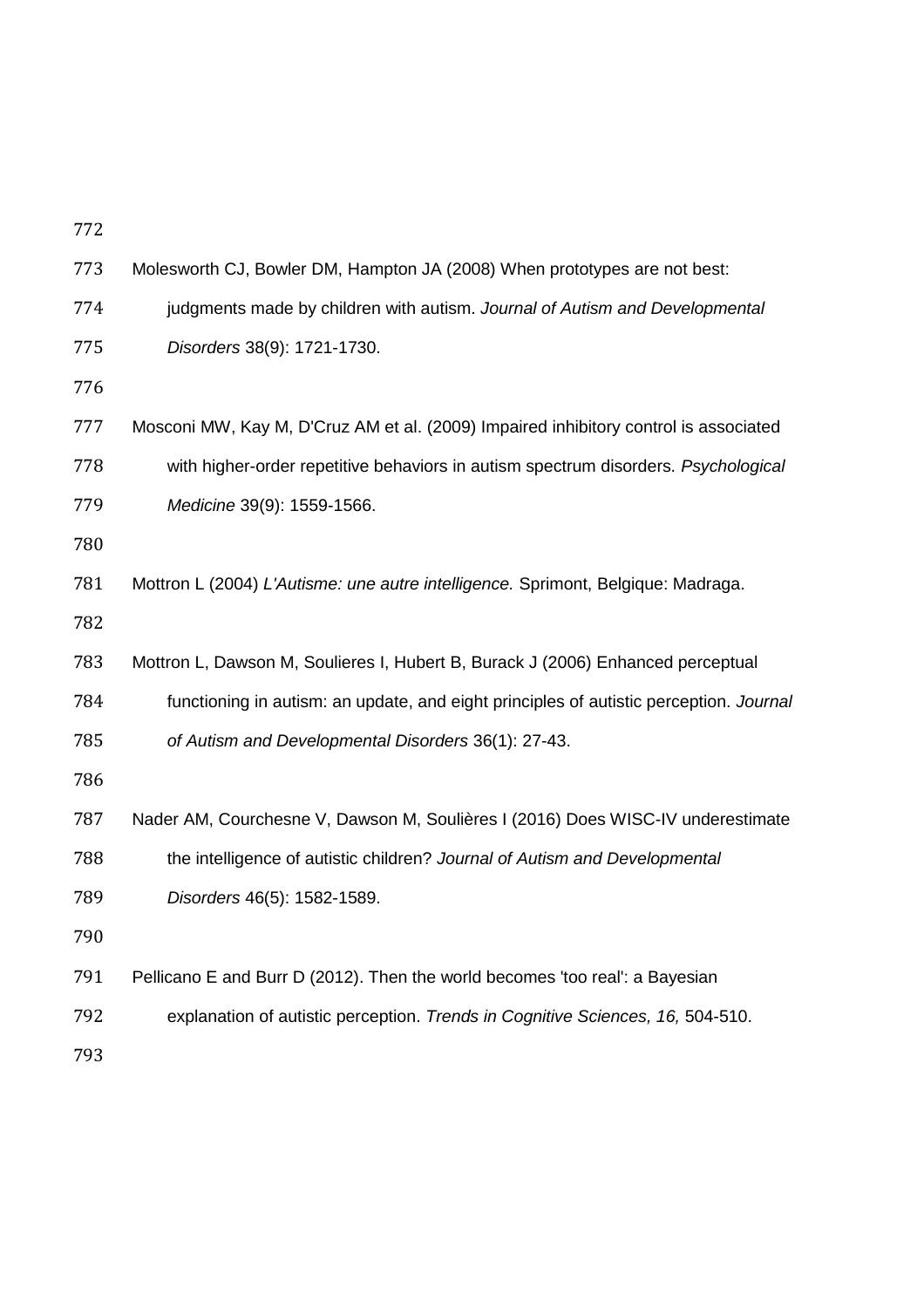| 794 | Russell-Smith SN, Comerford BJ, Maybery MT, Whitehouse AJ (2014) Brief report:        |
|-----|---------------------------------------------------------------------------------------|
| 795 | Further evidence for a link between inner speech limitations and executive function   |
| 796 | in high-functioning children with autism spectrum disorders. Journal of Autism and    |
| 797 | Developmental Disorders 44: 1236-1243.                                                |
| 798 |                                                                                       |
| 799 | Saharov L (1930) Methods of investigating concepts. Psikologia 3: 3-33. Cited by:     |
| 800 | Hanfmann E and Kasanin J (1942) Conceptual Thinking in Schizophrenia. In:             |
| 801 | Nervous and Mental Diseases Monographs, Vol. 67. Richmond USA: William Byrd           |
| 802 | Press. pp.6.                                                                          |
| 803 |                                                                                       |
| 804 | Siegel DJ, Minshew NJ, Goldstein G (1996) Wechsler IQ profiles in diagnosis of high-  |
| 805 | functioning autism. Journal of Autism and Developmental Disorders 26(4): 389-         |
| 806 | 406.                                                                                  |
| 807 |                                                                                       |
| 808 | Simmons DR, McKay L, McAleer P, Toal E, Robertson A, Pollick FE (2007) Neural         |
| 809 | noise and autism spectrum disorders. Perception, 36. 119-120.                         |
| 810 |                                                                                       |
| 811 | Sokhadze E, Baruth J, El-Baz A et al. (2010) Impaired error monitoring and correction |
| 812 | function in autism. Journal of Neurotherapy 14(2): 79-95.                             |
| 813 |                                                                                       |
| 814 | Soulières I, Dawson M, Gernsbacher MA, Mottron L (2011). The level and nature of      |
| 815 | autistic intelligence II: what about Asperger syndrome? PLOS-one, 6, e25372.          |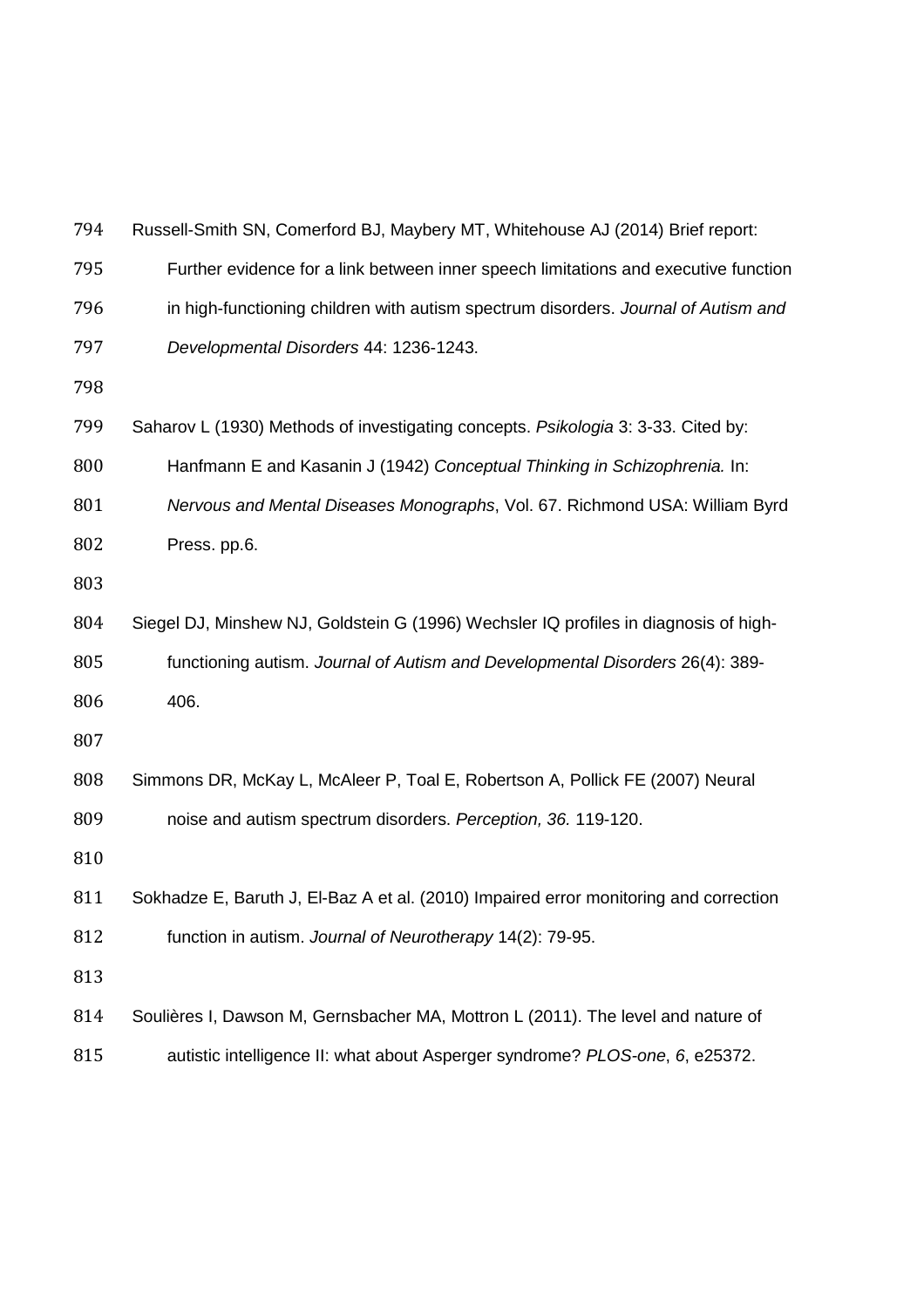| 817 | The Psychological Corporation (2000) Wechsler Adult Intelligence Scale III UK edition |
|-----|---------------------------------------------------------------------------------------|
| 818 | (WAIS-III UK; 3 <sup>rd</sup> ed.). London, UK.                                       |
| 819 |                                                                                       |
| 820 | The Psychological Corporation (2008) Wechsler Adult Intelligence Scale IV UK edition  |
| 821 | (WAIS-IV UK; 4 <sup>th</sup> ed.). London, UK.                                        |
| 822 |                                                                                       |
| 823 | Towsey PM (2009) More than a footnote to history in cultural-historical theory: The   |
| 824 | Zalkind summary, experimental study of higher behavioural processes and               |
| 825 | "Vygotsky's Blocks". Mind, Culture and Activity, 16, 317-337.                         |
| 826 |                                                                                       |
| 827 | Towsey PM and Mac Donald C (2009) Wolves in sheep's clothing and other                |
| 828 | Vygotskian constructs. Mind Culture and Activity 16(3): 234-262.                      |
| 829 |                                                                                       |
| 830 | Tseng HH, Bossong MG, Modinos G, Chen KM, McGuire P, Allen P (2015) A                 |
| 831 | systematic review of multisensory cognitive-affective integration in schizophrenia.   |
| 832 | Neuroscience Biobehavioral Reviews 55: 444-452.                                       |
| 833 |                                                                                       |
|     |                                                                                       |
| 834 | Ursino M, Cuppini C, Magosso E (2014) Neurocomputational approaches to modelling      |
| 835 | multisensory integration in the brain: a review. Neural Network 60: 141-165.          |
|     |                                                                                       |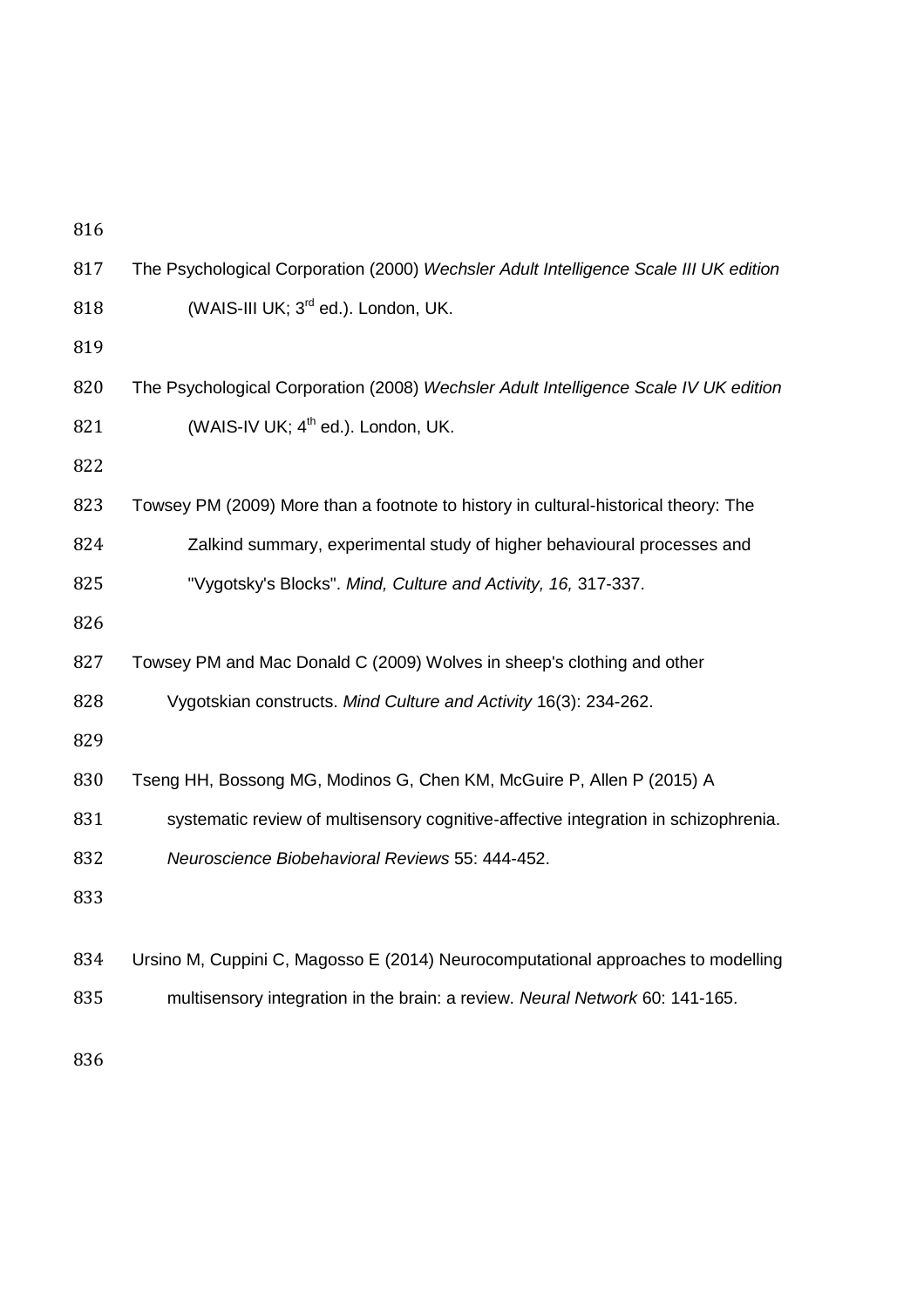| 837 | van de Cruys, Evers, Van der Hallen, Van Eylen et al (2014) Precise minds in         |
|-----|--------------------------------------------------------------------------------------|
| 838 | uncertain worlds: predictive coding in autism. Psychological Review, 121, 649-675.   |
| 839 |                                                                                      |
| 840 | Vladusich T, Olu-Lafe O, Kim D-S, Tager-Flusberg H, Grossberg S (2010) Prototypical  |
| 841 | category learning in high-functioning autism. Autism Research 3(5): 226-236.         |
| 842 | Vygotsky LS (1987) Thinking and speech. In: Rieber RW and Carton AS (eds) The        |
| 843 | collected works of Lev Vygotsky (Vol. 1), New York: Plenum Press. pp.17-38.          |
| 844 |                                                                                      |
| 845 | Wallace GL, Silvers JA, Martin A, Kenworthy LE (2009) Brief report: Further evidence |
| 846 | for inner speech deficits in autism spectrum disorders. Journal of Autism and        |
| 847 | Developmental Disorders 39(12): 1735-1739.                                           |
| 848 |                                                                                      |
| 849 | Wallace MT and Stevenson RA (2014) The construct of the multisensory temporal        |
| 850 | binding window and its dysregulation in developmental disabilities.                  |
| 851 | Neuropsychologia 13(64C): 105-123.                                                   |
| 852 |                                                                                      |
| 853 | Wang PL (1984) Modified Vygotsky Concept Formation Test. Stoelting: Chicago, IL.     |
| 854 |                                                                                      |